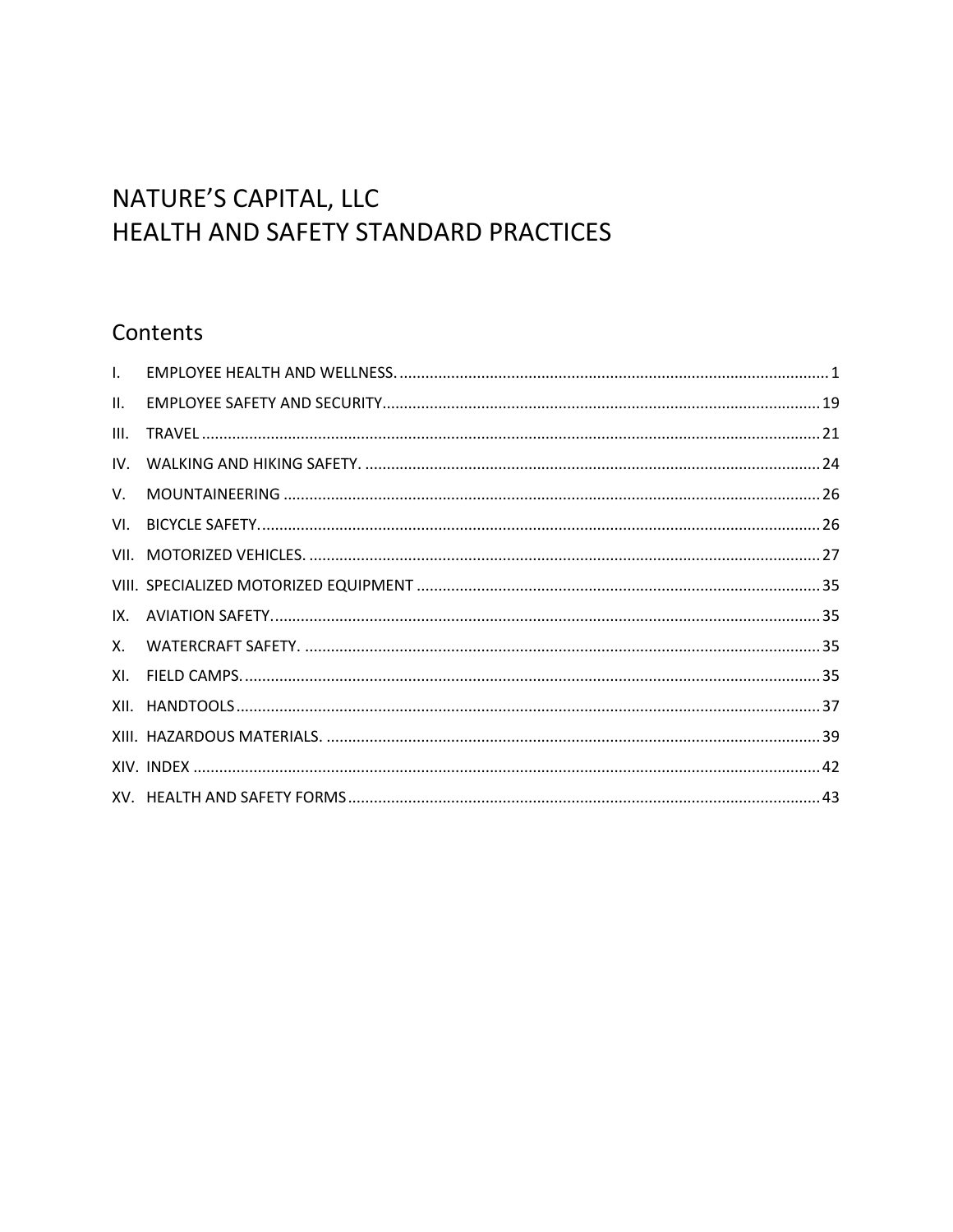#### <span id="page-1-0"></span>I. EMPLOYEE HEALTH AND WELLNESS.

Most measures that promote health and wellness involve life-style choices that are a result of personal decisions by individual employees.

- 1. Health Practices. It is company policy to encourage employees to follow positive health practices in an effort to:
	- a. Maintain a high level of physical fitness through a regular physical fitness program that improves aerobic fitness (endurance) and muscular fitness (strength and muscular endurance).
	- b. Achieve and maintain a desirable body weight through healthful eating habits and exercise.
	- c. Avoid alcoholic beverages or limit consumption to one or two drinks a day.
	- d. Avoid smoking and breathing secondhand smoke.
		- i. Smoking is prohibited in vehicles, office spaces, camps, and while conducting field work.
	- e. Avoid smokeless tobacco products.
	- f. Use over-the-counter and prescription drugs only as prescribed.
	- g. Have complete annual medical, dental, and eye examinations and take advantage of community health and wellness program services.
	- h. Promote health by scheduling annual leave and arranging job schedules to limit fatigue and job-related stress.
	- i. Get 7 to 8 hours of sleep daily.
- 2. Fitness. A high level of physical fitness is essential for enjoying life to the fullest on and off the job. Regular, moderate physical activity permits an active life-style that enhances health, work capacity, and quality of life. Exercise can also minimize problems associated with being overweight, such as heart disease, diabetes, high blood pressure, and a host of physiological and sociological problems. Being overweight affects work capacity by placing added stress on the heart and restricting heat loss.
	- a. Aerobic and muscular exercises that improve endurance and strength have the following benefits to:
		- i. Reduce the risk of heart disease.
		- ii. Improve circulation and respiration.
		- iii. Minimize fatigue.
		- iv. Strengthen bones, ligaments, tendons, and muscles.
		- v. Reduce physical tension and psychological stress.
		- vi. Reduce anxiety and depression.
		- vii. Enhance self-image and morale.
	- b. Exercise programs greatly enhance productivity and morale. Supervisors are encouraged to set up such programs in the following situations:
		- i. For field work crews during the first few weeks of the season.
		- ii. For employees who are being required to accomplish new physical tasks.
		- iii. For people hired at mid-season to help them better contribute to crew production.
		- iv. For employees with past injuries who may be prone to re-injury.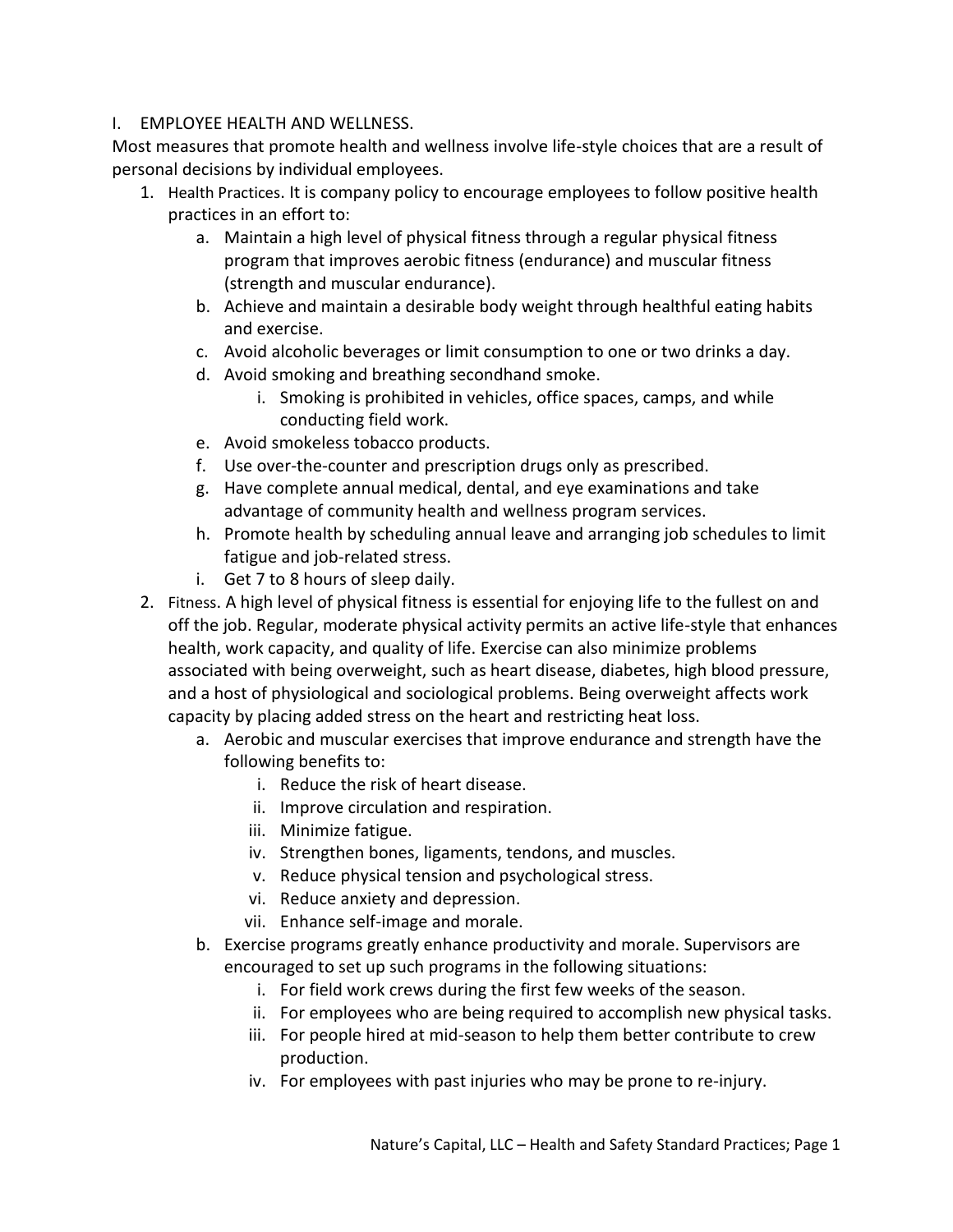- v. For all personnel who are or will be involved in wildfire suppression activities.
- c. Before assigning field project work or activities to employees who are not normally field personnel, supervisors should consider individual physical fitness, general health, and personal limitations.
- d. Warm up exercises and stretching are recommended prior to daily work activity or project.
- 3. Bloodborne Pathogens Program.
	- a. Scope of Employee Coverage. The Occupational Safety and Health Administration (OSHA) standard at 29 CFR 1910.1030 covers all employees who could be "reasonably anticipated," as the result of performing their job duties, to come in contact with blood, or any body fluid visibly contaminated with blood, and all body fluids in situations where it is difficult or impossible to differentiate between body fluids.
	- b. Exposure Control Plan. The company exposure control plan is designed to protect employees from occupational exposure to bloodborne pathogens:
		- i. All Nature's Capital employees are potentially exposed to bloodborne pathogens through the administration of first aid.
		- ii. Any incident involving the administration of first aid will be reported as an accident using the company's accident reporting procedure.
		- iii. All employees will observe Universal Precautions at all times. Universal Precautions is an approach to infection control in which human blood and human body fluids are treated as if known to be infectious for HIV, HBV, or other bloodborne pathogens.
		- iv. First aid kits will be equipped with appropriate PPE. The minimum PPE consists of (1) latex-free medical exam gloves and (2) cardiopulmonary resuscitation (CPR) breathing barrier.
	- c. Training. Standard first aid training will include control of exposure to bloodborne pathogens through the administration of first aid. Employees may also be required to complete an independent bloodborne pathogen training course.
- 4. Ergonomics. Ergonomic assessments in the workplace can reduce fatigue, discomfort, and potential injury. Minimizing stress, strain, and repetitive motion can prevent injuries and illnesses, such as cumulative trauma disorder (CTD), back injury, and neck and eye strain.
	- a. Cumulative Trauma Disorders. OSHA defines CTDs as a group of illnesses associated with ongoing damage to soft tissues (muscles, tendons, and nerves) and joints. CTDs include repetitive motion injuries, such as carpal tunnel syndrome, repetitive strain injuries, and musculoskeletal disorders. Three risk factors that can lead to CTDs are repetition, awkward posture/position, and force (excessive pressure on muscles and joints).
	- b. Back Injury. Suggested preventive measures include maintaining:
		- i. A high level of physical fitness.
		- ii. Abdominal tone.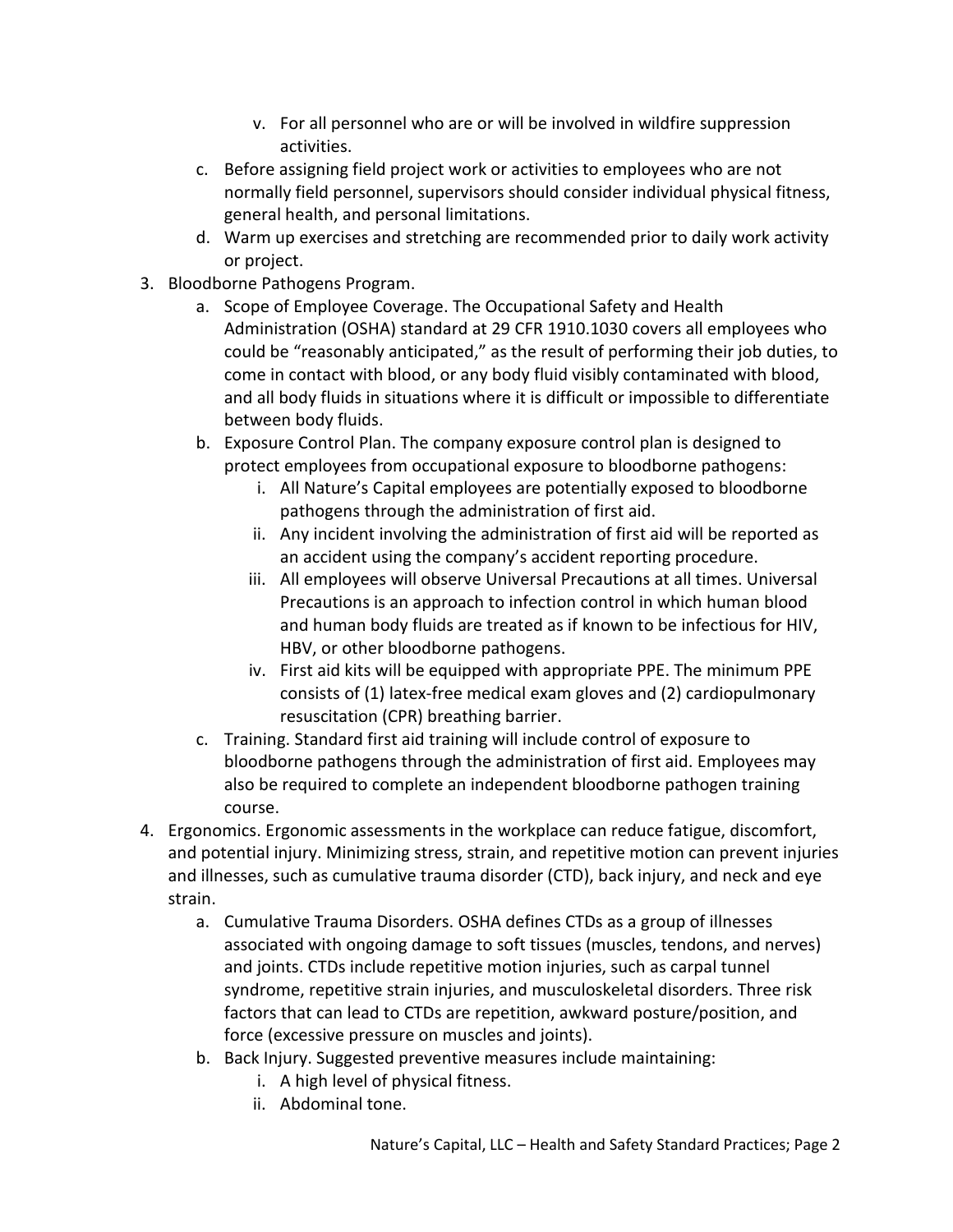- iii. Flexibility in the lower back and hamstring muscles.
- iv. Regular, moderate aerobic activity.
- v. Good posture and proper mechanics while lifting and carrying.
- vi. A routine warm-up schedule of five or ten minutes of stretching and loosening the muscles to reduce muscle tension, improve range of motion, and reduce the chance of muscle strains or other injuries.
- c. Neck and Eye Strain. Steps to avoid neck and eye strain are:
	- i. Provide good general illumination and specific task lighting.
	- ii. Maintain the proper distance between the operator and the computer screen. Occasionally focus your eyes off screen on a distant object.
	- iii. Provide video display terminal (VDT) operators periodic breaks of at least 10 minutes per hour away from the terminal.
- 5. Plant, Animal, and Insect Hazards. Provide seasonal alerts about plant, animal, and insect hazards prevalent locally. Ensure employees know preventive measures and how to render first aid for related local hazards. The project level JHA will consider hazards presented by plants, animals, or insects present with the project area and identify the necessary PPE, such as gloves, goggles, lightweight disposable clothing, shoe covers, respirators, or bear spray. Employees shall be trained in the use of all required PPE. Following is discussion of known common hazards associated with plants, animals, and insects. Different projects may present hazards that are not discussed here. For example, bison may pose a hazard in one project area; while moose in another. Employees must continuously evaluation and update the project level JHA as new information becomes available.
	- a. Poison Ivy/Oak/Sumac and Noxious Weeds. Instruct all employees who are subject to exposure, especially those known to be highly sensitive, in plant identification. When possible, do not assign allergic employees to jobs that expose them to those plants and weeds.
		- i. Brief employees about poisonous plants and noxious weeds that are present in the work area. Even those who have no history of reactions may become sensitized after contact and have a serious reaction.
		- ii. When working in areas where poisonous plants or noxious weeds may be present:
			- 1. Wear proper field attire.
			- 2. Provide and apply a skin protectant or barrier cream. Fasten pant legs securely over boot tops (adhesive tape may be necessary).
			- 3. Wear gloves and keep them away from the face and other exposed parts of the body. Do not touch skin with hands, clothes, or equipment that may have contacted poisonous plants or noxious weeds.
		- iii. Whenever the skin contacts a poisonous plant or noxious weed, wash the area with cold water within 1 to 3 minutes or as soon as possible. Use liberal amounts of water to ensure that all poisonous oils are washed off. While working in the poisonous plant or noxious weed environment, do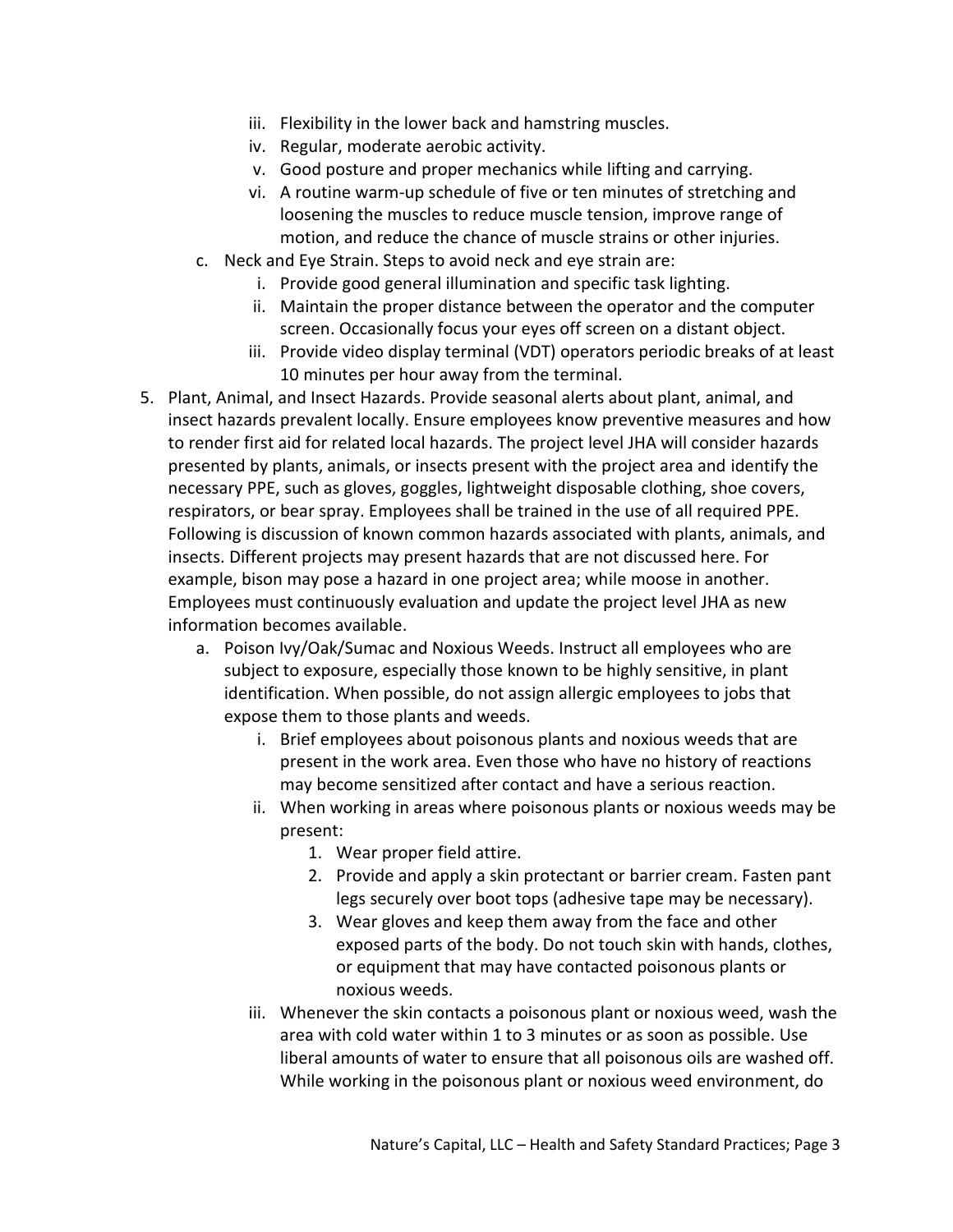not use soap and/or hot water because they can remove the natural protective oils from your skin.

- iv. Avoid the smoke of burning poisonous plants. Inhaling this smoke can cause fever, malaise, tracheitis, bronchitis, and severe rash.
- v. Upon returning from the field, use rubbing alcohol to cleanse skin that contacted poisonous plants.
- vi. Clean tools with citric-based solvent before storing (use appropriate gloves and adequate ventilation).
- vii. Avoid exposure through mishandling of contaminated clothes. Wash contaminated clothing separately from other clothes in hot water and detergent.
- b. Ticks and Chiggers. Ticks are carriers of biological agents that cause Rocky Mountain spotted fever, Colorado tick fever, tick paralysis, Lyme disease, tularemia, and relapsing fever.
	- i. Ticks General Safety Procedures. When working in an area likely to have infected ticks:
		- 1. Spray clothes with an insect repellent, which may provide an additional barrier against ticks. Repellents, such as diethyl metatoloamide (DEET), do not kill ticks. Some sprays do contain permethrin, which kill ticks on contact. Always follow the manufacturer's application instructions for insect repellents and treatments.
		- 2. Wear light-colored clothing that fits tightly at the wrists, ankles, and waist. Each outer garment should overlap the one above it. Cover trouser legs with high socks or boots and tuck shirttails inside trousers.
		- 3. Search the body repeatedly (such as during rest periods and lunch), especially hairy regions and inside clothing, as ticks seldom attach themselves within the first few hours.
		- 4. Remove ticks with fine-tipped tweezers or fingers. Grasp the tick as close as possible to the point of attachment and pull straight up, applying gentle pressure. Wash the skin with soap and water; then cleanse with rubbing alcohol. Do not try to remove the tick by burning it with a match or covering it with chemical agents. If the head detaches during the removal procedure or the tick cannot be removed, seek medical attention.
		- 5. Once the tick has been removed, place it in an empty container so it can be given to a physician should the victim experience a reaction. Record the dates of tick exposure and removal. An early warning sign to watch for is a large red spot on a tick bite. Reactions within 2 weeks include fever, chills, headache, joint and muscle ache, significant fatigue, and facial paralysis.
		- 6. If you observe any of the following symptoms, seek prompt medical attention: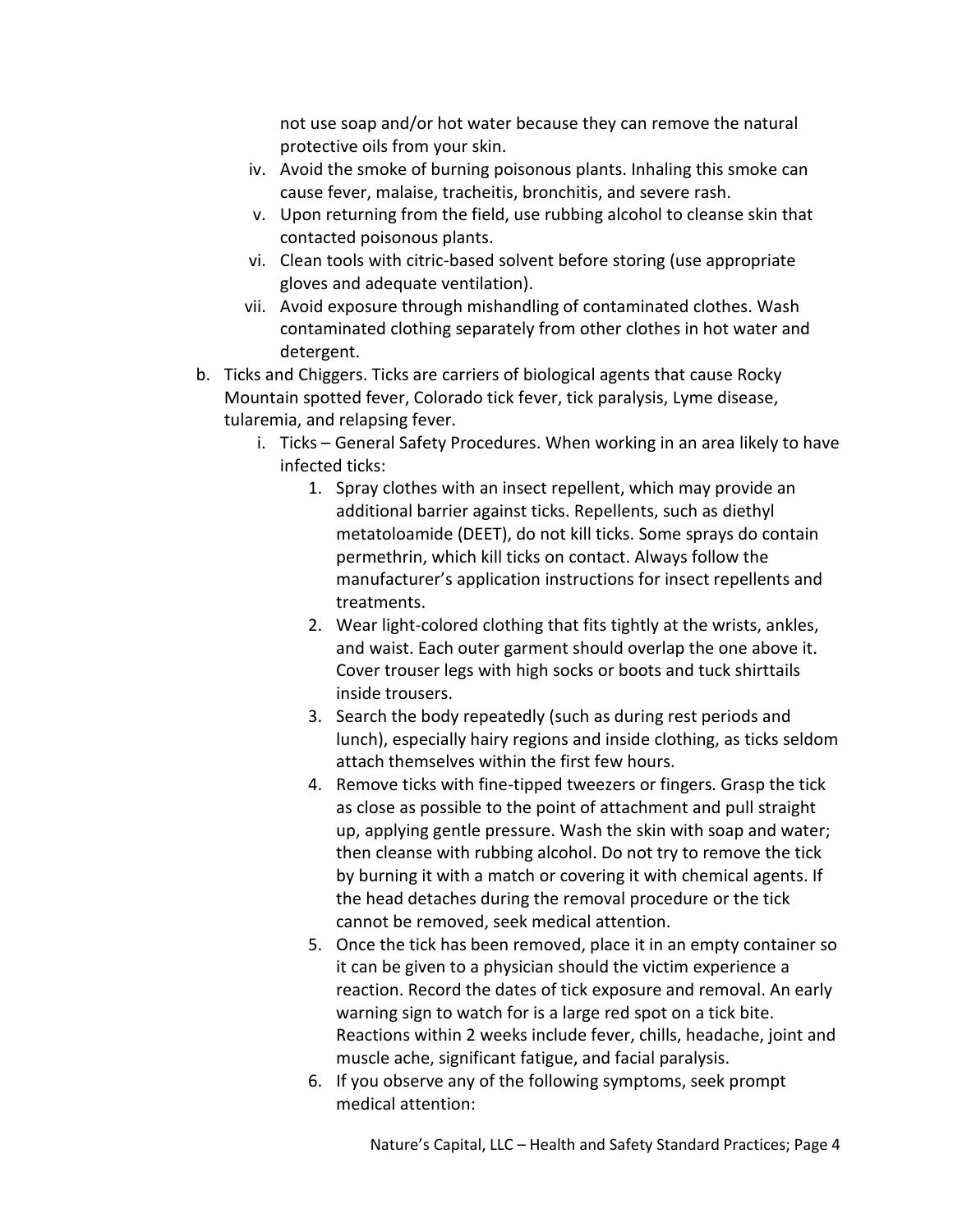- a. Rocky Mountain Spotted Fever. Within 2 to 14 days, sudden onset of headache, chills, fever, and general aches, reddish-purple-black spots appearing on the extremities and spreading to the trunk, neck, and face (80 percent of cases).
- b. Colorado Tick Fever. Sudden high fever, chills, fatigue, severe headache, and muscle aches.
- c. Tick Paralysis. Within 4 to 6 days, rapid paralysis starting in the extremities and extending to the face area.
- d. Lyme Disease. Within 3 days to several weeks, a ring like rash develops in 60-80 percent of cases, along with flu-like symptoms that disappear even if not treated. Within weeks to months, neurologic abnormalities, including meningitis, encephalitis, and cardiac abnormalities, may become chronic. Within 6 months to several years, joint and muscle pain and arthritis may occur in one or several joints.
- e. Tularemia. Chills, fever, loss of appetite, swollen lymph nodes, and ulcer at the wound site.
- f. Relapsing Fever. High fever, chills, and abdominal pain; these symptoms subside, only to reoccur at a later date.
- ii. Chiggers General Safety Procedures. In chigger infested areas:
	- 1. Apply insect spray according to the manufacturer's application instructions.
	- 2. Do not sit on the ground or on logs and avoid walking through low vegetation, when possible.
	- 3. Bathe in hot, soapy water after spending time in these areas.
- c. Poisonous Snakes, Spiders, and Scorpions. Rattlesnakes, copperheads, and water moccasins (cottonmouths) are poisonous snakes known as pit vipers. They have vertically elliptical (egg-shaped) pupils and a heat-sensing pit midway between the eyes and nostrils on each side of a triangularly shaped head. The coral snake (also poisonous) may be identified by this rule of thumb: Red bands bordered by yellow (or white) indicate a venomous animal; thus, "Red on yellow, kill a fellow; red on black, venom lack." This rule applies to all coral snakes native to the United States.
	- 1. Learn what poisonous snakes (if any) are native to the area you will be working in.
	- 2. Learn how to identify whether or not a snake is poisonous. If unsure, treat all snakes as poisonous. Study field guides or text book illustrations of indigenous venomous snakes.
	- 3. Do not assume a young snake is not poisonous, because venomous snakes are capable of inflicting a fatal bite from birth.
	- ii. Precautions for Working in Snake Country. When working in snakeinfested areas: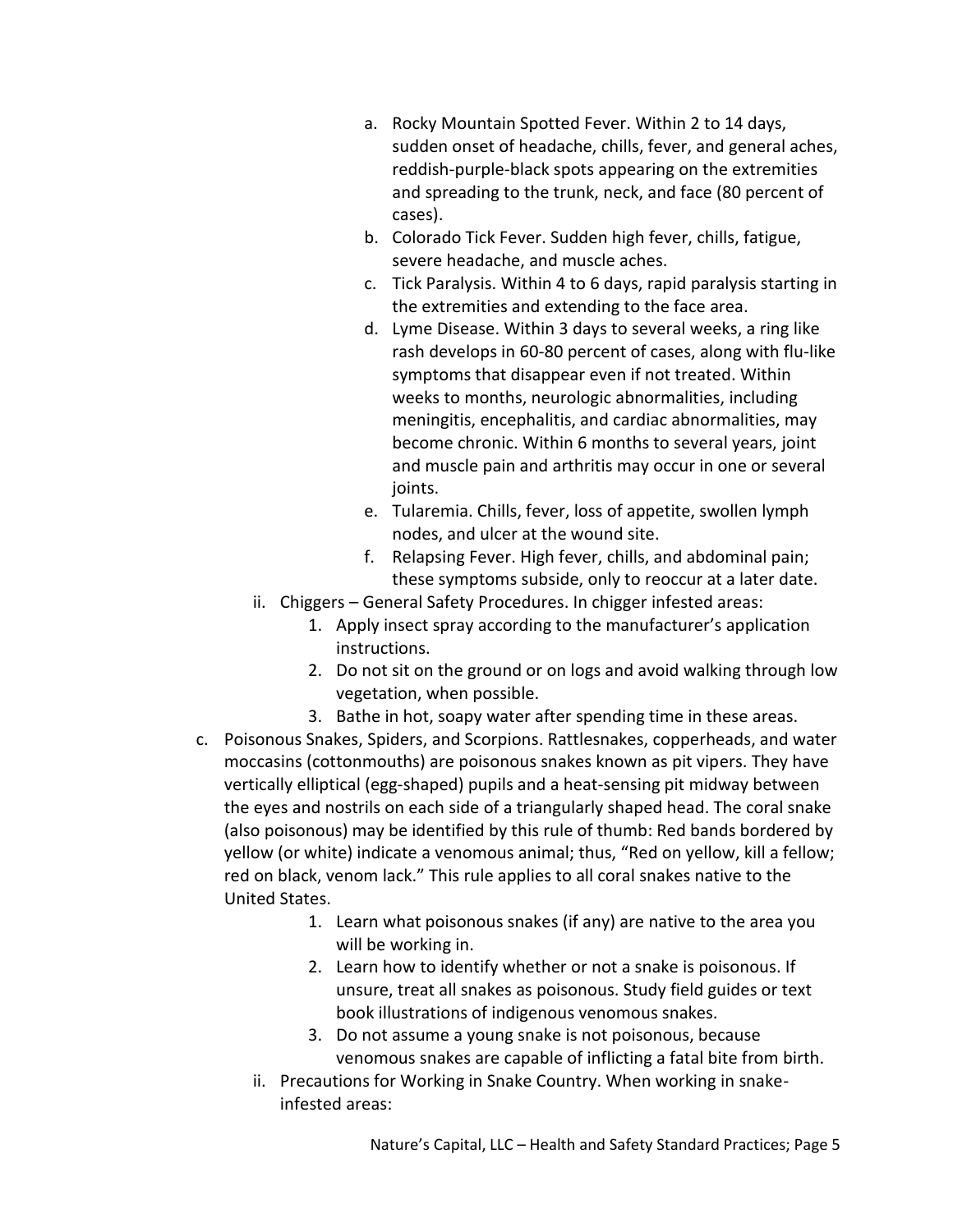- 1. Wear high top boots (just below the knee is preferred) and/or protective snake-proof leggings. Use a hiking stick.
- 2. Although snakes are deaf, they have a good sense of smell and vision and are very sensitive to ground-conducted vibrations. Since they are defensive animals and rarely attack, they remain immobile or attempt to retreat if given the opportunity. When going through thick underbrush, be alert. Walk slowly and give snakes ample time to move out of the way.
- 3. Be particularly watchful in areas obscured by foliage or near ledges when walking or climbing in rocky country. Snakes have excellent camouflage ability so train your eyes to see their shape and coloration.
- 4. Walk on clear paths as much as possible. Be careful where placing your feet and hands at all times.
- iii. First Aid for Snake Bites. Snake bites in the United States are rarely fatal when medical care is sought early and appropriate antivenin is readily available.
	- 1. Avoid panic.
	- 2. Immobilize the bitten extremity and obtain medical assistance.
	- 3. If you are alone when bitten, walk slowly, resting periodically and using a makeshift crutch if the lower extremity is involved. Again, keep activity to a minimum.
- d. Spiders. Few spiders in the United States have venom that cause death. But the bites of the black widow and the brown recluse spiders can be fatal. Both spiders are found in most areas of the United States. The bite of the black widow is the more painful and often the more deadly of the two. Both prefer dark, out-of-the way places where they are seldom disturbed. Be alert for these spiders in basements, garages, barns and other outbuildings, woodpiles and gardens, and under stones, logs, and vegetation.
	- i. Aggressive House Spider. Another dangerous spider is the aggressive house spider. The spider got its name because it readily bites when cornered or threatened. Its bite is not fatal but is serious and requires immediate medical attention. The light brown spider's body is in two segments that together are about half an inch (12-3/4 mm) long, excluding its hairy legs. This spider is among the most common spiders found in buildings. It rarely climbs vertical surfaces and is usually found on the ground or lower floors, especially in cool moist window wells and basements.
	- ii. Female Black Widow Spider. The female black widow is shiny black with a red hourglass mark on the stomach. The female's body is about half an inch (12-3/4 mm) long, and the male is less than half this size. The initial bite may be sharply painful, but many bites are not recognized initially.
	- iii. Brown Recluse Spider. The brown recluse is light brown with a darker brown violin shaped marking on the top of its 1/3 inch to 2/3 inch (8-15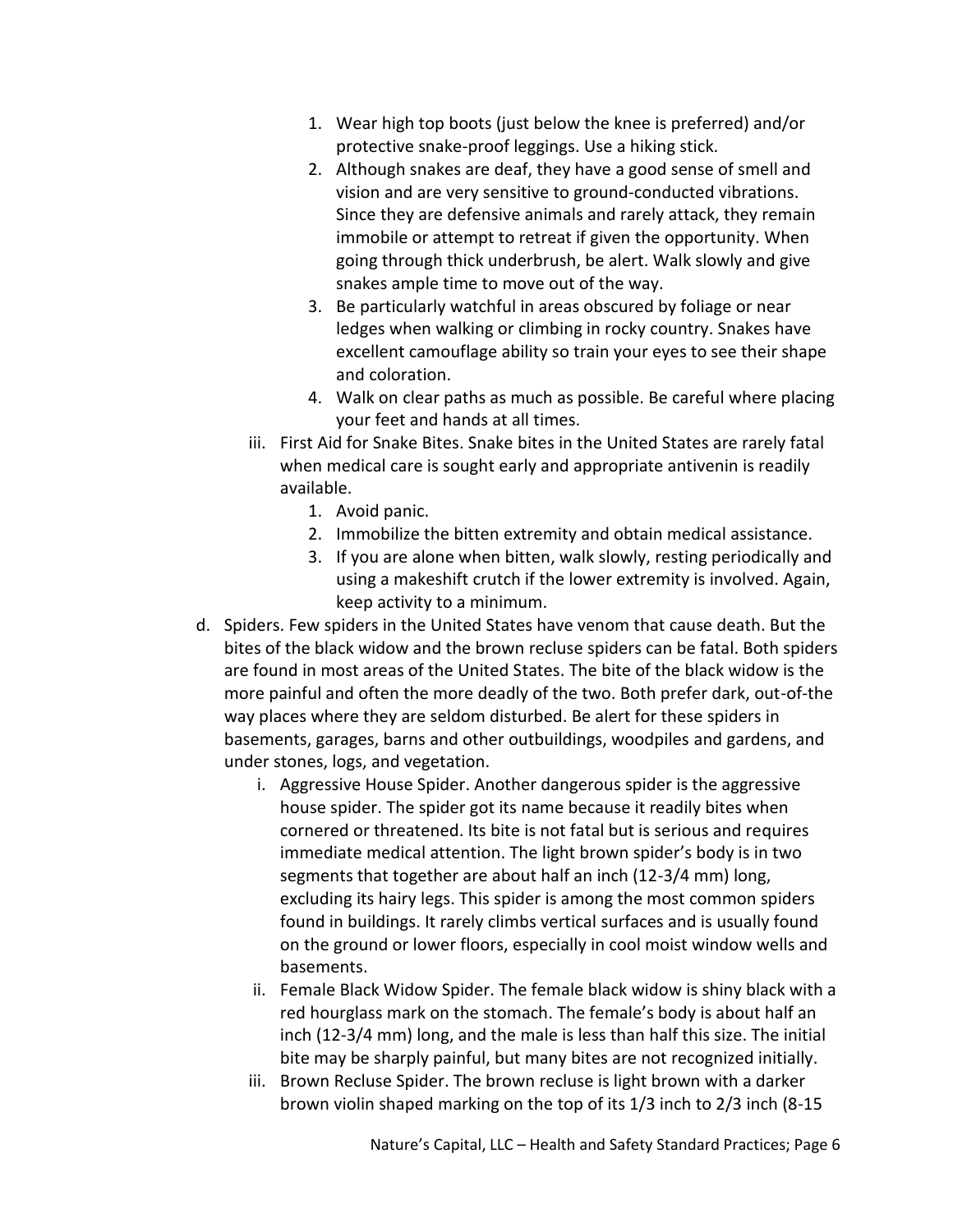mm) body. Brown recluse spiders are most active at night from spring through fall, emerging from woodpiles, rat nests, and other dark, dry environments. The bite can vary from a mild and transient skin irritation to more complicated kidney and other disorders, and even death. Refer to exhibit 01 for identification.

- iv. Spider Bites. The aggressive house spider has a bite often confused with that of a brown recluse spider. At first the bite produces a very slight sensation. A small hard area appears within 30 minutes or less and is surrounded by an expanding reddened area of 2 to 6 inches (51-153 mm) in diameter. The area will blister and eventually break and ooze serum. Although the ulcer scabs over, tissue beneath the scab may continue to die. The loss of tissue may become so severe that surgical repair is needed. Similar to the necrotic bite of a brown recluse spider (a necrotic bite causes tissue to die), the resulting lesion heals slowly, frequently leaving a permanent scar. The most common spider bite symptom is a severe migraine headache, sometimes occurring within 30 minutes, usually within 10 hours. The headache may persist for 2 to 7 days and is sometimes accompanied by nausea, weakness, tiredness, temporary loss of memory, and vision impairment. Signals of a spider bite include:
	- 1. Nausea and vomiting.
	- 2. Difficulty breathing and swallowing.
	- 3. Sweating and salivating profusely.
	- 4. Irregular heart rhythms
	- 5. Severe pain and swelling in the bite area.
	- 6. A mark indicating a possible bite.
- v. First Aid for Spider Bites.
	- 1. Wash the area with soap and water.
	- 2. Apply a cold pack.
	- 3. Seek medical care as soon as possible to receive an antivenin.
- e. Scorpions. Scorpions in the United States are divided into two groups based on the severity of their sting. Scorpions whose venom can be lethal are found in the desert areas of Arizona, New Mexico, California, and Texas, as well as along the northern shore of Lake Mead in Nevada. The venom of these scorpions contains neurotoxins that produce systemic effects, as well as local burning and pain, which can be accentuated by tapping over the envenomed area (tap test). All other scorpions in the United States produce a local reaction that consists of painful swelling and burning with a discoloring of the skin. Today, death from the sting of a "lethal" scorpion is preventable. Proper care includes washing the wound, applying a cold pack, and getting medical help as soon as possible to receive antivenin. Scorpions are nocturnal feeders and most live above ground and hide in old stumps, lumber piles, firewood, loose bark on fallen trees, ground debris, or crevices during the daytime. When working in scorpion and spider areas, be aware and take these precautions: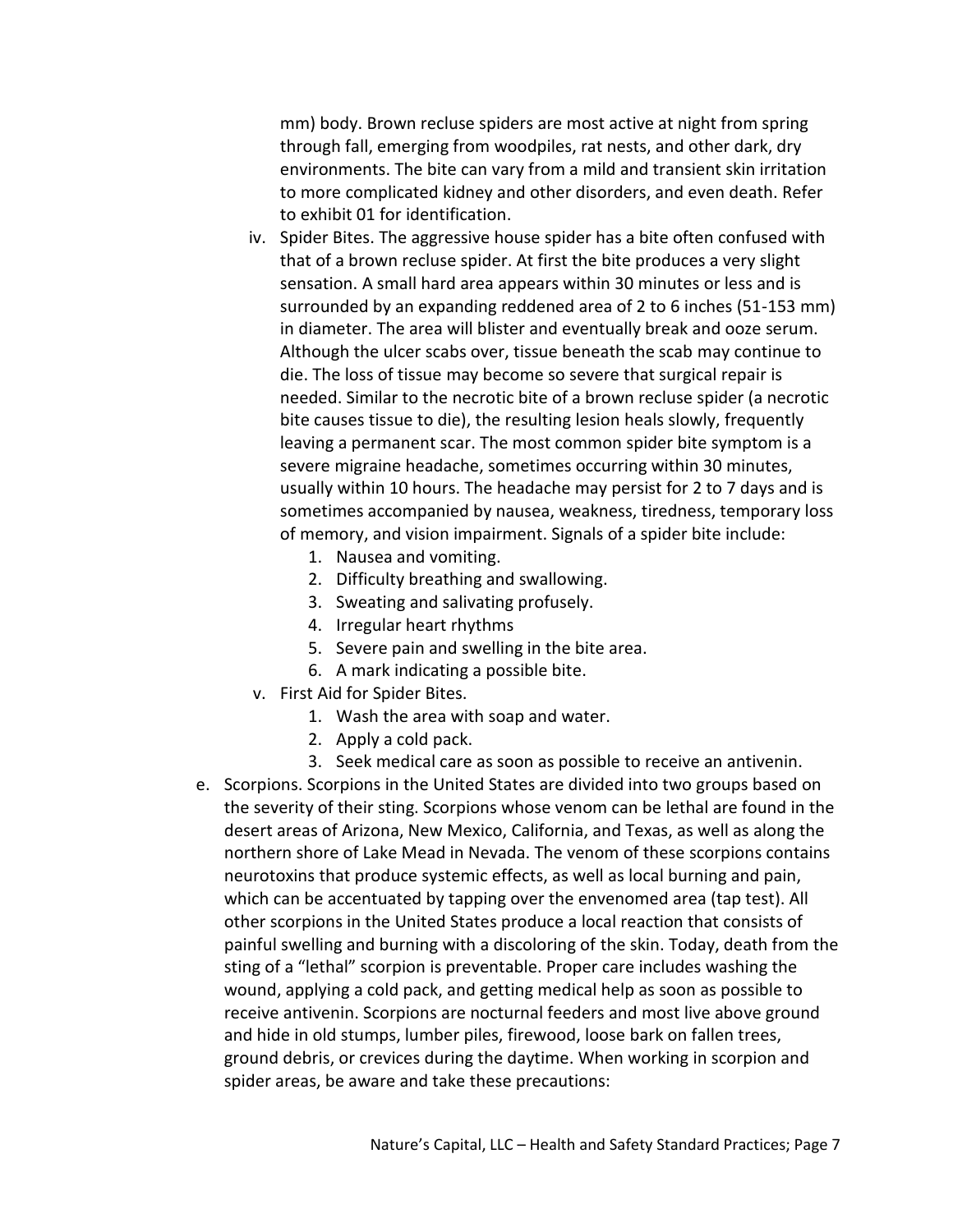- i. When camping, always inspect in and under sleeping pads, sleeping bags, tarps, or other ground covers before use.
- ii. Always inspect and shake out clothing before wearing.
- iii. Do not leave work gloves, boots, jackets, or hats on the ground.
- iv. Always inspect outdoor toilets before use.
- v. Never walk around in the dark without wearing shoes or boots.
- vi. Always have a flashlight for inspecting outhouses, clothing, and bedding.
- vii. Always inspect logs, stumps, rocks, and any other areas before sitting down.
- viii. When working in hot, dry areas, be especially watchful when using shady spots for rest breaks.
- ix. Before use, inspect those items that have been stored in the shade while working.
- x. Always wear gloves (leather preferred) when moving or handling lumber, firewood, trash, or debris that could hide or contain spiders or scorpions. If an area that was stung or bitten shows rapid inflammation and pain, or the person bitten or stung develops other symptoms, such as chills, fever, joint pains, nausea, or vomiting, seek medical attention immediately.
- f. Insect Stings and Bites.
	- i. Honey Bees. The honey bee is one of the few domesticated insects that is maintained in hives. Numerous species of honey bee exist. The Italian honey bee, a common strain of Europe, is also widespread in the United States. Wild honey bee colonies usually nest in hollow trees or crevices in rocks but may nest in walls of occupied buildings.
		- 1. An event of considerable health concern has been the spread of the Africanized honey bee. This strain is characterized by large populations (one queen may lay tens of thousands of eggs), frequent swarming, nonstop flights of at least 12 miles (19 km), and a tendency toward mass attack following minimal provocation.
		- 2. Single stings from any of these insects generally do not require medical attention. There may be an immediate sharp pain followed by redness and swelling. For mild bee stings, application of ice packs often gives relief. Honey bees and yellow jackets occasionally leave their stinger in the wound. Stingers should be scraped or brushed off with a sharp-edged instrument. Do not remove stingers with tweezers, which may squeeze the attached venom sac and worsen the injury.
		- 3. Some individuals are sensitized to bee and wasps stings and may react with a widespread rash, asthmatic breathing, tissue swelling, a fall in blood pressure, or sometimes unconsciousness. Employees with a history of allergic reactions to insect stings should carry an appropriate emergency kit prescribed by a physician and wear medical identification tags. Such employees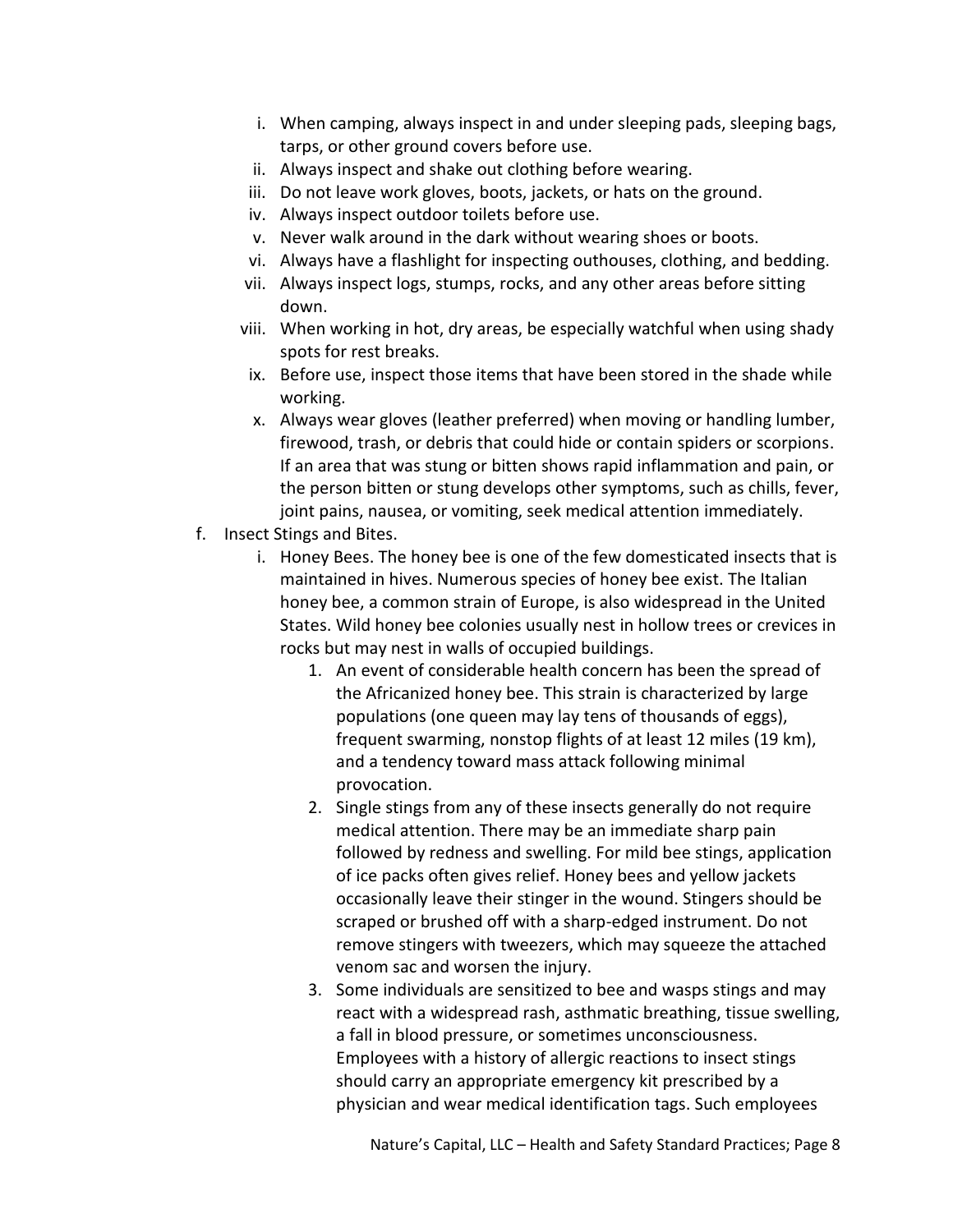should also inform supervisors and co-workers of their situation and what assistance, if any, is appropriate for an allergic reaction.

- ii. Safety Guidelines.
	- 1. For outdoor field work, always wear appropriate field attire long sleeved shirts, long trousers, and appropriate boots (identified in the JHA). It is recommended to tuck trouser legs into socks.
	- 2. Wear appropriate light-colored clothing, including socks. Avoid wearing leather. When defending their nests, bees target objects that resemble their natural predators (such as bears and skunks). They tend to go after dark, leather, or furry objects. Bees see the color red as black so fluorescent orange is a better work clothing choice than red.
	- 3. Avoid wearing scents of any kind. Bees communicate by scent and tend to be very sensitive to odors. Avoid strongly scented shampoo, soaps, perfumes, after-shaves, and heavily scented gum. If riding, avoid the use of lemony or citrus-smelling fly control products on your horse.
	- 4. Avoid identified nests and never poke or throw objects at nests. If a nest location could affect people, inform your supervisor or local authorities even if the bees appear to be docile.
	- 5. If attacked, shield your face with your arms and leave the area.
- iii. Africanized Honey Bees. These bees are docile when seeking out a new nest site and establishing a nest. In the field, European honey bees and Africanized honey bees are visually indistinguishable, but the following are behavioral patterns typical of the Africanized honey bees:
	- 1. Africanized honey bees display random nest selection. They may nest in areas not normally selected by European honey bees; however, they have been known to take over European honey bee nests.
	- 2. After developing brood and honey stores, Africanized honey bees become extremely defensive and easily agitated.
	- 3. When in established hives, Africanized honey bees quickly respond in large numbers to nearby stimuli, such as a loud noise created by chain saws or working machinery.
	- 4. Africanized honey bees are attracted mainly to the face and neck area. If attacked, get away quickly while covering the head and neck area. Do not stand still, swat, or try to hide underwater. Seek inside shelter, such as buildings or vehicles.
	- 5. If stung, remove stinger(s) by scraping sideways, not pulling. Seek medical attention if an employee has:
		- a. Allergic reaction.
		- b. Systemic reaction.
		- c. Multiple stings (15 or more).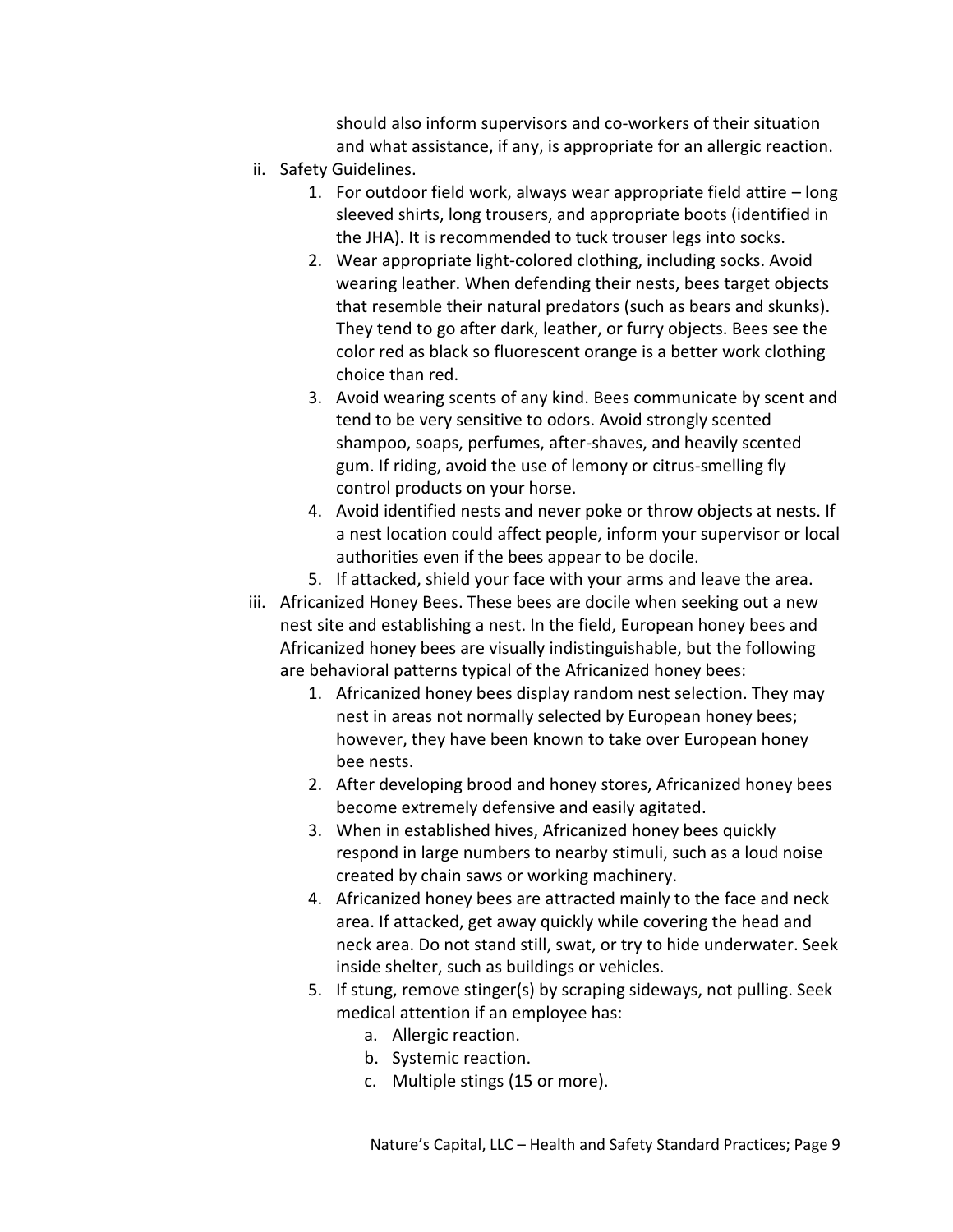- iv. Mosquitoes. When massive flooding occurs, a significant increase in mosquito populations also increases the chances of an outbreak of encephalitis. Ticks that ingest mosquitoes may also transmit encephalitis to humans. Encephalitis produces influenza like symptoms, including headaches, lethargy, fever, double vision, extreme muscle weakness, confusion, tremors, or seizures. Use of repellents containing DEET or brand name products, such as Duranon, is recommended. Note: Duranon is applied to clothing only, not directly to the skin.
- <span id="page-10-0"></span>g. Bears.
	- i. Black Bear. The most common bear encountered by field employees is the black bear. Black bears are the most numerous and widely distributed of all North American bears. They occur in more than 30 of the lower 48 states, from Maine to Florida and from California to Washington. They also occur throughout Canada and Alaska, extending up to treeline below the Arctic Circle.
		- 1. Injuries as a result of close encounters with black bears are extremely rare and if they occur, usually are not life threatening. In a survey of 500 people injured by black bears, at least 90 percent resulted in minor scratches or bites inflicted by bears that were either conditioned to human foods or habituated to human presence.
	- ii. Grizzly Bear. The grizzly (brown) bear ranges from Alaska through western Canada, with remnant populations located in relatively undeveloped lands, primarily in the northern Rocky Mountains. Attacks by grizzly bears are rare and sporadic. Female grizzly (brown) bears are extremely aggressive in defense of their young.
		- 1. Employees must work in groups of at least two in areas where grizzly bears are known or suspected to occur.
		- 2. Employees must carry bear spray in areas where grizzly bears are known or suspected to occur (see section [III](#page-21-0)[.5\)](#page-23-0).
	- iii. Training on Bear Behavior and Safety. Because of the unpredictable disposition of all bears, field-going employees will receive training to the extent they will be exposed. Bear-behavior training will, as a minimum, include these elements:
		- 1. Differences between black and grizzly (brown) bears.
		- 2. Identification of bear signs (tracks, scat, scrapes, kills, and claw marks).
		- 3. Bear behavior and body language.
		- 4. Precautions to keep a field camp safe from bears. Ensure food and food containers are stored in an acceptable manner.
		- 5. Techniques to avoid bear encounters while hiking, working, camping, or other outdoor activities.
		- 6. How to respond if attacked by a bear.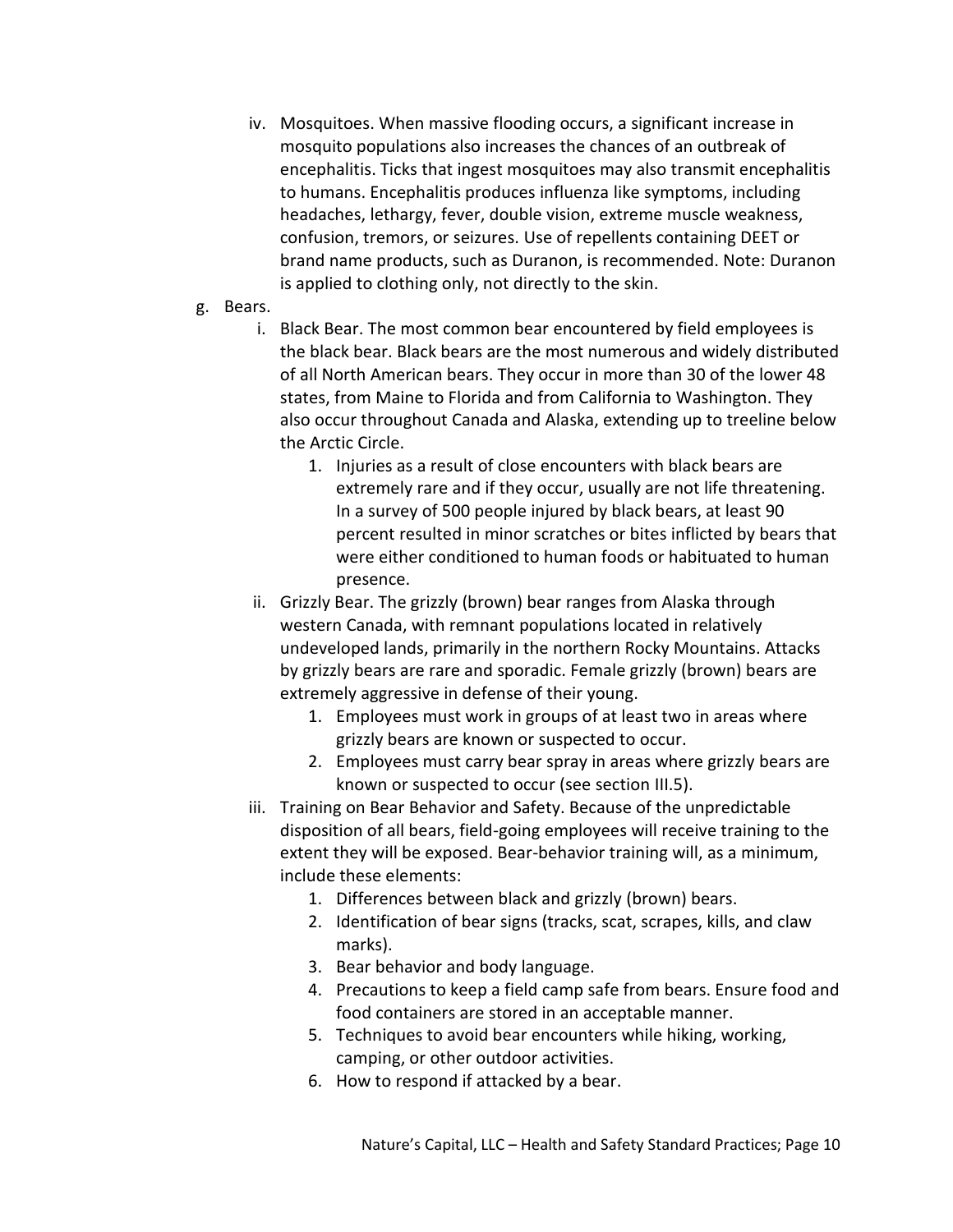- 7. Aerosol defensive sprays (bear spray) use, storage, and transportation.
- iv. Safety Practices. Employees must understand the importance of keeping their distance from any animal that is eating or mating, appears to be sick or injured, or is with its young. If an animal seems unafraid, abnormally aggressive, or drunk, it may be a sign of rabies. Leave the scene and report the incident to the appropriate authority. Most bears prefer to stay away from humans. Given the chance, bears avoid people and go about their business.
- h. Mountain Lions. Generally, mountain lions are solitary, quiet, elusive animals. They are most active from dusk to dawn, although they travel and hunt in daylight. Working with other employees and making noise, reduces the chance of surprising a lion. In the event of a confrontation, employees should:
	- i. Give the lion a way to escape.
	- ii. Talk calmly, yet firmly.
	- iii. Stop or back away slowly. Never crouch, try to hide, turn away, or run away.
	- iv. Try to appear larger by raising arms or an object over the head.
	- v. If the lion behaves aggressively, throw stones, branches, or whatever can be reached without crouching down or turning away.
	- vi. Fight back if attacked. Shout loudly. Try to remain standing. If down, try to get up. Protect the head and neck with hands and arms.
- i. Hantavirus. Hantavirus is a cause of acute pulmonary disease and death in many regions of the United States. The primary carrier is the deer mouse. Other kinds of mice are also carriers. Transmission occurs by inhalation of the aerosolized virus when dried materials contaminated by rodent excreta are disturbed; introduction into broken skin, eyes, nose, mouth; or ingestion of contaminated food or water. People have also become infected after being bitten by an infected animal.
	- i. Training. Ensure that employees receive training in hantavirus awareness.
	- ii. General Employee Safety Practices. In most cases, employees shall:
		- 1. Treat all rodents as if they carry the virus.
		- 2. Avoid direct contact with rodents (live or dead), their droppings, urine, saliva, nests, or items that may be contaminated. Do not enter a closed space (building, room, or other confined space) that appears to be, or have been, infested by rodents. Do not feed mice, chipmunks, or other rodents.
		- 3. Seek treatment immediately if there was possible contact with carriers and signs of potential symptoms. Symptoms may appear 1 to 6 weeks (usually 2 to 3) after contact and include fever, nausea, headache, muscle aches, cough, and increasing acute respiratory trouble.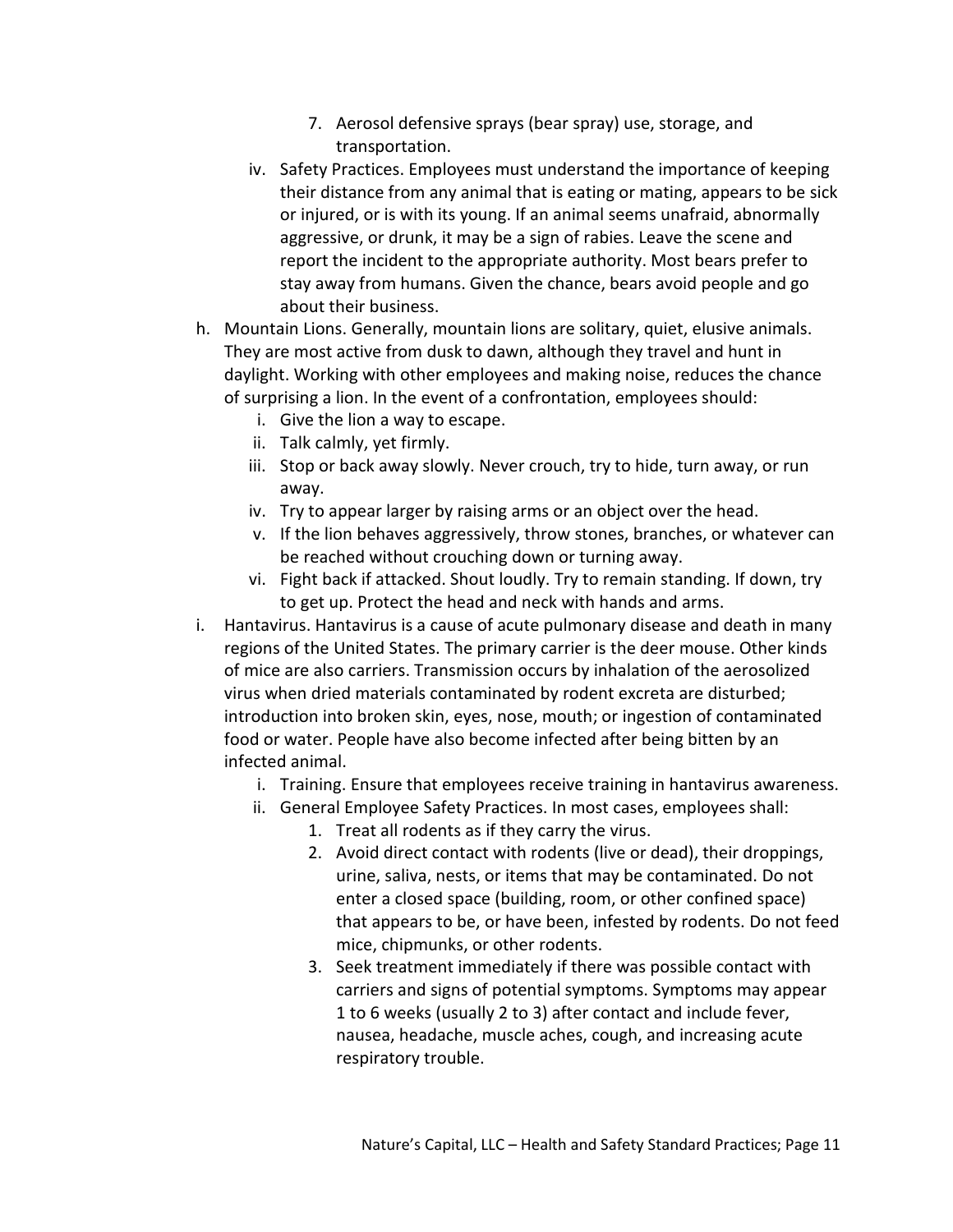- 4. Employees will not attempt to clean or disinfect an area suspected of being infected by hantavirus. Rather, the company will contract with a qualified vender to complete these tasks.
- iii. Specific Employee Safety Practices. Employees shall not be involved in live animal trapping.
- j. Rabies. The rabies virus is an acute, often fatal, viral disease most commonly transmitted through the saliva of an infected mammal and, less commonly, by aerosols.
	- i. Employees should avoid any wild animal (especially raccoons, skunks, foxes, and bats) that appears to have lost its fear of humans or is behaving abnormally. Abnormal and aggressive behavior in domestic animals is also a warning sign to exercise caution.
	- ii. Early treatment is crucial. Physical symptoms include pain at the wound site, fever, headache, malaise, apprehension, difficulty swallowing, muscle spasms, and paralysis. As the disease progresses, victims may become disoriented and agitated and begin hallucinating.
	- iii. Transmission of the rabies virus by inhalation of aerosols (created from saliva, secretions, and excretions of bats in a dark, humid environment) has also occurred. Employees involved in investigation of bat-roost sites (caves, mines, and buildings) or who have other work projects/activities in locations where bats are commonly found shall:
		- 1. Obtain a pre-exposure rabies vaccination and a tetanus shot.
		- 2. Wear appropriate PPE, such as light cut-resistant gloves, depending on the bat species.
		- 3. If bitten, cleanse the wound with soap, water, and disinfectant; seek medical attention; and record the date and location of exposure.
- 6. Environmental Hazards.
	- a. Solar Ultraviolet Radiation. Radiation intensity varies with numerous factors, including time of day, altitude, latitude, and season. About 80 percent of the ultraviolet (UV) rays reaching the Earth's surface do so between 9 a.m. and 3 p.m., with peak hours of exposure generally between 10 a.m. and 2 p.m. Employees who spend much of their workday outside should be cautioned about the short- and long-term risks of UV exposure. To minimize UV exposure:
		- i. Keep exposed skin covered by wearing a hat, a bandanna, and a longsleeved shirt (with sleeves rolled down and collar turned up).
		- ii. Wear sun glasses that filter out 100 percent of the UV rays. The use of non-UV protected sunglasses or photogrey glasses can increase the chance of UV damage to the retina and are not recommended.
		- iii. Provide and use protective sunscreen lotion, cream, oil, and lip balm as identified in the JHA.
		- iv. When possible, stay indoors during the peak exposure time in the summer or find worksites that are shady.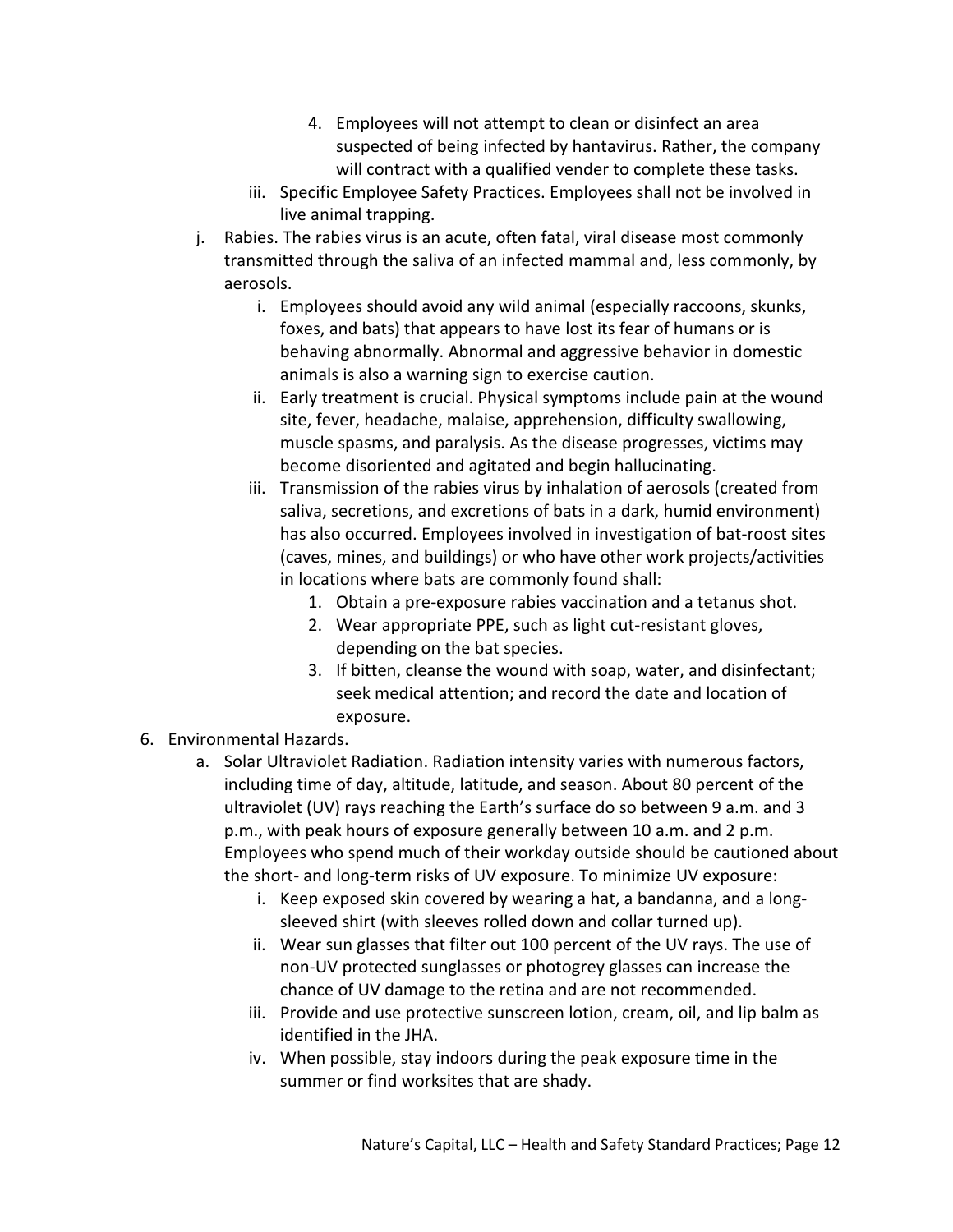- v. Alter work schedules, where appropriate, to avoid peak summer exposure.
- vi. Where appropriate, alternate workers during the summer months to reduce exposure.
- b. Hot Weather Conditions. Individual differences in heat tolerance are related to fitness, hydration, illness, drugs and medication, and fatigue. Heat stress occurs when the body's core temperature rises beyond safe limits. Evaporation of sweat is the body's main line of defense against heat. As sweat evaporates, it cools the body. When water lost by sweating is not replaced, the body's heat controls break down and body temperature climbs dangerously. Three factors that can contribute to heat stress are low or poor physical fitness, excess weight, and hypertension.
	- i. Fit workers adjust or acclimate to work in the heat twice as fast as unfit workers (4 days compared to 8). Be especially careful the first 2 to 3 days.
	- ii. Schedule the hardest work during the cooler hours of the day. Set a moderate work pace. As the temperature increases, stop for frequent rest periods of at least 15 minutes. Relax in cool locations, where possible.
	- iii. Always have an adequate supply of water available and ensure that employees are getting their needed liquids. Plan ahead for drinking water; don't allow water to run out before resupplying. To prevent dehydration:
		- 1. Drink 8 to 16 ounces (200 to 400 milliliters) of water before work.
		- 2. Take frequent drinks during each hour of work (1 quart or 1 liter per hour).
		- 3. Drink as much as possible at lunch and the evening meal.
		- 4. Continue replacing fluids throughout the evening.
		- 5. Limit caffeine drinks, such as coffee or cola.
		- 6. Avoid alcoholic drinks.
	- iv. Provide well-planned meals and healthy snacks, which are vital to maintain work capacity and to avoid heat disorders through adequate replacement of water, salt, and potassium. Employees may want to eat less. Carbohydrate/electrolyte beverages can help maintain energy and work output during long periods without food or snacks. Salt in foods and ample use of the salt shaker provide sodium. Do not use salt tablets. Include potassium-rich foods, such as bananas and citrus fruits. Highprotein foods (such as meat) increase metabolic heat production and water loss, and are not recommended.
	- v. Prevent sunburn by wearing lightweight, light-colored loose clothing, which allows air to circulate and sweat to evaporate and offers protection from direct sun. Bare skin absorbs the sun's radiant heat and raises body temperature.
	- vi. Bathe or wash thoroughly each day to keep pores and hair clean. Dirty, clogged skin and matted hair restrict heat dissipation.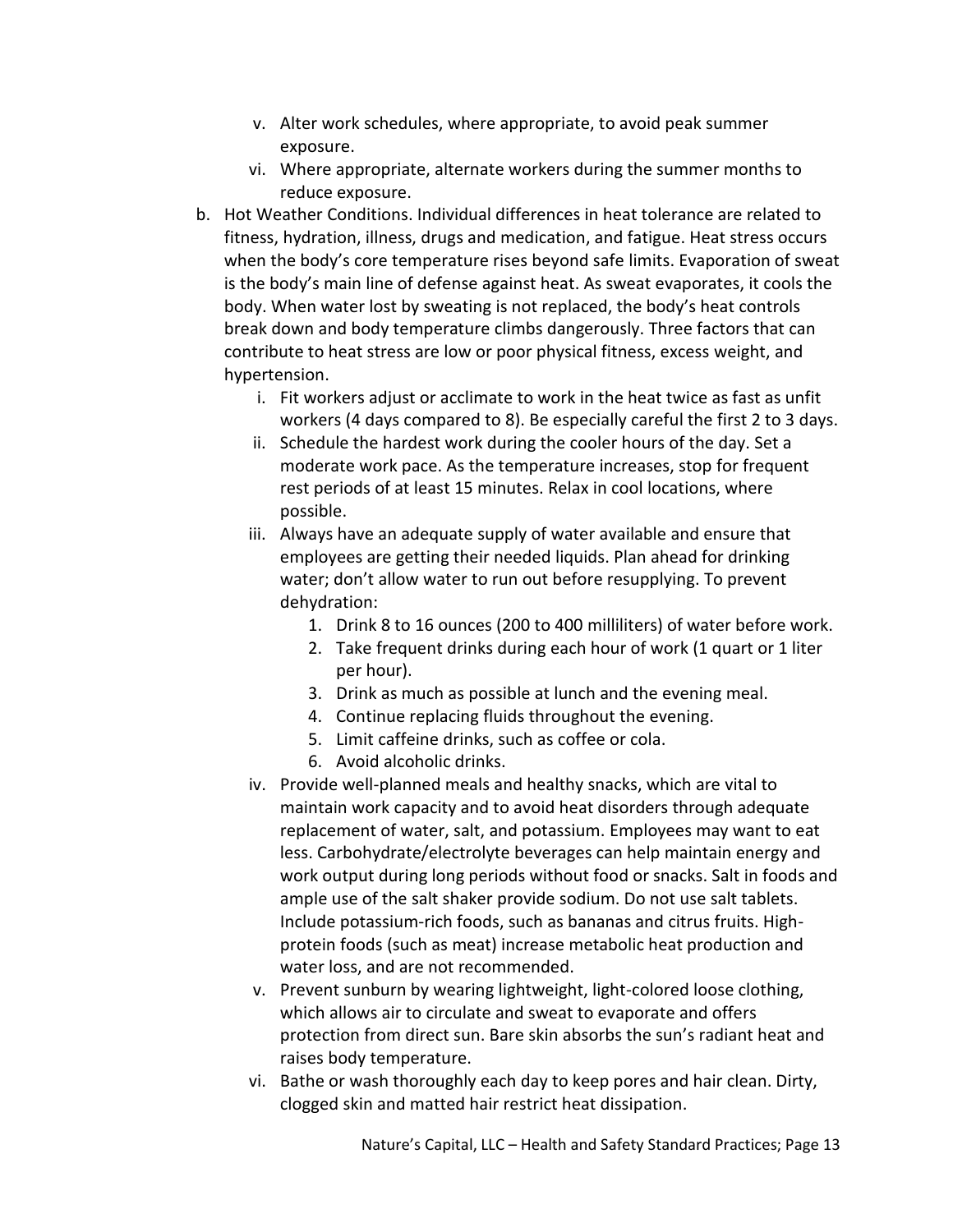- vii. During periods of continued extreme temperatures (90 $\degree$ F/32 $\degree$ C or above), ensure that supervisors monitor employees and that employees watch each other for signs of heat-stress disorders, including heat cramps, heat exhaustion, and heatstroke.
	- 1. Heat cramps are identified by muscular pains and cramps, with leg and abdominal muscles usually affected first. Remedies include stretching and gently massaging cramped muscles and applying a heating pad or hot water bottle to help relieve muscle spasms.
	- 2. Heat exhaustion is characterized by fatigue, weakness, and collapse. The skin becomes pale, cool, and clammy, accompanied by nausea, dizziness, a throbbing headache, breathing problems, and diarrhea. Recommended actions include moving to a cool, shady place, lying with the feet raised 8 to 12 inches (204 to 306 mm) above the head, and loosening clothing and applying cool compresses to the skin. If there is no improvement quickly, seek medical attention at once.
	- 3. Heatstroke is a medical emergency. Unacclimatized employees are especially prone to heatstroke. Symptoms are confusion, high body temperature, hot (often dry) skin, rapid pulse, convulsions, loss of consciousness, and coma. Lack of sweating is one sign of imminent heatstroke. Do not delay treatment, it must be immediate. Cool the body down quickly. Administer fluids and transport the victim to a medical facility as quickly as possible.
- c. Cold Weather Conditions. The best defense against frostbite and hypothermia is to avoid exposure. Recognize hypothermia- producing weather and prepare for it. Prevention is the best tool. Always check weather conditions and be familiar with the area before trips. Be prepared and pack a survival kit to be carried by each person.
	- i. Exposure to hazards associated with the cold can occur any time of the year. Factors that put employees more at risk include age, weight, poor circulation, smoking, drinking, and some prescription medications. Where work or activities are planned during extremely cold weather the JHA shall address the specific conditions anticipated, including essential PPE. Key items for winter survival are:
		- 1. Get adequate rest.
		- 2. Always anticipate bad weather. Carry additional warm clothing with you. Dress for the conditions in layers of loose, dry clothes; polypropylene or wool underneath, with windproof and waterproof material on top. Ensure that your hands, feet, face, neck, and head are covered and well protected.
		- 3. Keep active to maintain the body's metabolism and keep your body temperature high.
		- 4. Prevent dehydration by drinking warm water. Avoid drinking cold water, snow, or ice. Avoid caffeinated beverages.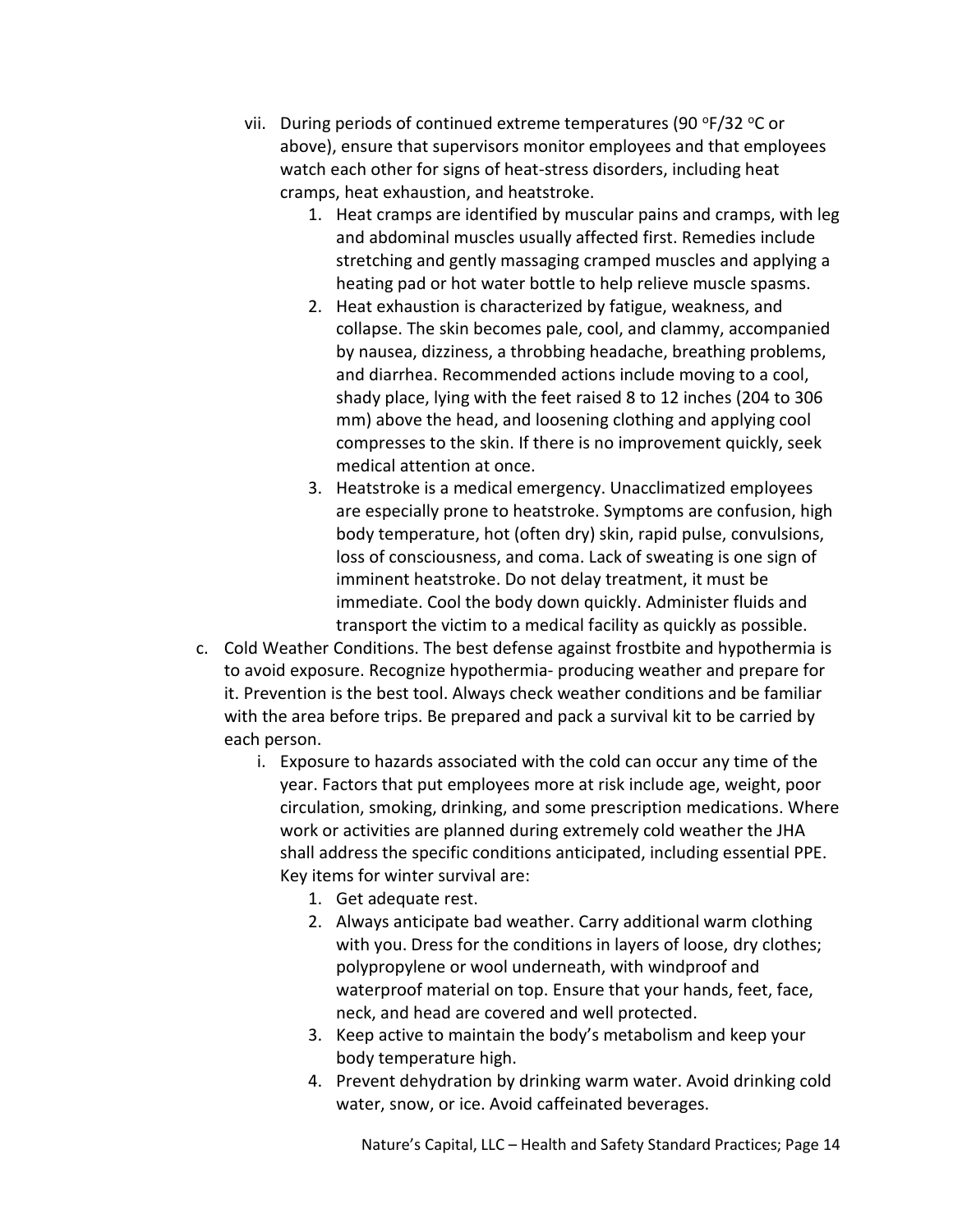- 5. Set up camp early and prepare for dropping night temperatures. Find shelter and firewood before dark.
- 6. Eat balanced meals and high energy snacks.
- 7. Travel in pairs as a minimum. Never travel alone in isolated areas. Management must approve and document the assignment of employees to work alone in undeveloped areas.
- ii. Frostbite. Frostbite is generally brought on by direct contact with a cold object or exposure of a body part to cold air. Body parts most often affected are the nose, ears, cheeks, fingers, and toes. Test for circulation and sensation regularly by wiggling fingers and toes. Watch for signs of frostbite in yourself and coworkers. Major factors causing frostbite are wind and water chill.
	- 1. Frostbite may develop slowly and go undetected until the affected part or parts become white. As the cooling process continues, numbness replaces any sensation of cold or discomfort.
	- 2. If the early stages of frostbite go untreated, the affected part or parts take on a waxy appearance and feel frozen to a gentle touch; however, when the skin is pressed firmly, it feels soft and pliable beneath the frozen area. At this stage of frostbite, the affected person must be moved to a dry covered area, and the affected part or parts gently handled. If transportation to a hospital is delayed, apply steady warmth by submerging the body part or parts in warm water. Always follow up with medical care.
	- 3. The next step is referred to as deep frostbite. Muscles, bones, deep blood vessels, and organ membranes can become frozen. The affected part becomes blotchy blue or gray, and the tissue feels frozen on the surface and when pressed firmly. For this stage of frostbite follow these steps:
		- a. Transport the victim immediately to a hospital for medical care.
		- b. Gently cover the affected part or parts with dry blankets or clothing.
		- c. Do not rub or chaff the frostbitten part or parts.
		- d. If the tissue is frozen, keep it frozen until care can be initiated.
		- e. Do not initiate thawing procedures if there is any danger of refreezing. Keeping the tissue frozen is less dangerous than submitting it to refreezing.
- iii. Hypothermia. Another cold hazard is hypothermia, a condition of subnormal body temperature. Lowering the internal core temperature of the body leads to mental and physical collapse. Hypothermia is a medical emergency. The three components of weather that affect cooling of the body core are temperature, wind, and moisture. Other factors that can cause or aggravate hypothermia include injuries, immobilization,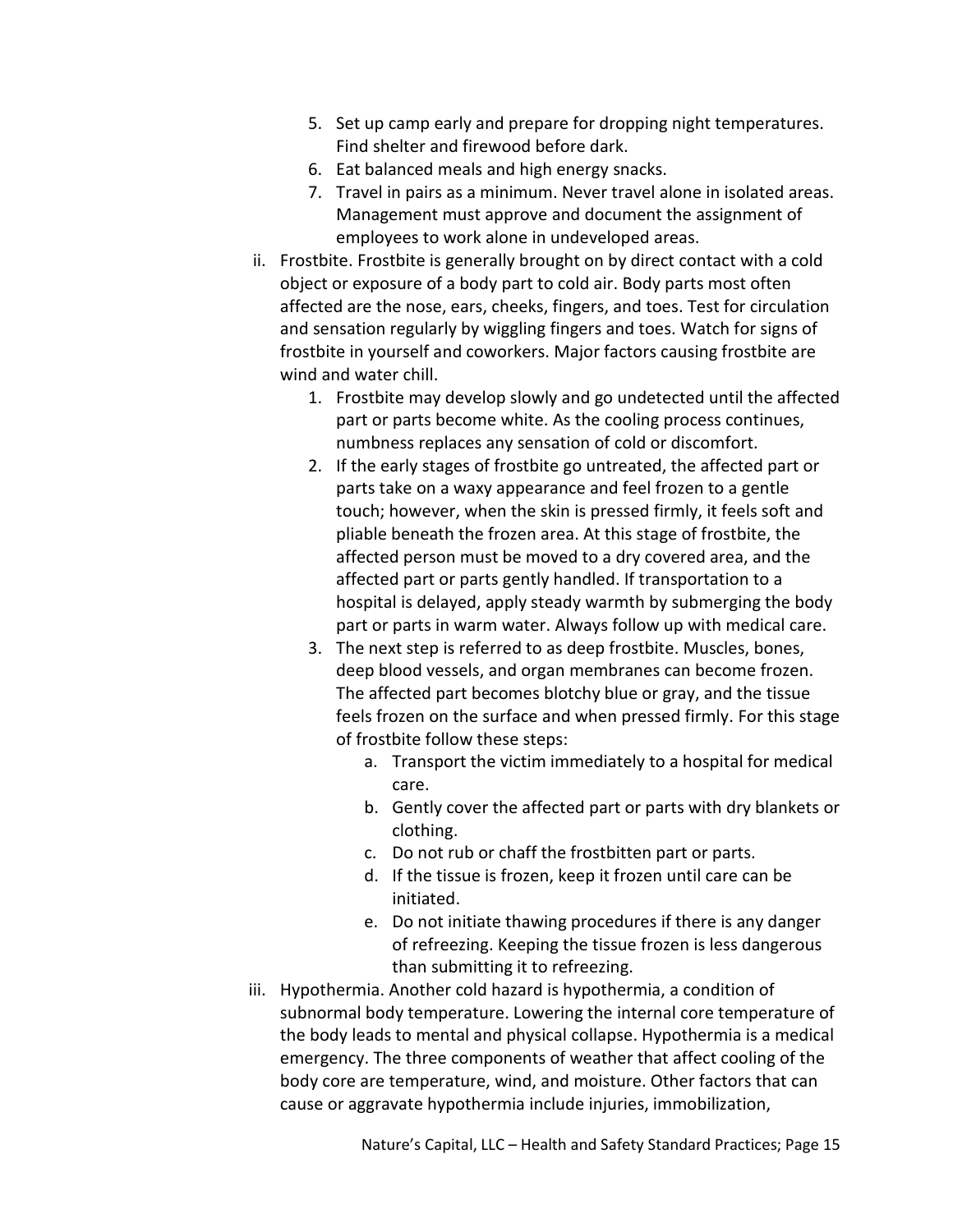immersion in water, lack of proper clothing or shelter, low blood sugar, and fatigue. Hypothermia usually occurs on a cold, wet, windy day with temperatures at or above freezing. Most hypothermia cases develop between 30 °F (-1 °C) and 50 °F (10 °C).

- 1. Hypothermia symptoms begin with feeling cold, experiencing pain in the extremities, and shivering as the body tries to raise its temperature. Other symptoms include numbness, muscle stiffness (especially in the neck, arms, and legs), poor coordination, drowsiness, slow or irregular breathing and heart rate, cool skin, and puffiness in the face. Thinking processes slow and victims become apathetic and disagreeable.
- 2. As the body core cools further, mental function is impaired to a far greater extent, leading to confusion, disorientation, and lethargy. Slurred speech and loss of vision occur just prior to terminal coma. Hypothermia is a medical emergency.
- 3. Call for medical help. Transport the victim to a hospital for care as soon as possible.
- 4. Give artificial respiration when necessary.
- 5. Move the victim into a warm area. If shelter is not available, build a fire. Prevent further heat loss.
- 6. Get the victim out of frozen, wet, or tight clothes.
- 7. Bundle the victim in warm clothes, blankets, or sleeping bag.
- 8. If the victim is mildly impaired, give the victim warm liquids (no caffeine or alcohol).
- 9. If the victim is semiconscious, try and keep the person awake. Remove the victim's clothing and put the victim in a sleeping bag with another person, allowing the body heat to warm the victim. Do not give liquids until fully conscious.
- 10. Transport the victim to the nearest hospital. Keep the person lying down and still.
- 11. Do not assume the hypothermia victim is dead even though the person may appear to be. There may be no detectable heartbeat, breathing, or other signs of life. CPR can be given on route to a hospital.
- d. Lightning and Thunderstorms. The most dangerous period for thunderstorms with cloud-to-ground lightning is from March through August. The mature stage of the storm may be marked on the ground by a sudden reversal of wind direction, a noticeable rise in wind speed, and a sharp drop in temperature. Heavy rain, hail, and lightning occur only in the mature stage of a thunderstorm. Keep informed; know what the storm is doing. During a thunder storm:
	- i. Do not use radios, telephones, plug-in electrical equipment, or plumbing fixtures.
	- ii. Turn off generators and electrical equipment.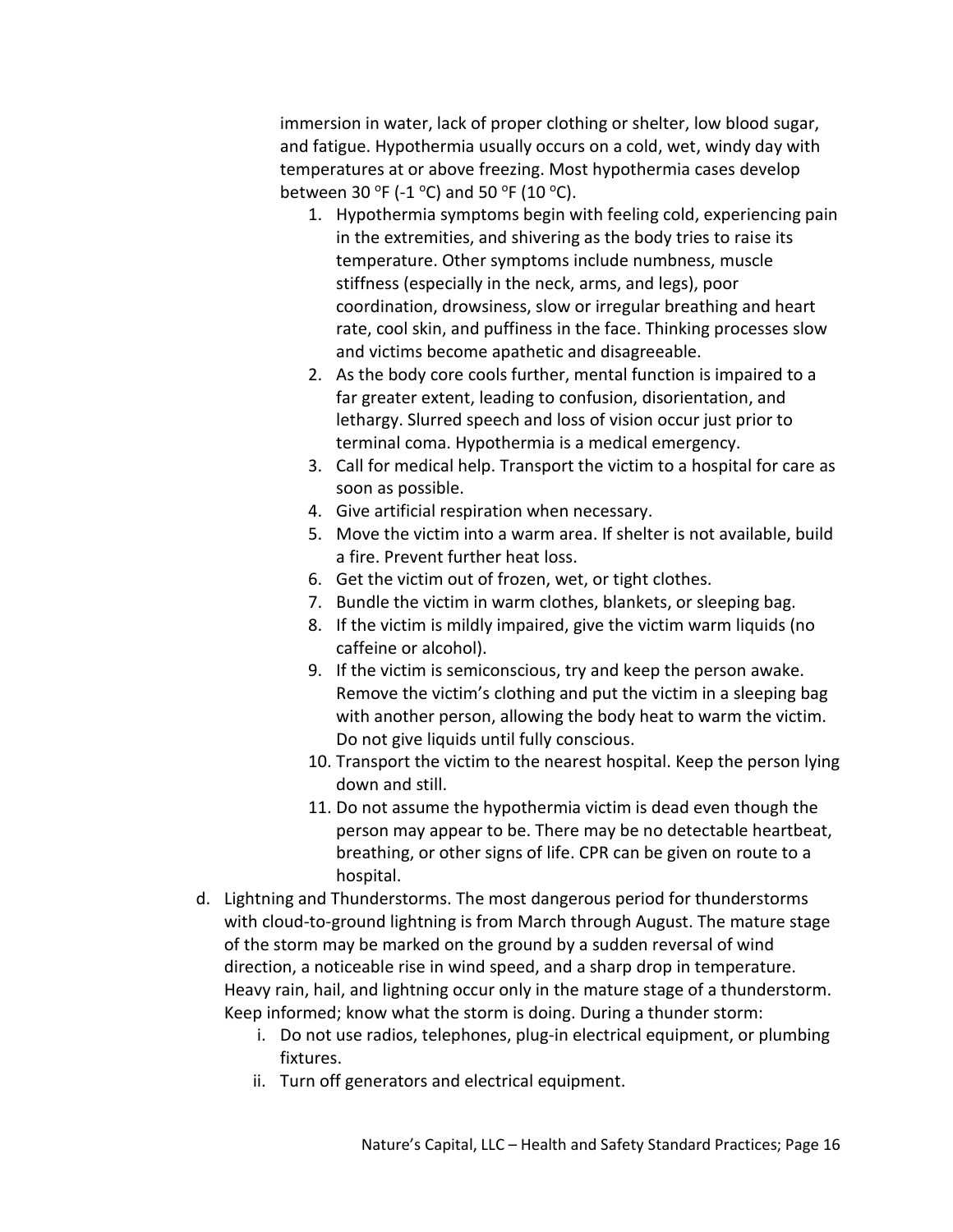- iii. Put down all tools. Caulk boots are particularly good grounding agents and should be removed.
- iv. Do not handle flammable materials in open containers.
- v. Stay in your vehicle (unless it is metal-tracked, has a nonmetal top, or is open – in which case leave the vehicle).
- vi. Get away from water tanks, ponds, streams, lakes, and swimming pools. Avoid parking lots, tennis courts, athletic fields, and golf courses.
- vii. Get under a steel bridge, but never touch the steel and never sit or stand on damp ground.
- viii. If boats are in use, have them docked. Get out of boats and away from the water.
- ix. Ground and anchor all aircraft.
- x. Take shelter in a building, if one is available. Choose a building with lightning protection in preference to a small, unprotected building. Close the doors and windows, if possible. If that is not possible, stay away from open doors and windows, and areas on top of buildings. Stay away from fireplaces, radiators, stoves, metal pipes, and sinks.
- xi. If no buildings are available, your best protection is a cave, ditch, tunnel, canyon, or head-high clumps or trees in open forest areas.
- xii. When there is no shelter, avoid tall objects such as lone trees. If only isolated trees are nearby or if you are in open country, the best protection is to make yourself as small a target as possible. Drop to your knees, bend forward with your hands resting on your knees, and keep a distance of twice the height of the nearest tree between you and the tree. To minimize the flow of the current, keep your feet together. Keep away from wire fences, telephone lines, electrically conductive objects, and railroad tracks.
- xiii. Avoid the tops of ridges, hilltops, wide-open spaces, ledges, out-crops of rocks, and sheds or shelters in exposed locations. Avoid grouping people together.
- xiv. Move away from horses and stock.
- xv. Advise crew members that if they feel an electrical charge, if their hair stands on end, or their skin tingles, a lightning strike may be imminent. Persons struck by lightning may receive a severe electrical shock and burns, including entry and exit wounds. These individuals carry no electrical charge after exposure to lightning and can be touched safely. Victims of a lightning strike may suffer respiratory and/or cardiac arrest. Therefore, administer CPR immediately if needed and first aid, as required. Note that an individual in full-cardiac arrest is a medical emergency and must be transported to an advanced life-support medical facility as quickly as possible. Where there are multiple lightning strike victims, render emergency medical treatment first to individuals who are unresponsive and next to those with vital signs who exhibit the most life threatening injuries.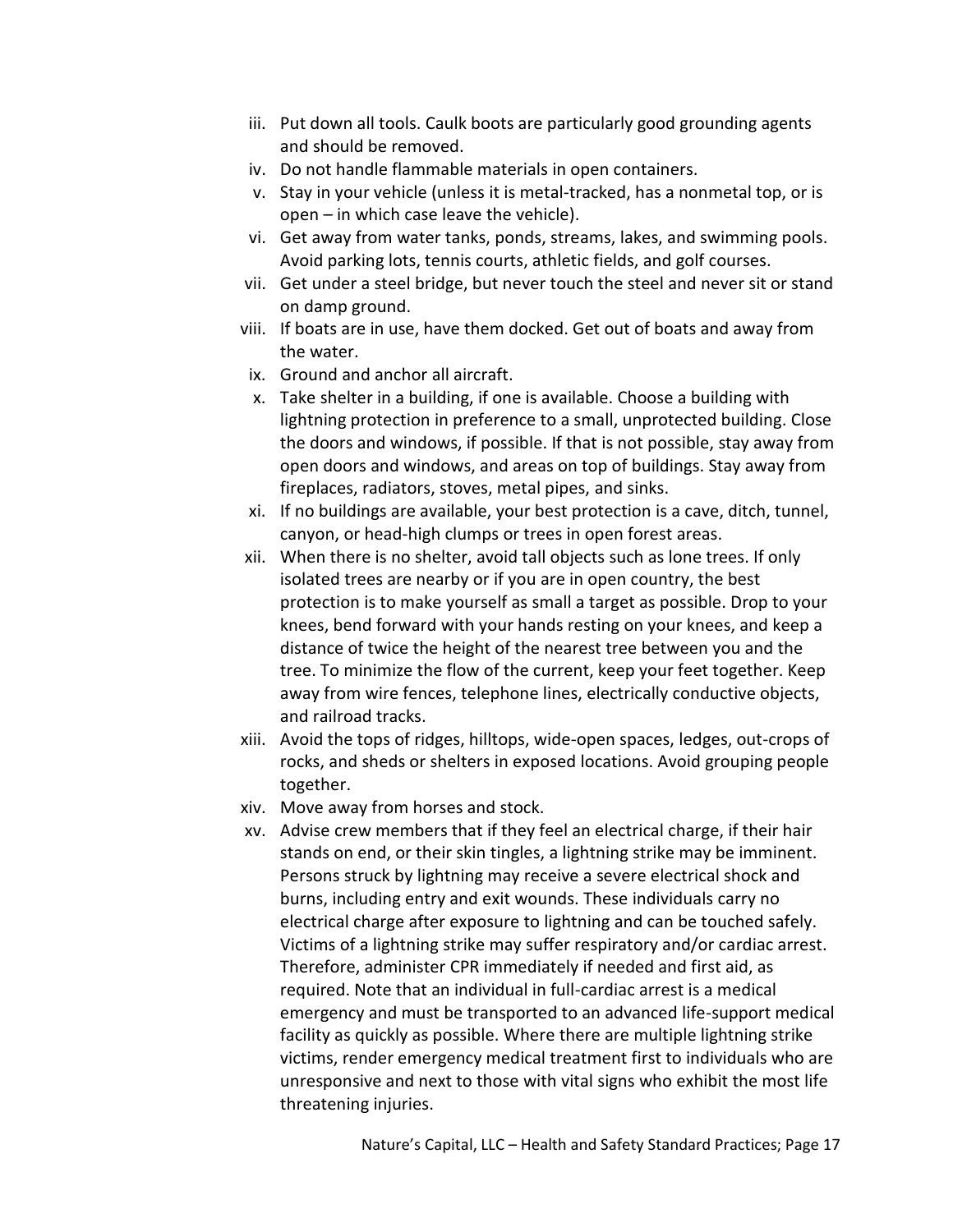- e. Tornadoes. A severe thunderstorm may spawn a tornado, which is a violently rotating column of air that descends from a cloud system. Most tornadoes occur during the mid-afternoon or early evening (3 p.m. – 7 p.m.) and move from the southwest to the northeast at speeds ranging from stationary to 70 miles an hour. While hail may or may not precede a tornado, the area adjacent to large hail is often where strong to violent tornadoes are most likely to occur. When large hail begins to fall, a tornado may be nearby. Seek appropriate shelter. Once the hail has stopped, remain in a protected area until the storm has moved away, usually 15 to 30 minutes after the hail ceases. During a tornado:
	- i. Do not attempt to flee to safety by vehicle. Seek sturdy shelter, such as a building; a ditch or ravine offers better protection than a vehicle.
	- ii. Stay away from windows, exterior doors, and outside walls.
	- iii. Go to storm cellars or well-constructed basements, which offer the greatest protection from tornadoes, or to small interior rooms, such as a closet or bathroom, which provide safety from flying debris and are less likely to experience roof collapse.
	- iv. If caught in a timbered area during periods of high winds or immediately after a windstorm, get into a natural opening large enough to give protection from falling trees and limbs.
- f. Flash Floods. Flooding occurs seasonally when rains, coupled with melting snows or torrential rains associated with tropical storms, drain into small tributaries and fill river basins with too much water, too quickly. Flash flood waves can roll boulders, tear out trees, destroy buildings and bridges, and create new channels. When a flash flood is imminent, act quickly:
	- i. Do not camp or park your vehicle along streams and washes, particularly during threatening conditions.
	- ii. Avoid areas subject to flooding. This includes dips, low-lying areas, canyons, and washes.
	- iii. Avoid already flooded and high velocity flow areas. Do not attempt to cross a swift flowing stream on foot where water is above your knees.
	- iv. Do not attempt to drive over a flooded road where you do not know the depth of water before crossing. The road bed may not be intact under the water.
	- v. If your vehicle stalls, abandon it immediately and seek higher ground.
	- vi. Be especially cautious at night when it is harder to recognize flood dangers.
- g. Altitude-Related Problems. High altitude (8,000 feet or 2,438 meters and higher above sea level) affects a person's ability to take in, transport, and utilize oxygen, thus affecting work capacity. During acclimation, employees working in high altitudes should work slower and take frequent breaks to avoid excessive fatigue. Eat a high-carbohydrate diet for added energy and take special care to maintain hydration since altitude hastens fluid loss. Individuals vary in their ability to acclimatize; some adjust quickly, without discomfort, while acute mountain sickness (AMS) develops in others.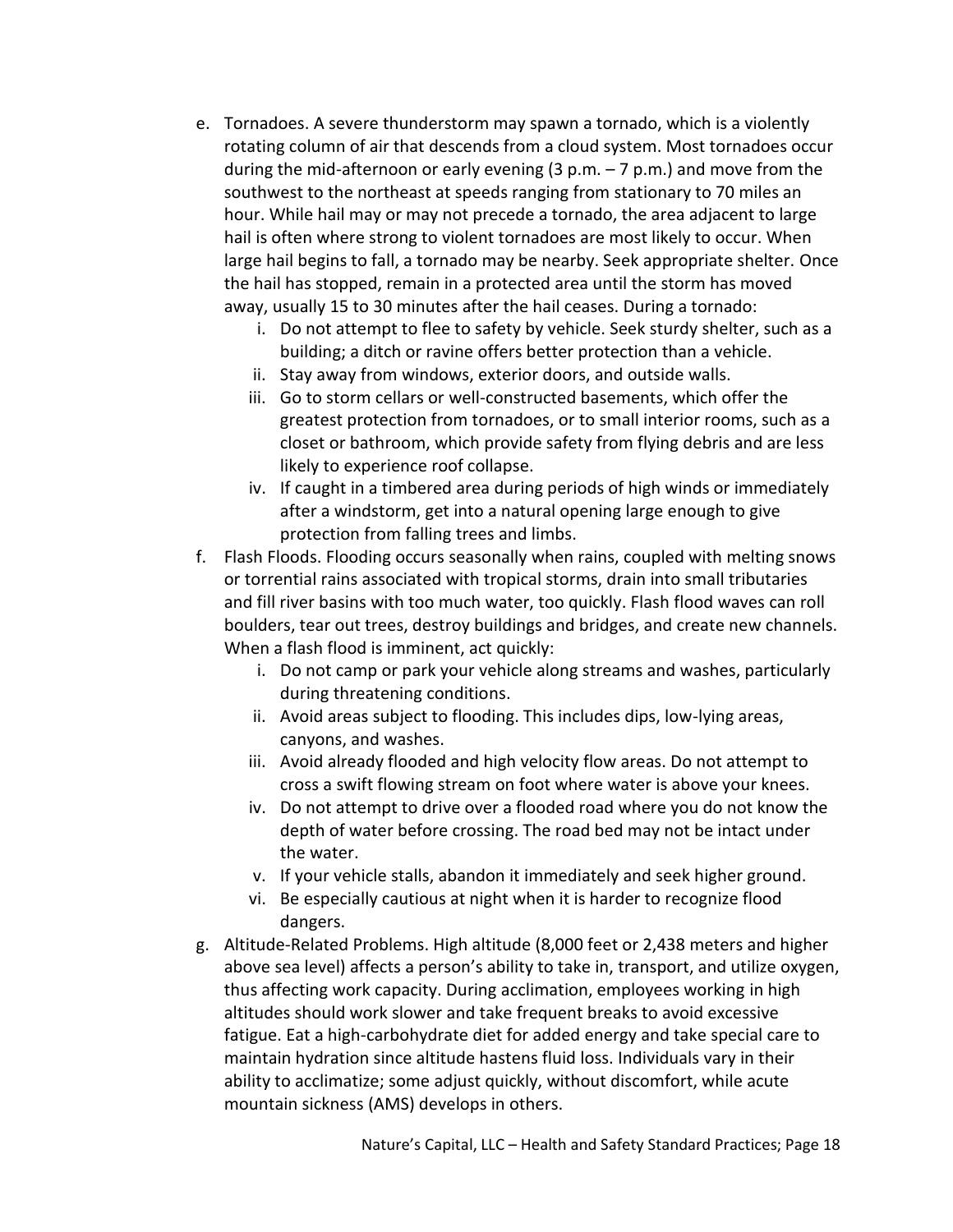- i. AMS is most commonly misdiagnosed as a viral flu-like illness, hangover, exhaustion, or dehydration. The incidence and severity of AMS depend on the rate of ascent, altitude attained (especially the sleeping altitude), length of exposure, level of exertion, and inherent physiologic susceptibility. AMS can be classified as mild, moderate, or severe on the basis of symptoms. Treatment for AMS includes descending to a lower altitude and the administration of oxygen, if available.
- ii. Other problems related to altitude include decrease in temperature and the effects of cold, ultraviolet penetration increasing the risk of sunburn and skin cancer, and snow blindness.
- <span id="page-19-0"></span>II. EMPLOYEE SAFETY AND SECURITY.
	- 1. Violence or the threat of violence by or against any employee is unacceptable. The company procedures and programs set out in this section are designed to provide for employee safety and security.
	- 2. Responsibility. Management and employees share the responsibility to provide for safety in the work place.
		- a. Supervisors are responsible for implementing programs and procedures on how to prevent violence at worksites, and on how to provide appropriate response should violence occur.
		- b. All employees have the responsibility to report all acts of workplace violence promptly to supervisors and managers and, in case of an emergency, directly to law enforcement officials.
	- 3. Safety Practices.
		- a. Be aware of your work environment and be suspicious of unusual or abnormal activity, object, or container. Do not attempt to open or handle suspicious objects or containers. If you think a situation may be dangerous, leave the area and report it to a supervisor, local authority, or the nearest law enforcement agency.
		- b. Avoid areas and situations of known or potential natural or human-caused conflict. Analyze the hazard and use alternative methods and/or routes where possible.
		- c. Ensure that communications equipment is operating properly.
	- 4. Firearms. Employees shall not carry firearms on any Nature's Capital work site, office location, or field project location; nor in company-owned, rental, or personal vehicle; nor in any condition under the employment of Nature's Capital without written authorization from management.
		- a. This policy shall supersede any Federal, State, or local regulation regarding the right to carry firearms.
			- i. Violation of this policy will result in immediate termination.
		- b. Firearms Training. Only those persons who are competent and qualified in firearms use and who have completed a firearms safety course will be authorized to use or carry firearms.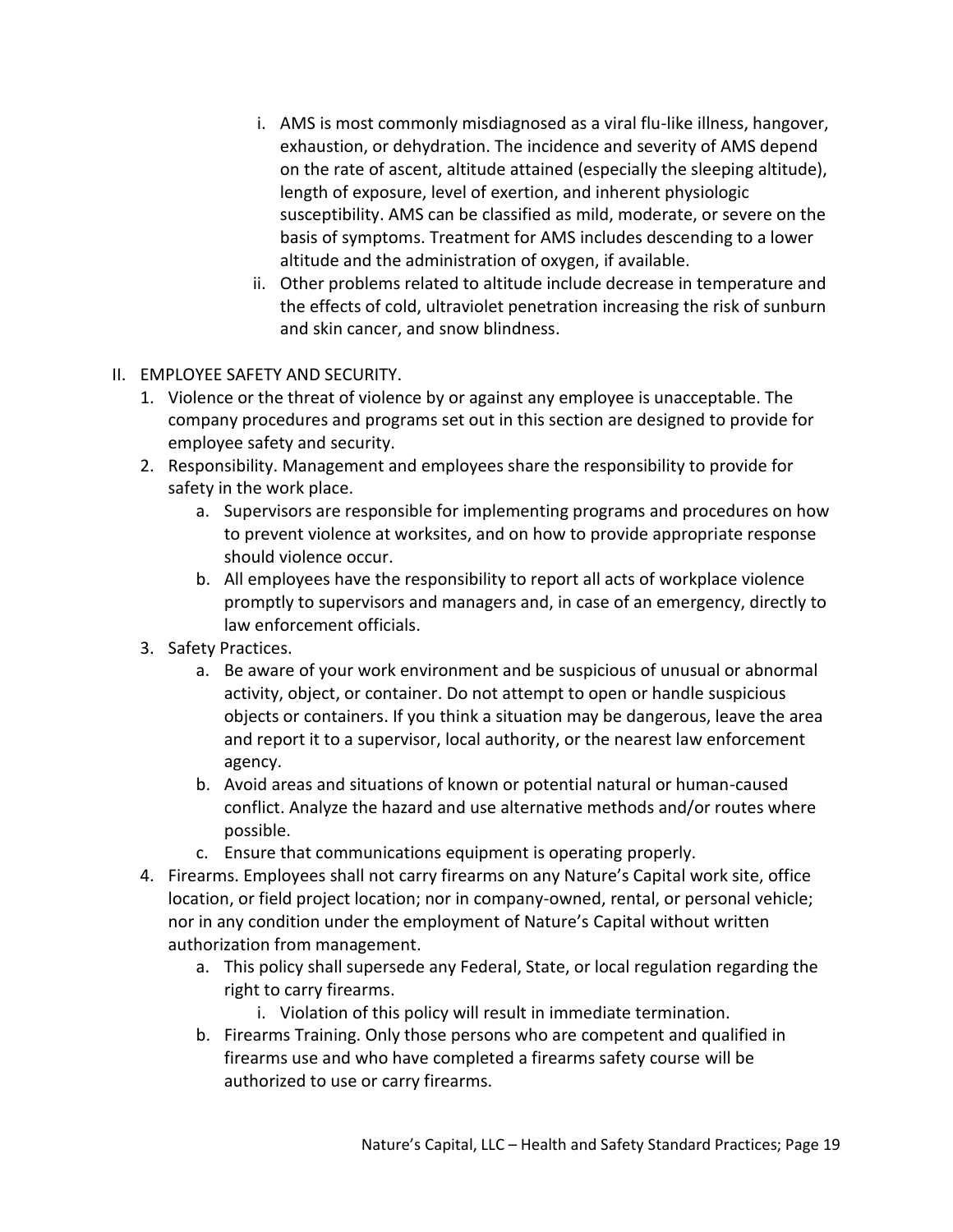- c. Use of Firearms. Employees must observe all Federal and State laws and local ordinances concerning the licensing, use, and transportation of firearms and ammunition. Employees are prohibited at all times from using any company resource (including coincidental field location) for the express or incidental purpose of hunting, shooting, or transporting of game, hunters, firearms, or ammunition. Violators are subject to disciplinary action and/or prosecution under the law.
- 5. Aerosol Defensive Sprays. Employees are required to carry aerosol defensive spray under some field work conditions for protection from physical harm or personal injury, primarily by threatening wild or domestic animals. Aerosol defensive sprays are hazardous materials. Management will provide authorization for employees to possess or use aerosol defensive spray on company work sites.
	- a. Employee authorization to carry and use aerosol defensive sprays shall expire:
		- i. At the end of the calendar year; or
		- ii. Upon completion of the work project or activity; or
		- iii. Upon failure to demonstrate competent and prudent use of aerosol defensive sprays.
	- b. Aerosol Defensive Sprays Training. Only those employees who have successfully completed an aerosol defensive sprays safety course and demonstrated ability in its use may be authorized to carry and use aerosol defensive sprays. The aerosol defensive sprays safety course will include:
		- i. Definition of the active ingredient(s) in aerosol defensive sprays, such as oleoresin capsicum. c. Effects of aerosol defensive sprays on wild animals, domestic animals, and human beings.
		- ii. Storage and transportation requirements, including shelf life.
		- iii. Procedures for readying, carrying, and using aerosol defensive sprays
		- iv. Medical considerations.
		- v. Animal behavior and habitat (as applicable).
		- vi. Reporting procedures.
		- vii. Instructor demonstration in the use of aerosol defensive sprays.
	- c. Transportation and Storage. Aerosol defensive sprays:
		- i. May not be carried or transported aboard commercial aircraft.
		- ii. May be transported in company owned, leased, or contracted motor vehicles provided they are securely stored.
		- iii. Should not be stored above room temperature, near heat sources, or open flames, or placed in areas which subject aerosol defensive sprays to extreme temperatures, such as vehicle trunks, glove boxes, or on dashboards.
	- d. Reporting Procedures. If an employee discharges aerosol defensive sprays in the process of conducting company business, the immediate supervisor must be notified and the incident reported as a near-miss accident.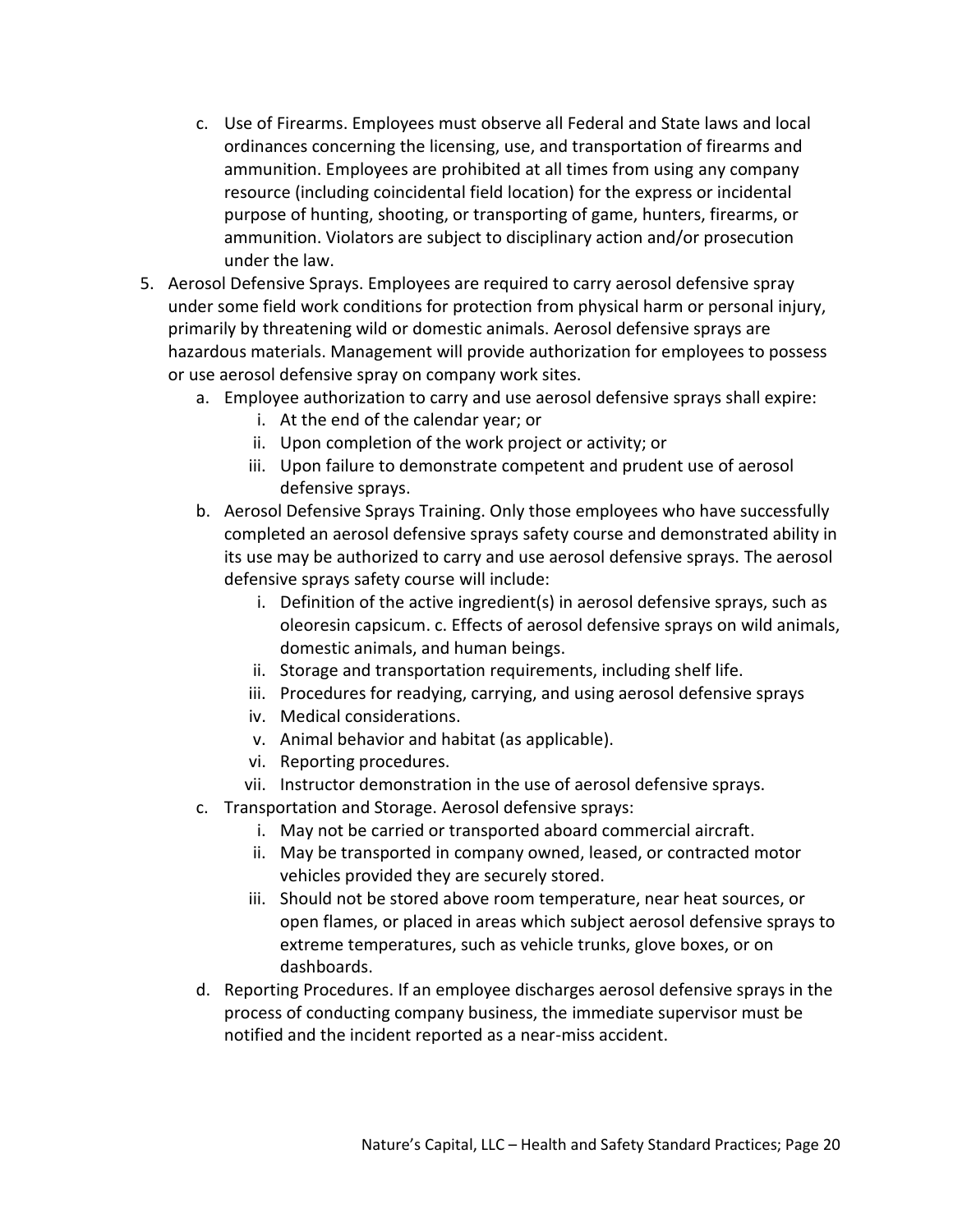#### <span id="page-21-0"></span>III. TRAVEL

This section contains health and safety standard practices for travel to and from work projects and other activities.

- 1. Qualifications: Field and office employees involved in work-related travel will possess the following minimum qualifications:
	- a. Each field employee shall be trained in first aid / cardiopulmonary resuscitation (CPR). Minimum required first aid training is summarized by position as follows:
		- i. Team member: basic first aid / CPR (e.g. American Red Cross *Adult and Pediatric First Aid/CPR/AED* certification) is required; advanced first aid training (which covers situations commonly encountered in the backcountry) is recommended (e.g., *Wilderness and Remote First Aid* or *Wilderness First Aid* certification).
		- ii. Team leader: advance first aid with orientation to emergencies encountered in wilderness and remote environments (e.g., *Wilderness and Remote First Aid*, *Wilderness First Aid*, or *Wilderness Advanced First Aid* certification) is required; *Wilderness First Responder* certification is recommended.
		- iii. Field supervisor: advance first aid with orientation to emergencies encountered in wilderness and remote environments (e.g., *Wilderness Advanced First Aid* certification) is required; *Wilderness First Responder* certification is recommended and required for projects involving extensive wilderness overnight travel.
		- iv. Positions within the company are determined on the basis of academic training and work experience, not on the basis of first aid training alone. Therefore, considering the field team as a whole, the level of first aid training of one employee may substitute for the level of training of another. The adequacy of first aid training and the allocation of first aid training resources will be evaluated by considering the certifications of all field employees.
	- b. Prior to traveling employees will be proficient in the use of required personal protective equipment.
	- c. Employees and their supervisor shall utilize tailgate safety sessions to address safety concerns for travel.
- 2. Planning and hazard analysis: Employees involved in travel will prepare and maintain the following planning and hazard analysis information for all work projects and activities involving travel:
	- a. Each employee on a field assignment will complete the Employee Emergency Information Data Sheet. Completed copies of the form will be in the possession of field supervisor on every field trip. Completed copies of the form for each field employee will be posted on the company server to allow remote access.
	- b. The trip Travel Plan will be completed by the field supervisor prior to departure on any field trip. A copy of the trip Travel Plan will be posted on the company server to allow remote access.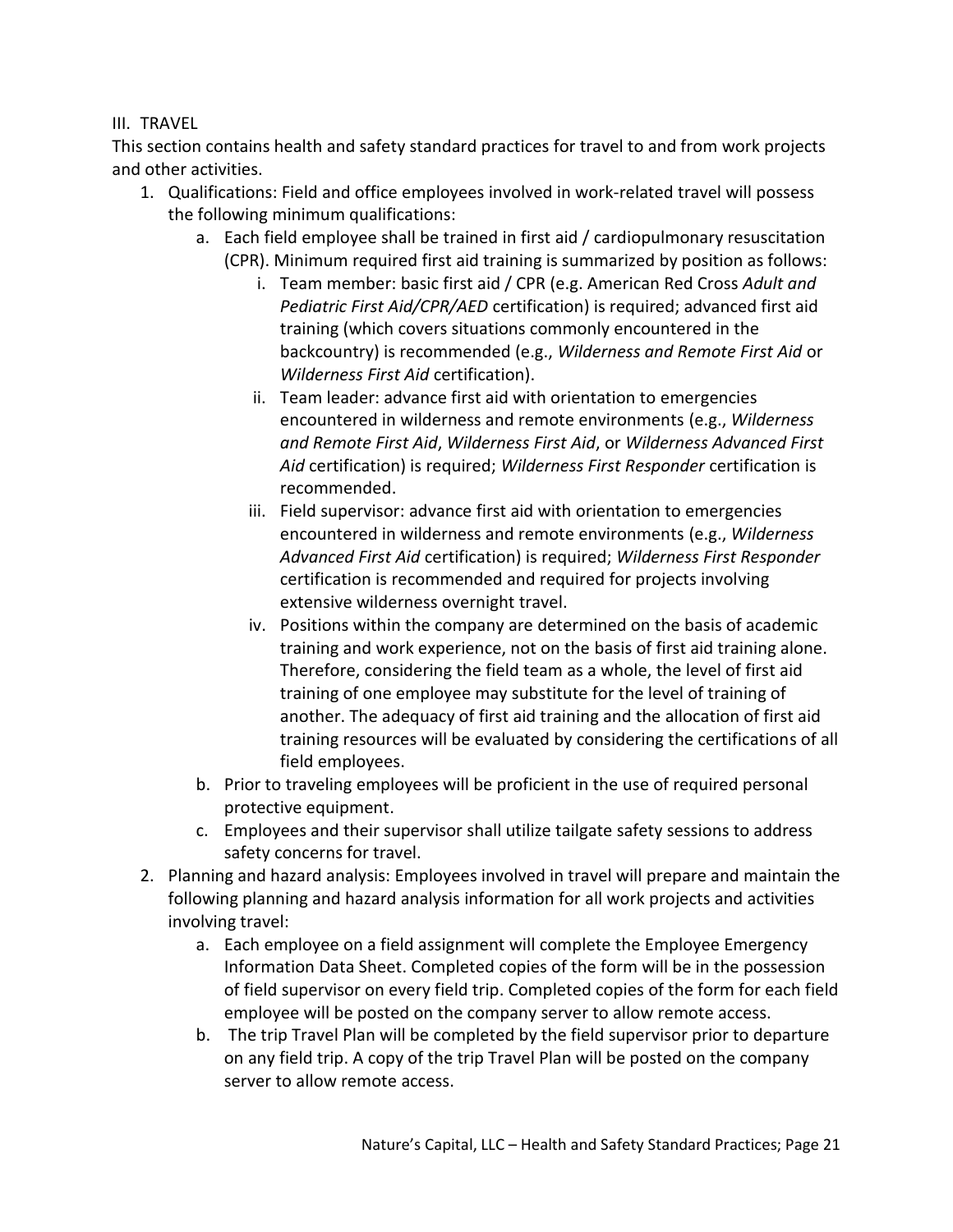- c. The Daily Field Travel Plan will be completed daily by the field supervisor prior to departure for daily field operations. Copies of the Daily Field Travel Plan may be distributed to Team Leaders using digital photography.
- d. In backcountry travel terrain and weather may delay aid and rescue for several days. A minor accident can have serious consequences due to time and exposure. Employees involved in backcountry travel must be prepared to stay in the backcountry for more days than initially planned.
- 3. Team work: Employees will employ the following team work standards for field work in urban, rural, and remote locations.
	- a. We will use a double buddy system whenever possible. That is, when working in the field (either in developed, front country, or backcountry areas) we will work in groups of two teams of two individuals. In the double buddy system each team will work separately during the day, but return to the same location at the end of the work day.
	- b. When working as a single team of two or solo, greater precaution must be exercised in communication of travel plans, analysis of hazards, cross-country routes, and estimated time of departure and arrival.
	- c. Only individuals with extensive backcountry experience will be allowed to work solo, whether by motor vehicle, on-trail, or off-trail. Advanced authorization by the owner is required for any individual to work alone in the field.
- 4. Communication: Specific communication protocols for reporting location and health and safety status will be established for each project through the project JHA. For example, in grizzly bear country where extensive remote hiking is required to complete a lengthy field protocol (e.g., a forest inventory analysis plot), employees will report in at least four times a day: when leaving camp, upon arrival at the work site, upon departure from the work site, and upon arrival at camp. Employees working in the field will use the following minimum procedures to communicate their location and health and safety status:
	- a. Field departure and arrival times are established in advanced. If, for any reason, the predetermined departure and arrival times are changed, the office is notified at the earliest opportunity.
	- b. When working in a double buddy system (or larger group) in the front country (e.g. roaded areas with developed campgrounds), daily status and location communication will be maintained locally within the field group. Status and location will be reported for the group daily to the office by the lead field supervisor (typically by telephone).
	- c. When working in a single team of two or solo in the front country, daily status and location is reported to the office at the end of the work day by mobile telephone or satellite communication device.
	- d. When working in back country status and location will be reported to the office twice daily (beginning and end of the work day).
	- e. Work teams will return to camp (and report in) one hour prior to sunset. If an individual or team has not reported in by this time, an emergency response will be initiated.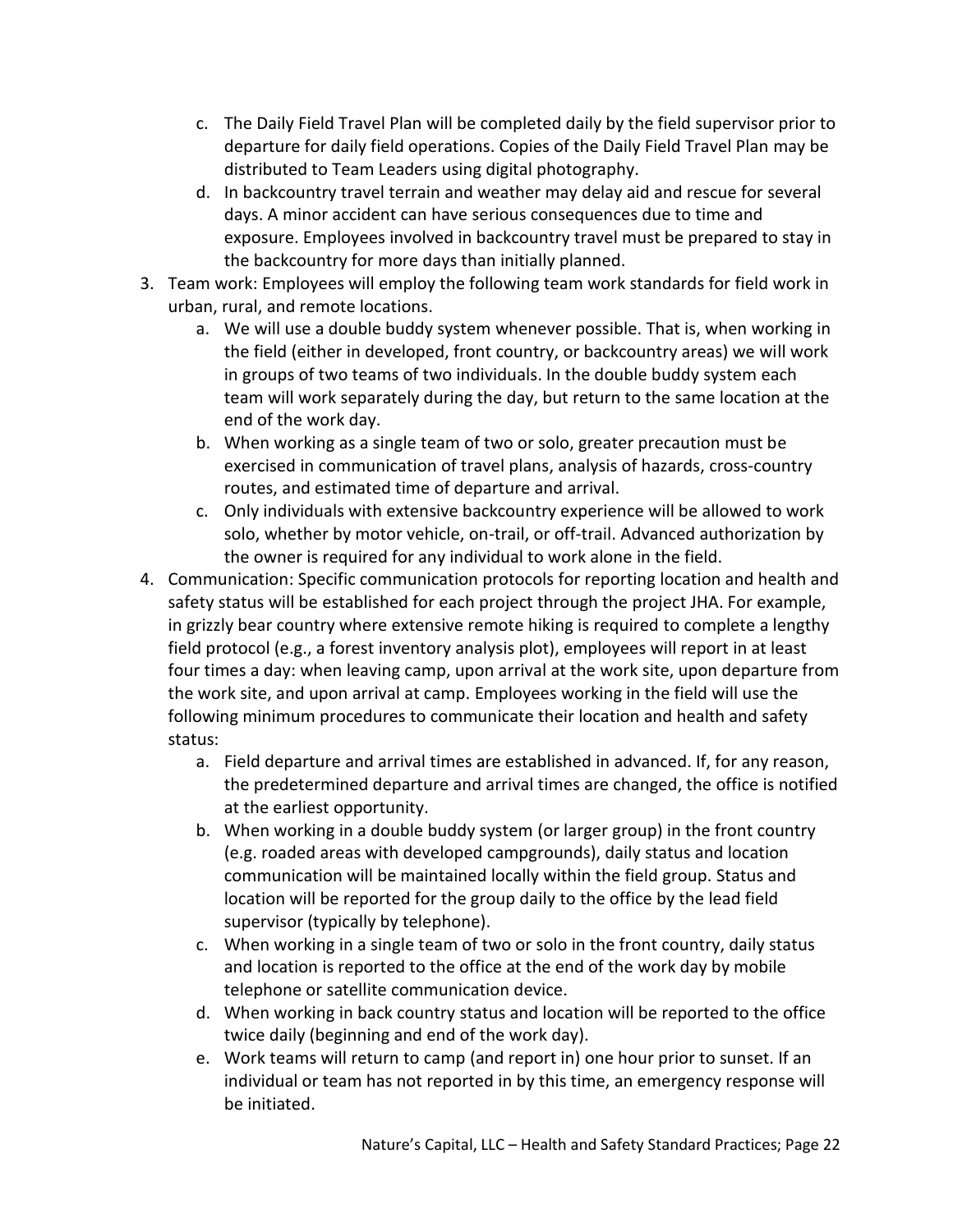- f. Failure to comply with this communication standard will result in the following disciplinary progression:
	- i. Willful violation will result in immediate termination of employment.
	- ii. Failure to observe in less egregious circumstances will result in the following disciplinary progression:
		- 1. Oral warning by the direct supervisor.
		- 2. Written warning and employment performance contract administrated by the owner and direct supervisor.
		- 3. Termination of employment.
- <span id="page-23-0"></span>5. Personal protective equipment: The following personal protective equipment (PPE) is required for all travel:
	- a. PPE in the possession of each employee:
		- i. First aid supplies
		- ii. Map and compass
		- iii. Matches or fire starter in weatherproof container
		- iv. Water or water purifier
		- v. Food for 1 to 3 days
		- vi. Flashlight with extra batteries and bulb
		- vii. Sun protection (sunglasses, hat, and sunscreen)
		- viii. Emergency shelter
		- ix. Appropriate clothing for climatic conditions
		- x. Repair tools and supplies
	- b. PPE in the possession of each field team
		- i. GPS unit.
		- ii. Two-way radio, cellular phone, or satellite communication device.
	- c. PPE in bear country
		- i. All employees must carry (this means on their person in a position ready for immediate deployment) bear spray in areas known or suspected to be occupied by grizzly bears (see also, section[s I](#page-1-0)[.5.g\)](#page-10-0).

#### 6. Safety Practices.

- a. Be aware of local conditions.
- b. Weather, road traffic, and trail conditions.
- c. Potential hazards, unusual activities, and animals that may be encountered.
- d. Choose campsites carefully. They should be free of:
	- i. Snags and other overhead hazards.
	- ii. Leaning green trees in unstable or saturated soils.
	- iii. Danger from rolling rocks and slides.
	- iv. Danger of flash flooding.
	- v. Known animal problems.
- e. If disoriented due to dehydration or other causes:
	- i. Keep calm. DON'T panic.
	- ii. Contact the unit dispatcher for assistance.
	- iii. Be aware that fatigue causes hallucinations.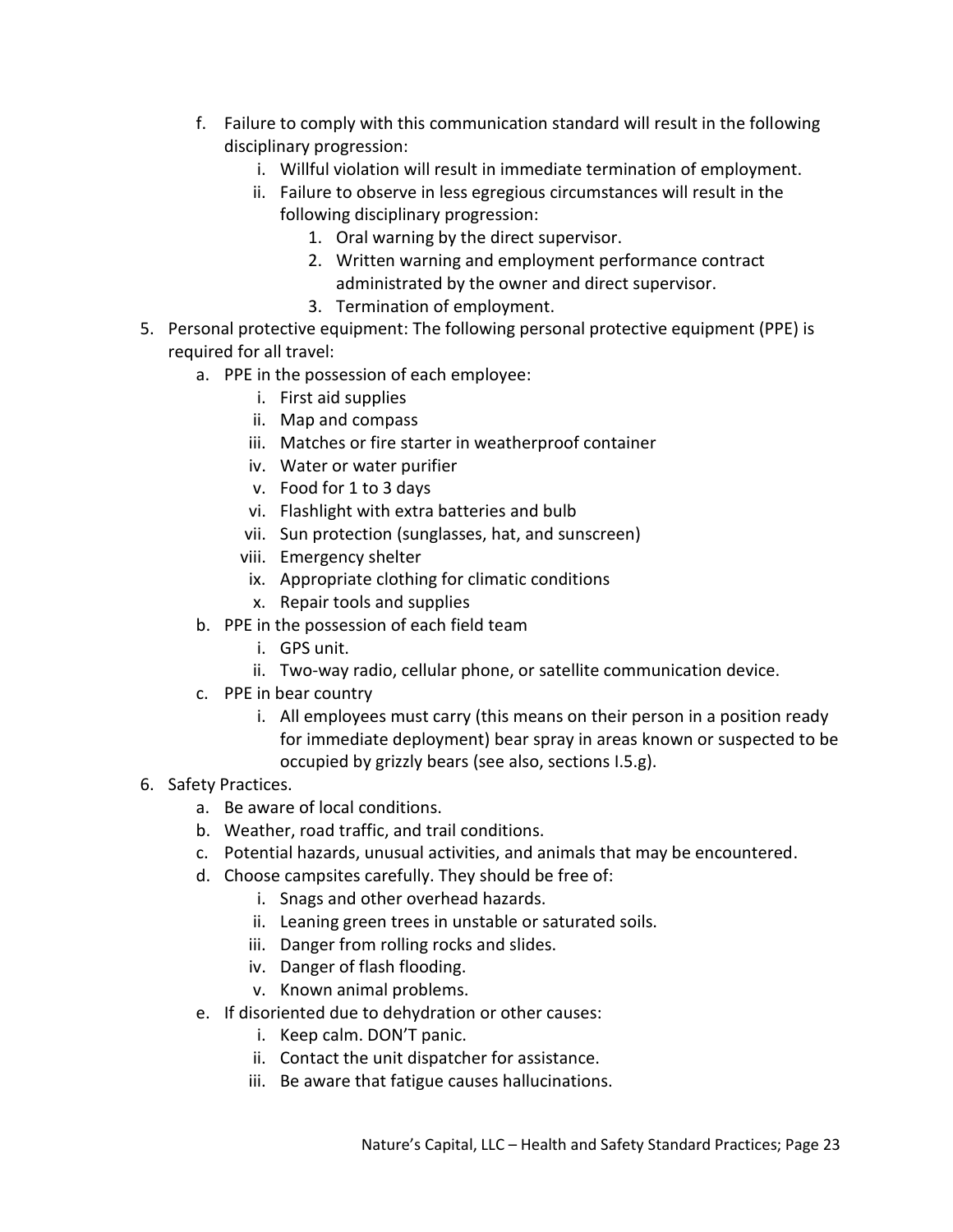- iv. Do not walk aimlessly. Try to orient yourself. Trust your GPS receiver, map, and compass.
- f. If lost:
	- i. Contact the unit dispatcher for assistance.
	- ii. Select a sheltered area, prepare a camp, and stay there. Conserve your strength.
	- iii. Gather fuel for a warming fire BEFORE DARK.
	- iv. Remember that warmth and liquids are more important than food.
	- v. Put out visual markers if available.
- <span id="page-24-1"></span>7. Winter Travel. Employee winter travel shall be restricted to roadways regularly maintained by snow removal equipment. Employees shall carry a survival kit that includes items identified in the JHA and PPE appropriate for the conditions and hazards anticipated.
	- a. Safety Practices for Travel in Avalanche Areas. Employees shall not travel in avalanche-prone locations. Avalanche hazards will be avoided through trip planning and travel route selection.
	- b. Safety Practices for Travel on Ice. Employees shall not travel on frozen lakes and streams.

#### <span id="page-24-0"></span>IV. WALKING AND HIKING SAFETY.

Slips, trips, and falls are the leading causes of field and office accidents and injuries.

- 1. Foot Care.
	- a. Practice good hygiene. Ensure proper fit of footwear.
	- b. Break in new footwear before work projects and activities. Effective foot care tips are:
		- i. Change socks daily. Wear clean, quality socks for cushioning, wicking moisture, reducing friction, insulating against heat/cold, and providing general comfort. Socks should fit snugly to eliminate wrinkles and overlap. Avoid wearing socks with darns.
		- ii. Treat tender spots with protective material if redness appears.
		- iii. Wear protective rubber gloves when treating blisters. Clean area with antiseptic and cover with protective material.
- 2. Footwear. A JHA shall identify what type of footwear is appropriate for the specific work project or activity.
	- a. Shoes with slip-resistant heels and soles with firm, flexible support are required.
	- b. Hiking boots are required for trail and off-trail hiking.
- 3. Wildland Walking. Supervisors shall advise crews in the prevention of slips, trips, and falls. Discuss the importance of being physically fit as well as the need to practice these walking / falling techniques:
	- a. Identify safe routes and local conditions.
	- b. Use warm-up and stretching exercises. Stretching the calf muscles is particularly important to reduce the incidence of shin splints.
	- c. Test and use secure footing. Walk, never run, down slopes.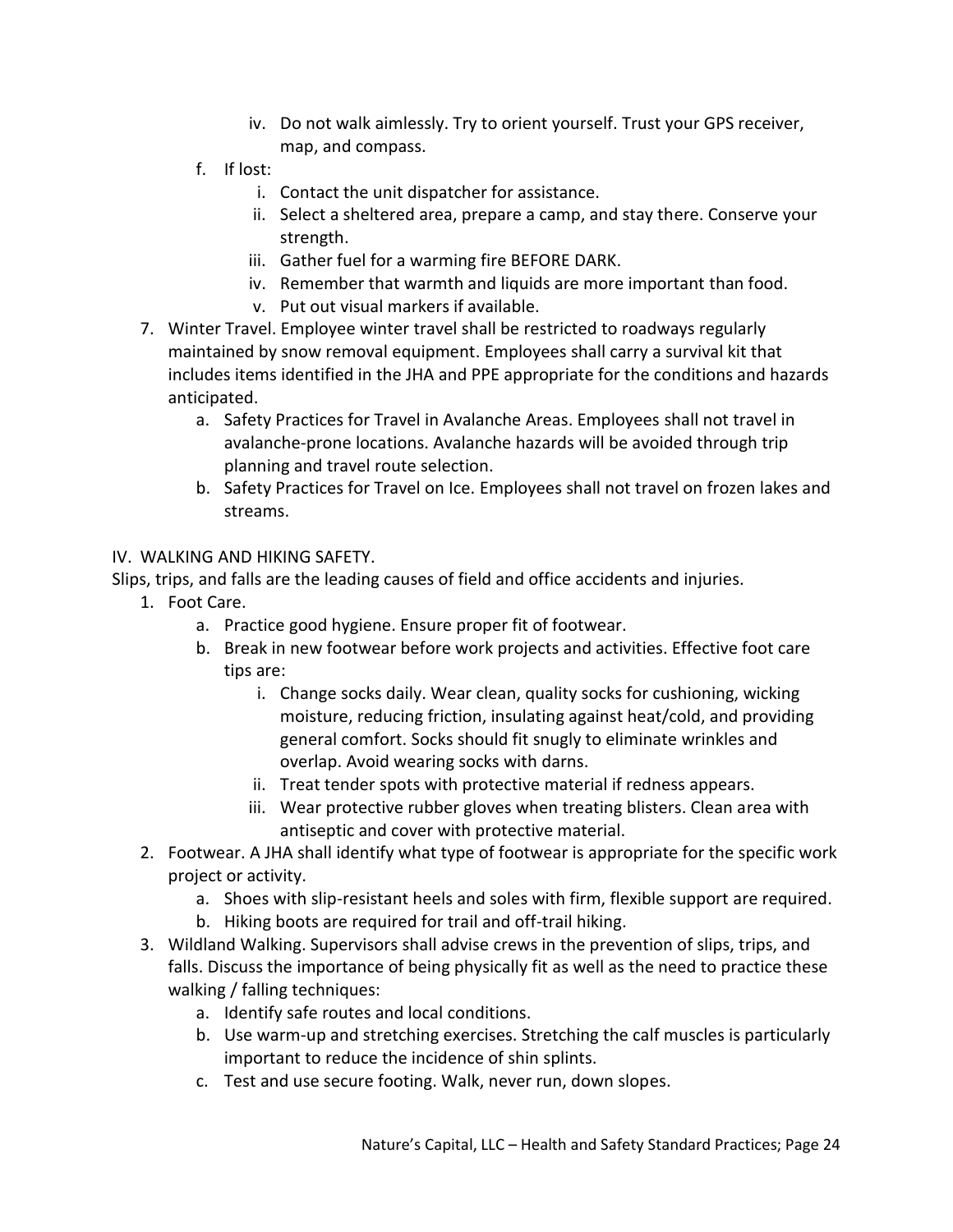- d. The practice of *trail running* is generally prohibited, but may be authorized by a field supervisor in special circumstances.
- e. Maintain a safe walking distance between people (10 feet or 3 meters minimum).
- f. In heavy undergrowth, lift knees high to clear obstacles. Slow down and watch your step.
- g. Always carry tools on the downhill side.
- h. Know how to fall. Try to land in the least obstructed spot. Protect your head and back. Roll with the fall. Do not stick out your arms to break a fall.
- 4. Special Concerns. The following special concerns shall be addressed in the JHA.
	- a. Weather: wind, lightning, and flash flooding.
	- b. Health: giardiasis, insects, hypothermia, dehydration, sunburn, heat exhaustion/stroke, and fatigue.
	- c. Safety: animal/human encounters, stream and river fords, hazardous trail conditions, snags, and hiking during hunting season.
- 5. Hiking On Snow. Travel on snow may be required at any time of the year. Latent snow cover is common in the mountains in early summer. Travel on snow during the summer field season presents special considerations that must be addressed in trip plans and project hazard analyses. See also section [III](#page-21-0)[.7.](#page-24-1)
	- a. Personal protection equipment: Travel on snow during the summer field season may require PPE in addition to that required for general travel at the same time of the year (section [III](#page-21-0)[.5\)](#page-23-0).
		- i. Employees required to travel on snow for project activities will be trained in the use of specialized PPE for travel on snow, such as the use of an ice ax and self-arrest technique.
- 6. Climbing. Employees are prohibited from climbing on any surface or material (non-living or living) that would potentially result in a free-fall of six feet or more. Climbing that would potentially result in a free-fall of less than six feet should be avoided through route selection. See also, Section [V.](#page-26-0)
- 7. Stream Crossings. Stream crossings may present a hazard of drowning. Potentially hazardous stream crossings should be identified in the project-level hazard analysis. Following are standard safety practices for crossing streams:
	- a. If fording the stream is necessary, assess the crossing based on the rate of flow, water depth, visibility through the water, stream surface bottom, the length of the crossing, potential for changing conditions on return trip, and downstream hazards.
		- i. Supervisors will train employees regarding technique for crossing streams.
		- ii. If you cannot walk at the speed of a stick thrown into the stream or if the depth of the stream is above the shin, the stream is too hazardous to cross.
		- iii. Be willing to turn around. Stream flows are often high in spring or after a storm. Field work activities may not be possible due to restricted access caused by stream crossings.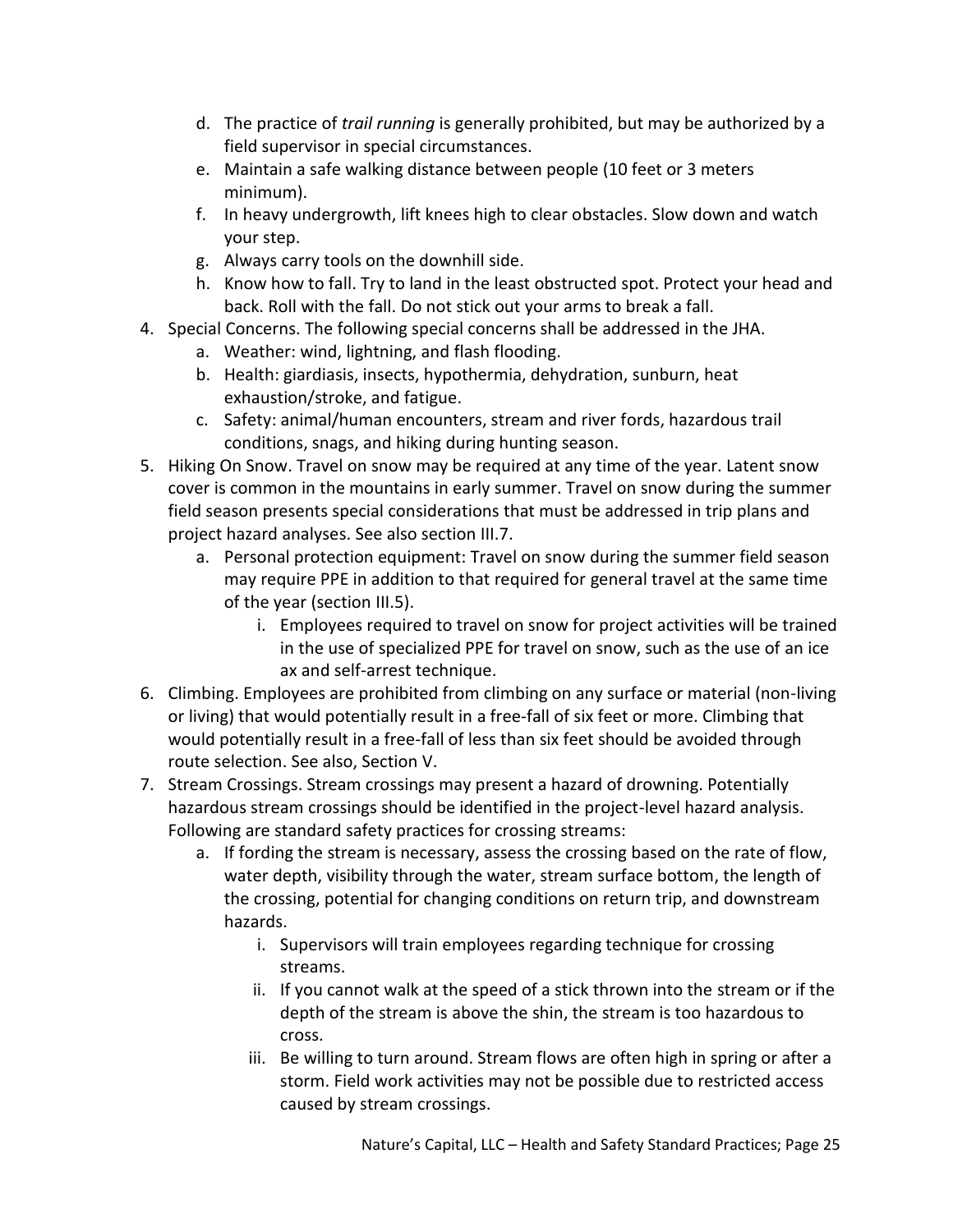- b. Do not cross a stream on a log (or other natural feature) that would potentially result in a free-fall of six feet or more.
- c. Personal protective equipment. The JHA must consider the use of PPE for hazardous stream crossings that cannot be avoided by scheduling or route identification. PPE may consist of:
	- i. Personal floatation device (PFD).
	- ii. Purposefully prepared backpack.
- <span id="page-26-0"></span>V. MOUNTAINEERING
	- 1. Nature's Capital project activities shall not require employees to engage in rock, snow, ice, mixed environment, or other types of climbing. These activities shall be avoided through project selection, project planning, and appropriate route finding.
- <span id="page-26-1"></span>VI. BICYCLE SAFETY.
	- 1. Nature's Capital employees will not normally utilize a bicycle while working. Employees shall not ride bicycles on trails, urban streets, or any roadway with a posted speed limit greater than 30 miles per hour.
	- 2. Hazard analysis: The field supervisor shall ensure that a JHA is prepared for all projects or activities using bicycles and that riders possess the skills required to operate bicycles safely under the conditions required by the project or activity.
	- 3. Qualifications: Bicycle riders shall follow all applicable laws and shall be competent in operating procedures. Inexperienced riders shall be trained and be accompanied by a competent rider. Defensive driving rules for vehicles apply to bicyclists also.
	- 4. Defensive Driving: Most bicycle fatalities involve a collision with a motor vehicle. Causes of bicycle/motor vehicle accidents include:
		- a. Failure to yield the right-of-way.
		- b. Not being seen by a motorist.
		- c. Riding against traffic.
		- d. Inattentiveness to traffic and surroundings.
	- 5. Personal Protective Equipment.
		- a. PPE required when riding bicycles includes:
			- i. All PPE required for travel [\(III](#page-21-0)[.5](#page-23-0) above)
			- ii. Helmet (ANSI Z90.1 standard, SNELL, or ASME approved).
			- iii. Gloves and eye protection.
			- iv. Rear-facing red reflector and/or red lamp on back of bicycle.
			- v. Colorless or amber reflector in the spokes of the front wheel and an amber or red reflector in the spokes of the rear wheel.
			- vi. Light that illuminates the road or trail 50 feet (15-1/4 m) ahead and is visible to on-coming traffic 500 feet (152-1/ 2 m) ahead.
			- vii. Tool kit, including an extra tube, tire levers, tire pump, and pocket knife or multi-purpose tool.
			- viii. Additional PPE identified by JHA.
	- 6. Procedures. The field supervisor shall discuss the JHA and individual employee's operational capabilities/limitations. Topics for discussion include:
		- a. Employee's physical fitness.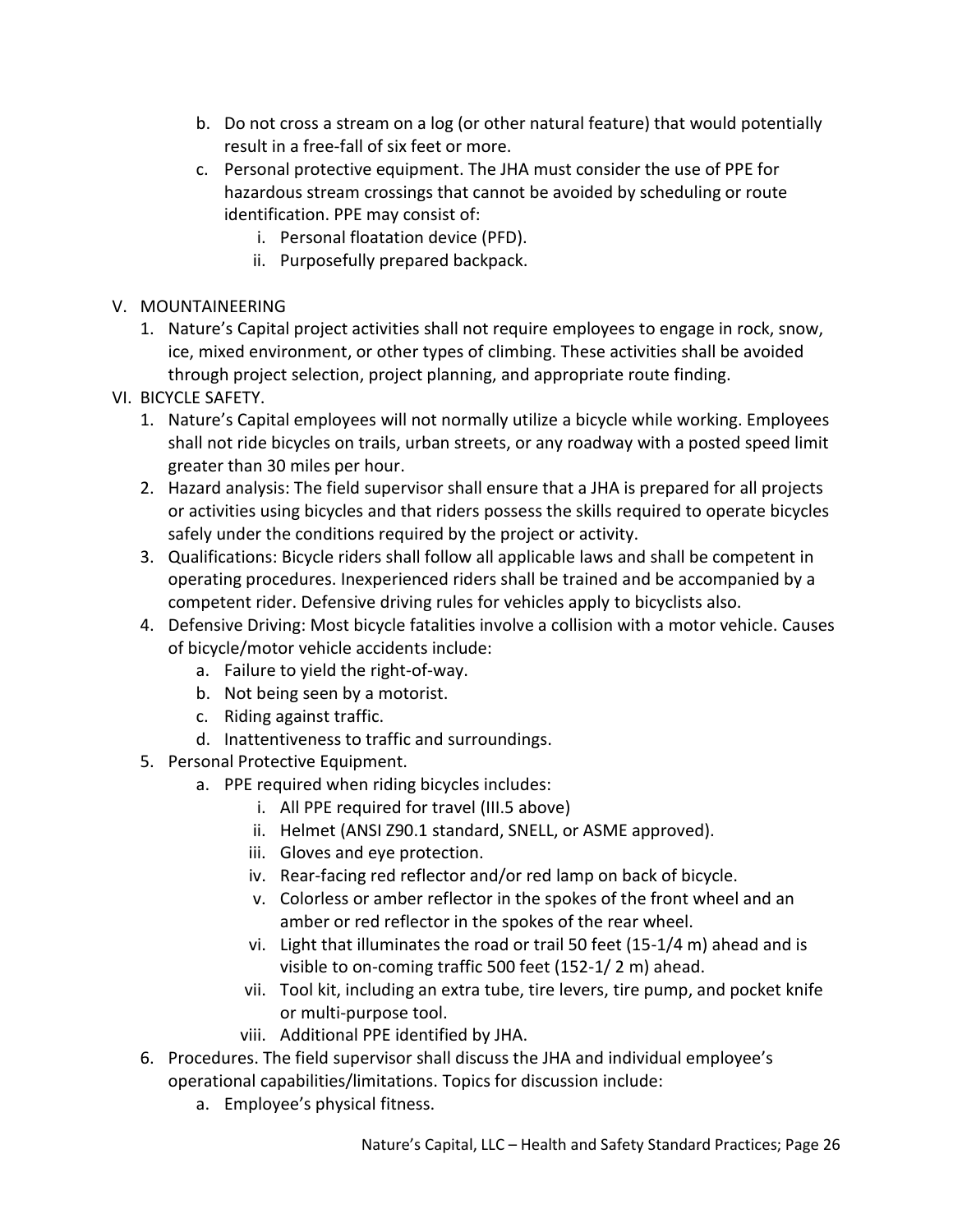- b. Training in bicycle operation and safety.
- c. Bicycle maintenance.
- d. Knowledge of local hazards.
- e. Road etiquette.
- f. Special concerns (see II.4 above).
- 7. Safety Practices.
	- a. Etiquette.
		- i. Ride defensively and be courteous.
		- ii. Ride in control and in small groups.
		- iii. Pass slowly and in single file.
		- iv. Yield right-of-way:
			- 1. When meeting domestic riding livestock or pack animals on a roadway, dismount and stand to the lower side of the roadway.
			- 2. When approaching other road users from behind, call out a greeting and ask how best to proceed around them.

#### <span id="page-27-1"></span><span id="page-27-0"></span>VII. MOTORIZED VEHICLES.

- 1. Policy:
	- a. Employees shall not operate a motor vehicle while under the influence of alcohol and drugs nor while sick or suffering from excessive fatigue or emotional stress.
	- b. Drivers must observe all State and local traffic regulations.
- 2. Responsibilities related to operating motor vehicles:
	- a. Supervisors are responsible for observing drivers for vision, hearing, dexterity, or other physical limitations that might impair their ability to drive safely. Supervisors shall review driving abilities of new employees within 30 days of employment. The authorization for an employee to drive on official business must be reviewed and documented by the supervisor when the employee starts work; 30 days later; and on a subsequent 4-year interval.
	- b. Drivers/operators have the responsibility to:
		- i. Inform their supervisors of any physical, mental, or emotional condition that might impair their ability to safely drive a motorized vehicle or operate machinery.
		- ii. Know and observe all State and local traffic regulations.
		- iii. Drive safely while operating the vehicle within its mechanical limits.
		- iv. Consider the needs of passengers with disabilities when traveling, such as accessibility and actions necessary in the event of vehicle fires or accidents.
- 3. Training: Defensive driving training is required for all Nature's Capital employees who drive company or private vehicles on official duty. Drivers must attend a National Safety Council or equivalent defensive driving course at least every 3 years.
- 4. Suspensions: Supervisors may recommend and management may suspend an employee's authorization to drive on official business for:
	- a. Repeated disregard of safe driving practices.
	- b. Personal deficiencies that make driving unsafe.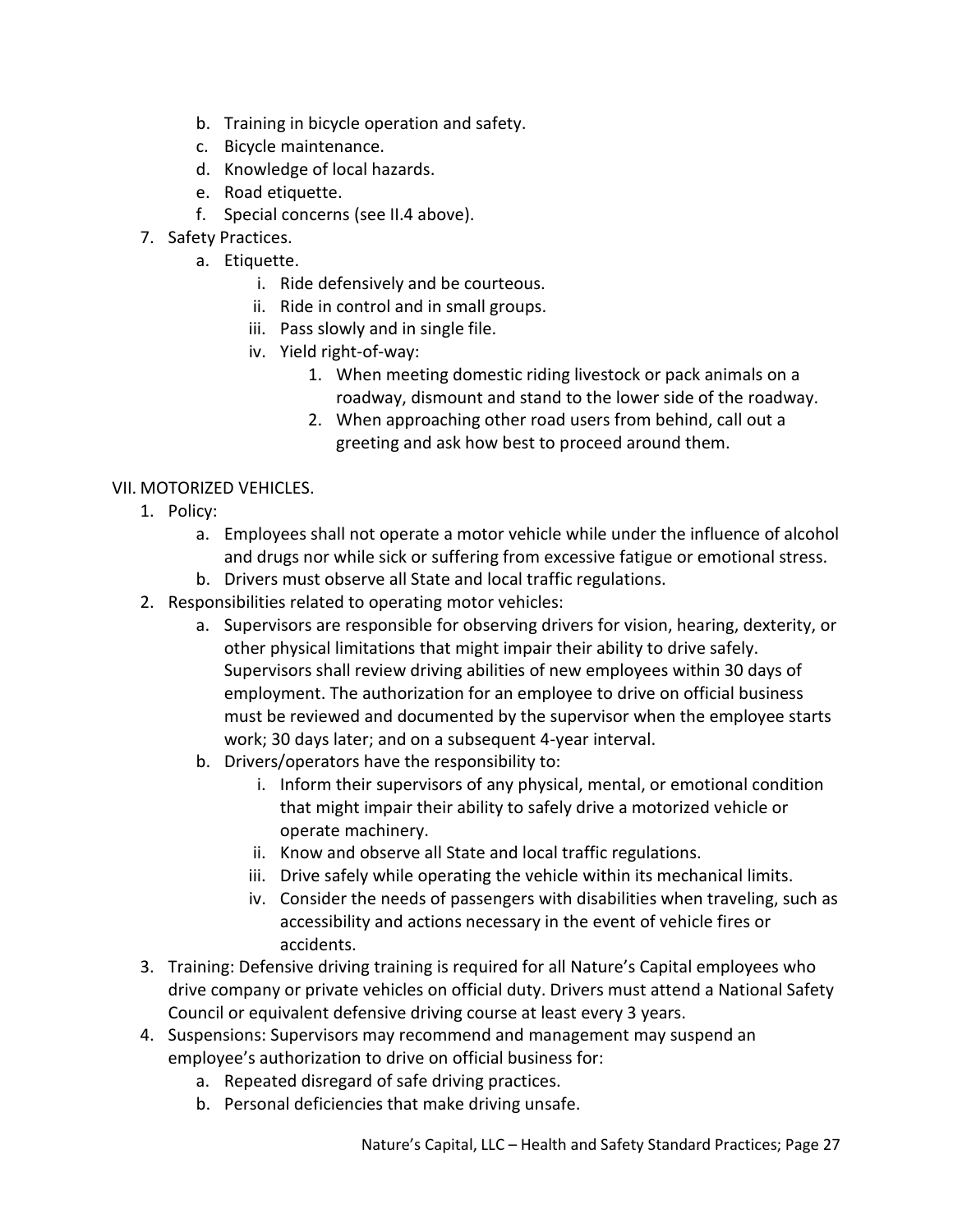- c. Abuse of a vehicle and/or equipment.
- d. Unauthorized use of a company (or private) vehicle while on official duty.
- e. Repeated violations of State driving regulations (such as speeding, reckless driving, and substance or alcohol abuse).
- f. Involvement in a driving accident that displays negligence. After reviewing the initial accident report, management may suspend the employee's driving authorization pending final disposition of the case. Supervisors shall give the employee written notification of suspension (with appeal rights) and file a copy in the employee's official personnel folder.
- 5. Required Vehicle Equipment: Factory installed safety devices and equipment shall not be nullified, altered, or removed. Ensure that company (and private) vehicles are equipped with:
	- a. Safety belts for all passengers.
	- b. Warning markers or reflectors and flashlight.
	- c. First aid kit. The standard first aid kit in company vehicles must contain two packets of the standard protective equipment (rubber gloves, face masks, eye protection, and CPR clear mouth barrier).
	- d. Chock blocks.
	- e. Tire chains.
	- f. Window scraper.
	- g. Fire extinguishers (A:B:C or B:C). If the vehicle is carrying flammables, one extinguisher rated 10B:C or more should be present.
- 6. Safety Practices. Vehicle operators shall comply with all traffic laws, regulations, or ordinances, even in emergency driving situations.
- 7. Work/Rest Guidelines. Vehicle operators must comply with these work/rest guidelines except for limited exceptions of emergency driving situations:
	- a. Employees and contractors operating vehicles shall drive:
		- i. Only if they have had at least 8 consecutive hours off duty before beginning a shift.
		- ii. No more than 2 hours without a rest stop.
		- iii. No more than 10 hours per shift. A shift must not exceed 16 hours, from beginning of shift to the end of shift including rest and meal stops.
- 8. Before Driving.
	- a. Determine conditions in the area to be traveled and choose the appropriate vehicle and route. Verify directions to your destination, obtain a map for reference if possible.
	- b. Check the owner's manual for instructions and location of tire changing equipment, headlights, wipers, heat, and air conditioning. If the vehicle has a computerized braking system designed to prevent wheel lockup, remember these points about automatic braking systems (ABS):
		- i. ABS does not mean drivers can drive faster on snowy or icy roads.
		- ii. In a two-wheel-drive vehicle or four-wheel-drive vehicle with ABS, maintain firm steady pressure on the brakes. Pumping or releasing the brakes negates ABS.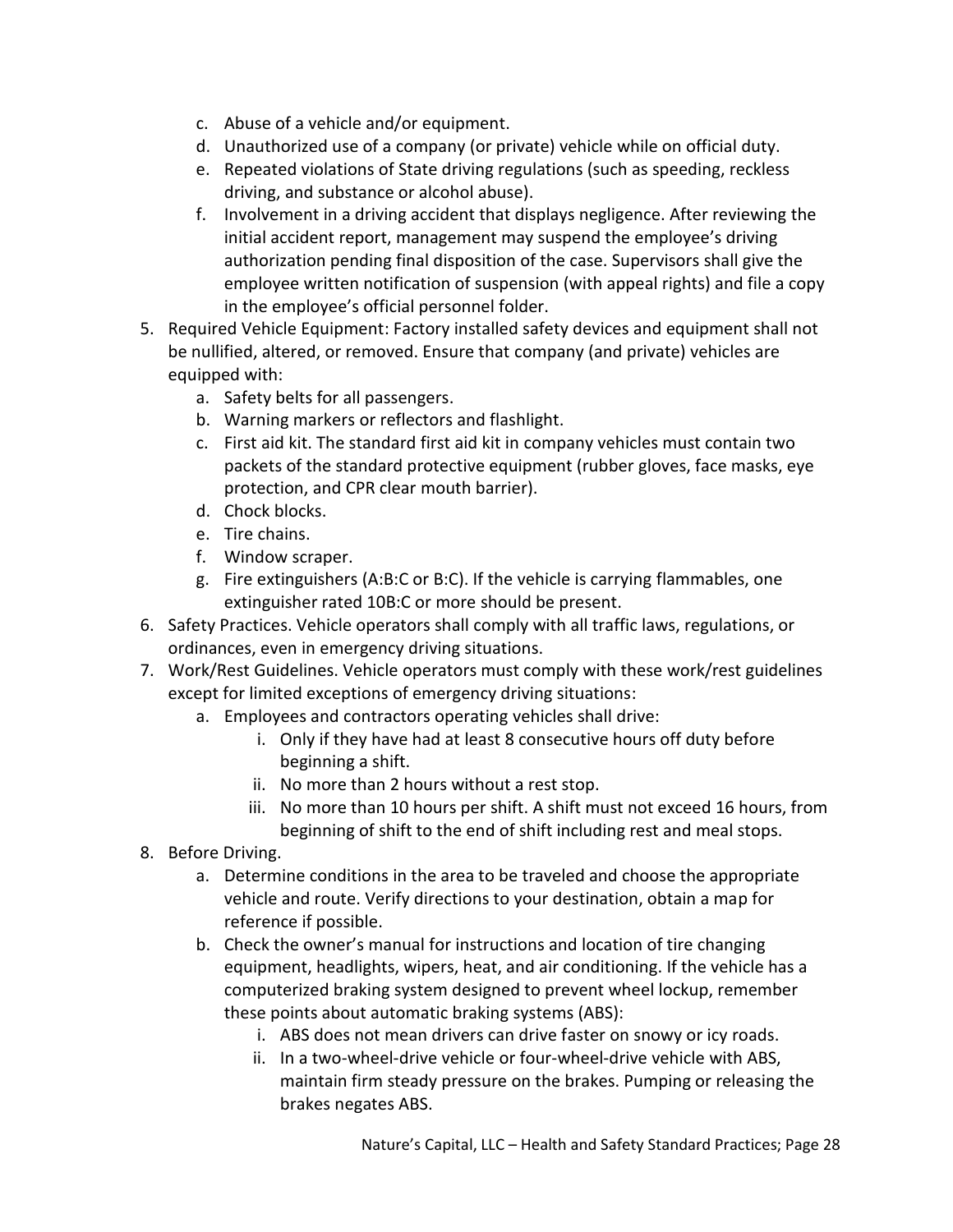- iii. ABS does not function in some four-wheel-drive vehicles when fourwheel-drive is engaged.
- iv. Some vehicles, mostly pickups, have ABS on rear wheels only. Operate a vehicle so equipped the same as one without ABS. If the front wheels lockup, reduce brake pedal pressure to regain control.
- c. Observe the "Circle of Safety" rule. Walk around the vehicle.
	- i. Check the windshield, wipers, and wiper fluid level.
	- ii. Scrape snow/ice from all windows.
	- iii. Keep windows, mirrors, and lights clean to better see and be seen.
	- iv. Check headlights, turn signals, and front tires (including wheels and lug nuts).
	- v. Adjust mirrors.
	- vi. Check taillights, reflectors, and rear tires (including wheels and lug nuts).
- d. Check the brakes by pressing firmly on the foot pedal, check the steering for any looseness, and check the horn. Know the function and location of all controls.
- e. Before moving a vehicle, turn on the defroster fan to dislodge any dust and debris.
- f. If the vehicle uses an alternative fuel, such as methanol, ethanol, diesel, or propane, familiarize yourself with the refueling procedures. Know in advance where the next fueling station equipped with such fuel is located.
- g. Do not fill a fuel tank beyond the normal shut off point and always allow for vapor expansion.
- h. Secure all objects inside the cab and cargo area(s).
- i. When work is performed on the wheel/tire/hub assembly (such as wheel bearings being packed), the operator should check for tightness after driving 50 to 100 miles (80 to 161 km).
- j. Monitor vehicle performance when driving. Inspect a vehicle after use. Correct or report problems before a vehicle is used again.
- 9. While Driving.
	- a. Always wear your safety belt(s). The vehicle operator shall ensure passengers also wear safety belts. If two types of restraint are available, use both.
	- b. Honor the right-of-way of pedestrians.
	- c. To prevent accidents, make concessions to other drivers who are thoughtless, unskilled, or ignorant of the hazards they create. Drive defensively and yield the right-of-way even when by all rules of the road it is yours.
	- d. Be aware of traffic situations developing far ahead of the vehicle. Use the rearview mirrors often and keep your eyes moving to enlarge the "big picture."
	- e. Drive to avoid accident situations created by the mistakes of others or by weather and road conditions.
	- f. Do not compromise your safety, the safety of your passengers, or public safety when driving. The following are prohibited:
		- i. Engaging in distracting conversation or activities.
		- ii. Eating or drinking.
		- iii. Using a two-way radio or a hand-held cellular telephone.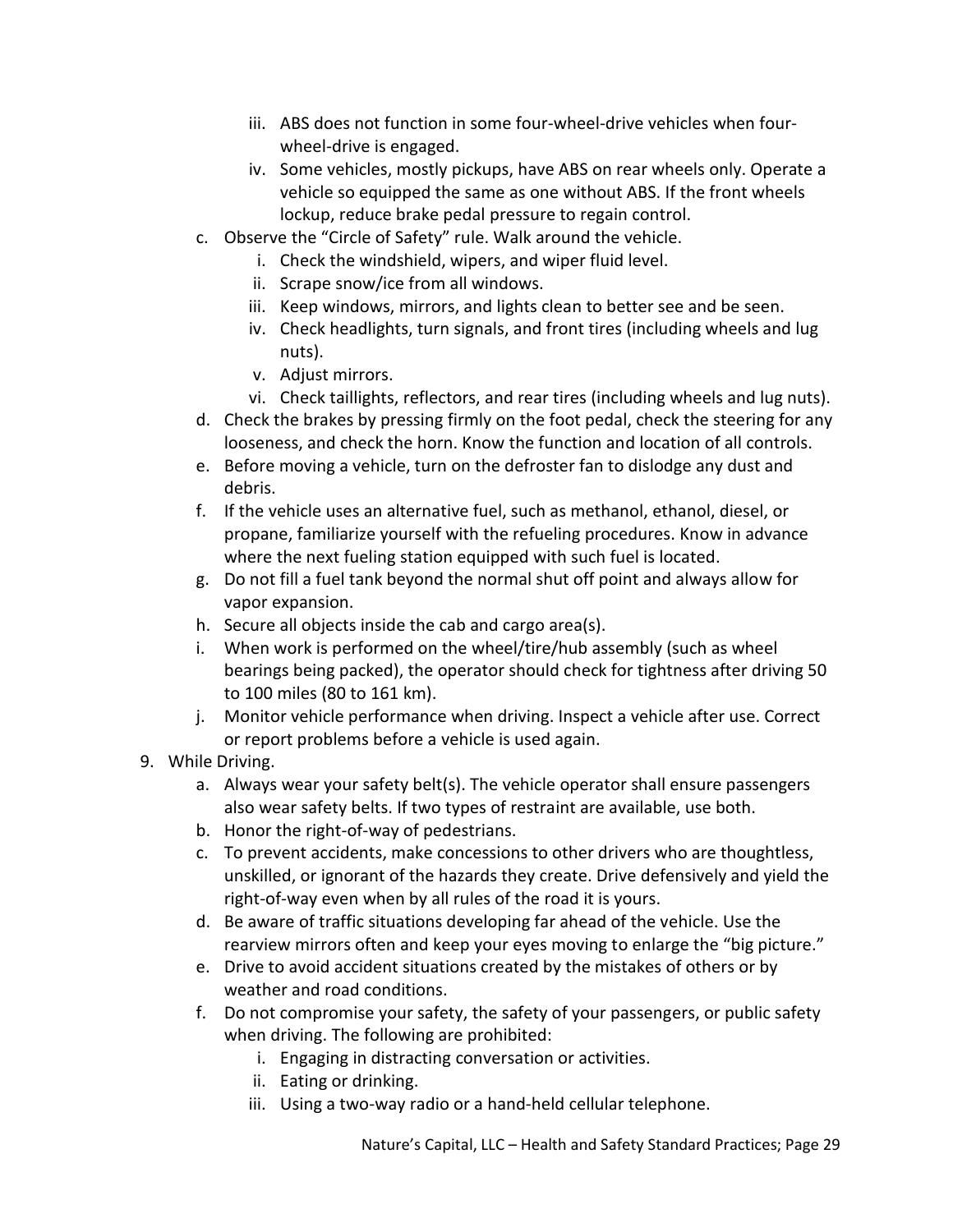- iv. Using radio/stereo headphones.
- v. Taking prescription drugs that may cause dizziness or lack of concentration or reduce response time.
- vi. Reading maps, instructions, or other material.
- vii. Transporting pets. Transporting pets in company vehicles generally is not allowed. Transporting pets shall be addressed on a case-by-case basis and documented in the job hazard analysis.
- viii. Keep well to the right side on narrow roads and blind curves. Be able to stop within less than half of the visible distance.
- ix. Reduce speed when driving on wet, hard-surfaced roads. The front wheels may hydroplane and lose contact with the road surface.
- x. Adjust the vehicle speed and select the proper gear before ascending or descending a hill and entering turns.
- xi. Pull off the road for a break or to change drivers if you experience any of these warning signs:
	- 1. Vehicle begins to feel too warm.
	- 2. Drowsiness, especially after meals.
	- 3. Eye strain.
	- 4. Inattention or daydreaming.
	- 5. Hallucinations (for example, misinterpreting shadows, reflections, objects on or near road) resulting in an impulse to strongly control the vehicle.
	- 6. Impatience, irritability not normally experienced.
	- 7. Stress that results in anxiety, anger, or lack of concentration.
	- 8. Muscular tension, restlessness, or inability to get comfortable.
- xii. Emergency Stopping.
	- 1. When it is safe to do so, move the vehicle to the shoulder of the road, away from traffic.
	- 2. Set the emergency brake.
	- 3. Activate four-way flashers.
	- 4. Keep alert to passing traffic.
	- 5. Exit the vehicle when traffic volume/flow presents undue hazards.
	- 6. Raise the hood.
	- 7. Display emergency reflectors, triangles, or other suitable warning devices.
- xiii. If it is necessary to park or jack up a vehicle on a grade, follow these steps:
	- 1. Turn the wheels into bank or curb to avoid rolling.
	- 2. Shut off engine while your foot is on the service brake and then set the emergency brake. Put the transmission in the lowest gear that is the direction the vehicle would roll or into park for an automatic transmission.
	- 3. Block at least one wheel with chock blocks (or other suitable chock, such as a rock or log). Chocking two wheels is preferred.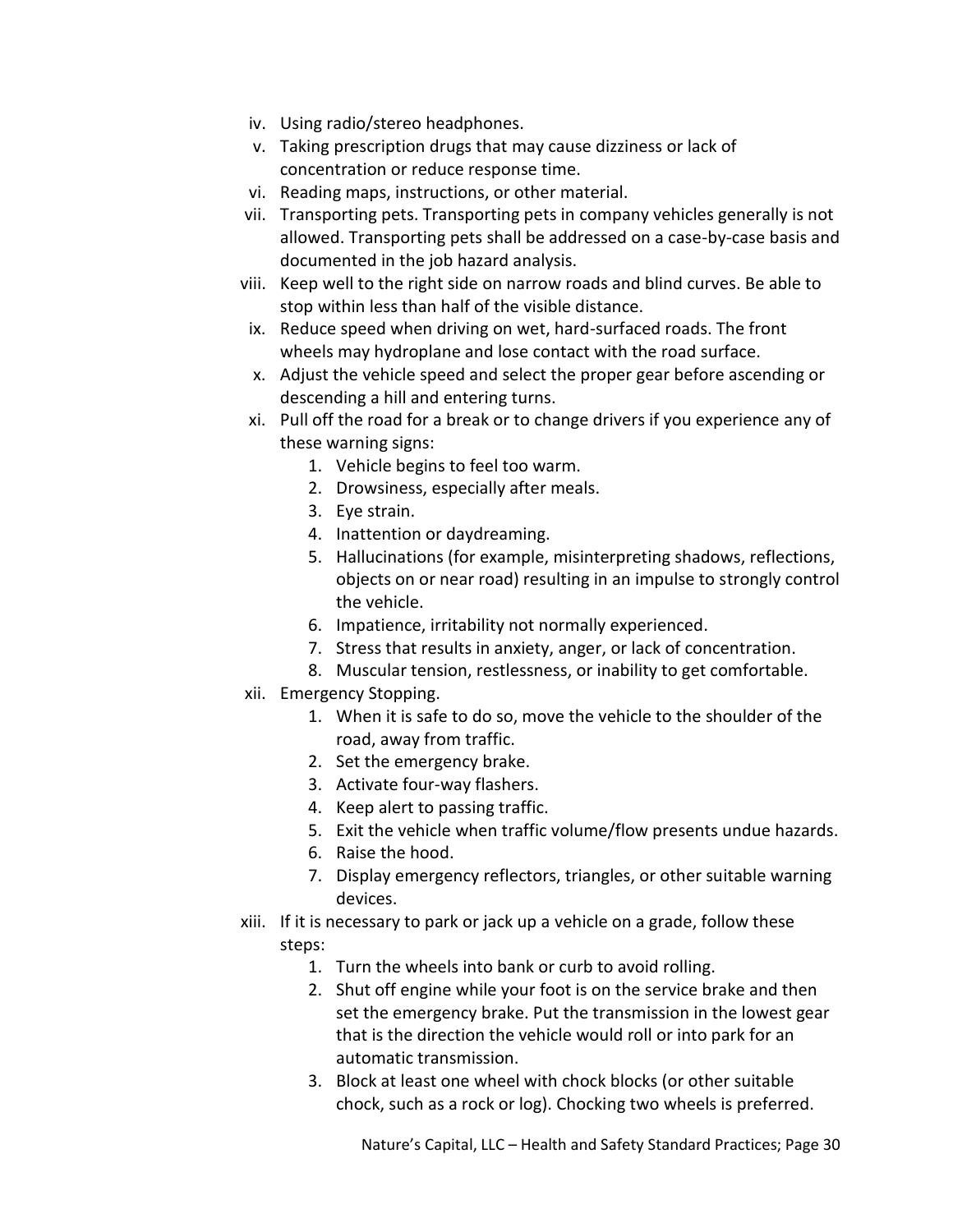- xiv. Prevent carbon monoxide poisoning in a parked vehicle by partially opening a downwind window when running the engine for heat.
- 10. Driving on Limited Access Highways. When traveling on major divided highways designed for high-speed travel:
	- a. Plan your trip in advance; know the route and the highway numbers. Adverse weather conditions or construction work may require an alternate route or extra time. Know where to exit. Have adequate fuel.
	- b. Under ideal driving conditions, use the "2-second rule" in calculating following distance. Watch the vehicle ahead. When it passes a stationary point, such as a sign post or mileage marker, count "1 thousand 1, 1 thousand 2." This is 2 seconds. If you reach the same stationary point before you finish those words, you are following too closely. Always compensate for changing weather and road conditions by increasing your following distance.
- 11. Special Hazards of driving rural roads: Special hazards that drivers may encounter on rural roads (such as maintained on National Forest System Lands) include:
	- a. Road Width. Roads with narrow driving surfaces, roads classified as single-lane with turnouts, and roads with few places to park or turn around.
	- b. Grade. Varying grade; range is from 0 to 18 percent.
	- c. Surface. A variety of road surfaces, including those that may be affected by weather.
	- d. Sight Distance. Sight distance which may be limited by adverse weather, blind curves, foliage, dust, smoke, and ambient light.
	- e. Other Road Users. Tourists, heavy equipment operators, motorcyclists, mountain bicyclists, and many other types of road users. Wildlife and domestic stock also may be encountered.
- 12. Defensive Driving Techniques.
	- a. Drive slowly and use transmission gearing, engine compression, and gravity to slow the vehicle as it travels uphill. Conversely, use engine compression and gearing on downhill grades.
	- b. Keep right. Drive as far to the right as possible without driving on the shoulder.
	- c. Keep headlights, taillights, mirrors, and all windows clean and clear. When conditions limit visibility, slow down, and turn on your headlights.
	- d. Always maintain control of the vehicle. For example, if unexpected wildlife or domestic livestock are encountered, slow down and try to avoid the animal. Generally, it is safer to hit the animal rather than to drive off the shoulder of the road or cross the centerline and risk a head-on collision.
	- e. Parking.
		- i. Select a location that allows a minimum of a 12 foot (4 m) width of unobstructed travel area and adequate sight distance in both directions.
		- ii. Assess the intended parking area for soft material, holes, rocks, or other debris that could damage tires/ undercarriage.
		- iii. When parking, position the vehicle for a forward departure. Avoid backing the vehicle, when possible.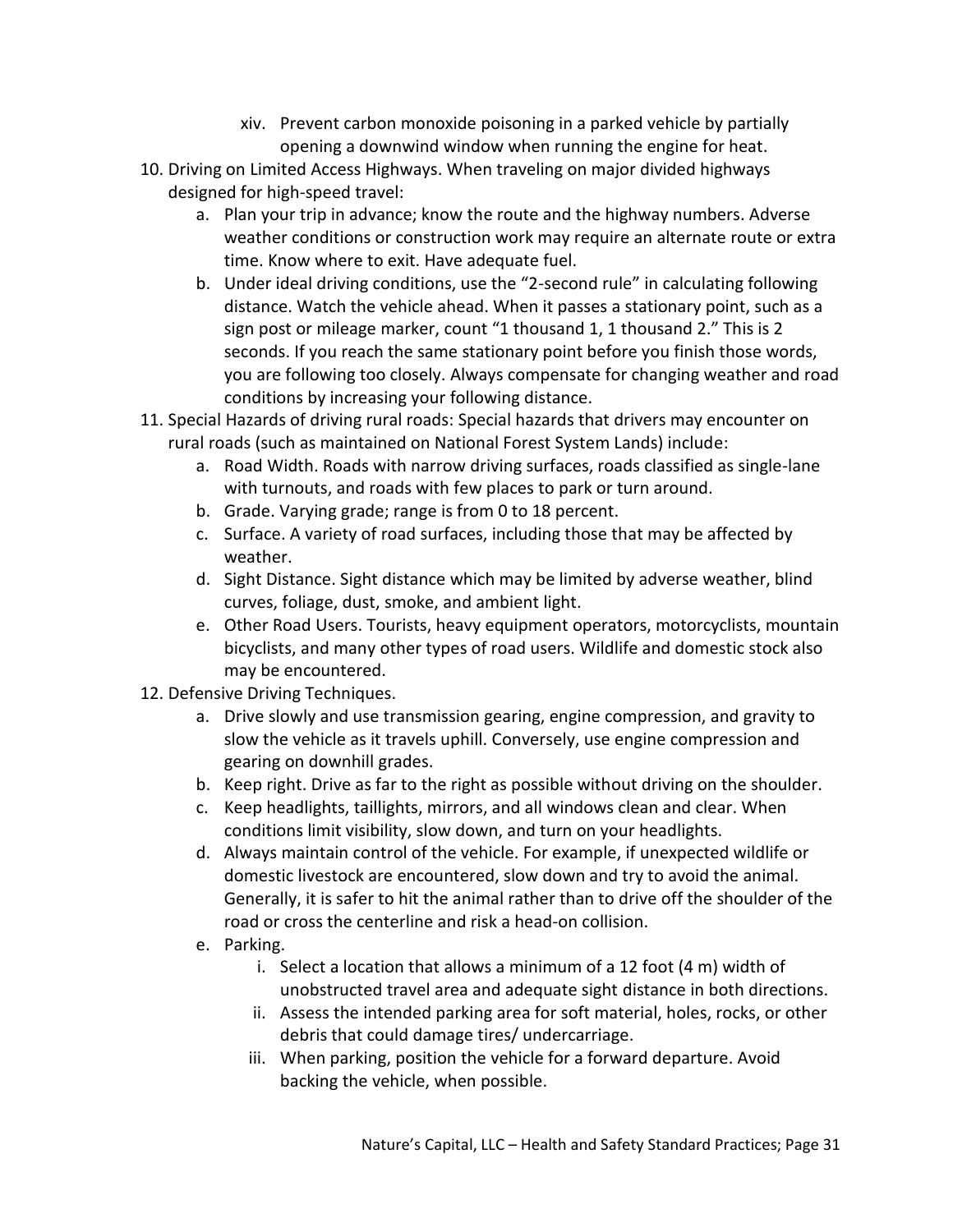- iv. Shut off the engine, set emergency brake, and put transmission in gear or park.
- v. Use chock blocks.
- f. Methods for Backing. It is safer to do a backing maneuver when first parking rather than when returning to the vehicle. This allows the operator a complete and full view of the parking spot. It is better to park the vehicle (when possible) so the operator can drive forward and eliminate backing altogether.
	- i. Never back up or make a U-turn on blind corners.
	- ii. Before backing:
		- 1. Select a wide spot with a view that provides adequate sight distance in each direction.
		- 2. Always use a person to serve as a guide for backing when available.
		- 3. Walk around the vehicle and check for hazards and obstructions.
		- 4. Back the rear of the vehicle toward a cut bank.
		- 5. Use caution when backing on fill-sloped edges of roadways.
		- 6. Always face the danger.
- g. Winter Driving.
	- i. In the JHA, identify winter driving hazards on a site specific basis. Include precautions and techniques to abate hazards:
		- 1. Slow down and increase following distance.
		- 2. Do not use cruise control when roads might be slick. Cruise control can apply power at the wrong time and initiate a skid or make a small skid worse.
		- 3. Follow precautions in all vehicles, including all-wheel-drive vehicles and four-wheel-drive vehicles. Although all-wheel-drive vehicles and four-wheel-drive vehicles may provide better traction, they do not decrease the normal stopping distance.
	- ii. List necessary equipment/supplies in the JHA. Such equipment/supplies might include jumper cables, snow shovel, winter survival gear, and abrasive material (cat litter, sand, salt, or traction mats).
	- iii. Prior to winter driving season, conduct tailgate safety sessions to discuss safe winter driving practices, such as what to do in the event of a skid.
- 13. Transporting Flammable/Combustible Liquids. Flammable liquids have a flash point below 100 °F (38 °C). Combustible liquids have a flash point at or above 100 °F (38 °C). Ensure that a JHA has been written before transporting such liquids. The following is a brief summary of the guidelines:
	- a. All employees who handle, transport, and use flammable / combustible liquids shall receive hazard communication standards training and be familiar with material safety data sheets.
	- b. Passengers shall not ride in the enclosed cargo portion of a vehicle hauling flammable/combustible liquids. If it is absolutely necessary to carry flammable/combustible liquids, a minimum amount only of such cargo shall be secured in a rack on the roof.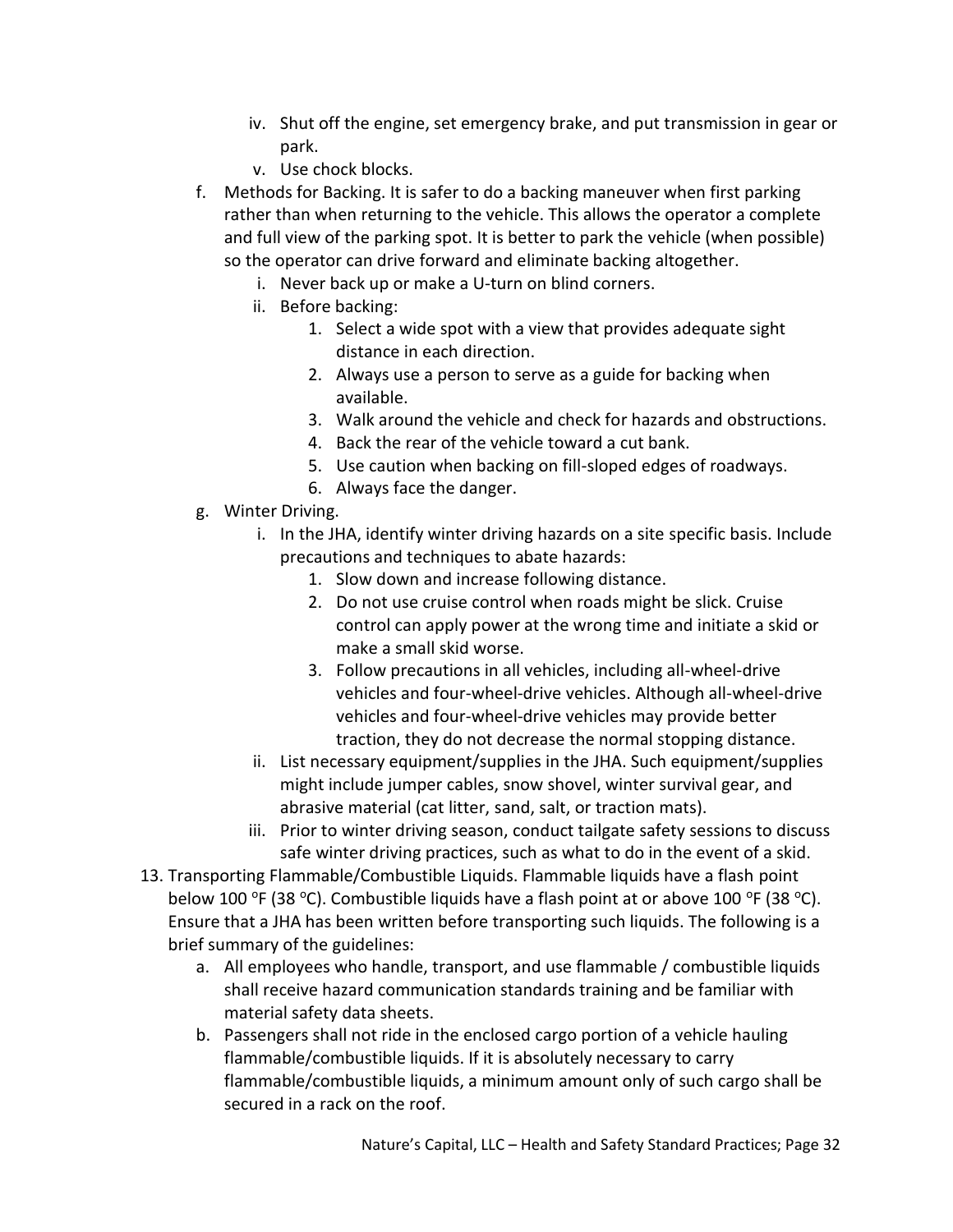- c. Flammable/combustible liquids shall be carried in approved safety containers as defined by NFPA 30. Such containers shall comply with these requirements:
	- i. Department of Transportation approved.
	- ii. Clearly labeled to identify the contents.
	- iii. No more than 90 percent full.
- d. Containers for flammable/combustible liquids shall be:
	- i. Free of leaks and other damage.
	- ii. Treated as dangerous, even when empty.
	- iii. Stored separate from items, such as human and animal food, to protect against contamination by accidental leakage.
	- iv. Positioned upright and secured from movement in a cargo area separated from the passenger compartment by a solid wall, such as a pickup box.
	- v. Never transported in the same cargo area with oxidizers, acids, or radio equipment.
- e. Nonflammable chemical agents, such as oleoresin capsicum aerosols (pepper spray) used for deterring bear attacks, may be transported inside the passenger compartment. Inform passengers of the substance to be transported. Requirements for transporting such chemical agents are:
	- i. An approved protective case or secured wrapping that will contain all atomized mist.
	- ii. A safety device protecting the trigger mechanism from accidental discharge.
	- iii. Storage away from direct sunlight or exposure to temperatures exceeding  $120$  °F (48 °C).
- 14. Battery Jump-Starting Safety. Take the following steps and precautions to jump-start a battery:
	- a. Before Attaching Battery Cables.
		- i. Make sure vehicles do not touch. Set both vehicles' emergency brakes, set automatic transmissions to PARK or manual transmissions to NEUTRAL. Turn the ignition OFF.
		- ii. Do not jump-start unless both batteries are the same voltage.
		- iii. Wear personal protective equipment/clothing (protective goggles, eyewear, and/or face protection, and gloves).
		- iv. Extinguish all flammable materials. A spark can ignite hydrogen gas emitted from batteries.
		- v. Remove the caps of the dead battery if the battery is not the maintenance-free type. Add battery water, if needed. REPLACE CAPS and cover with a damp cloth. Do not jump-start if fluid is frozen.
	- b. Attaching Battery Cables.
		- i. Clamp the positive (red) end of battery cable to the positive (+) terminal on the dead battery.
		- ii. Clamp the positive (red) cable's loose end to the positive  $(+)$  terminal of the good battery.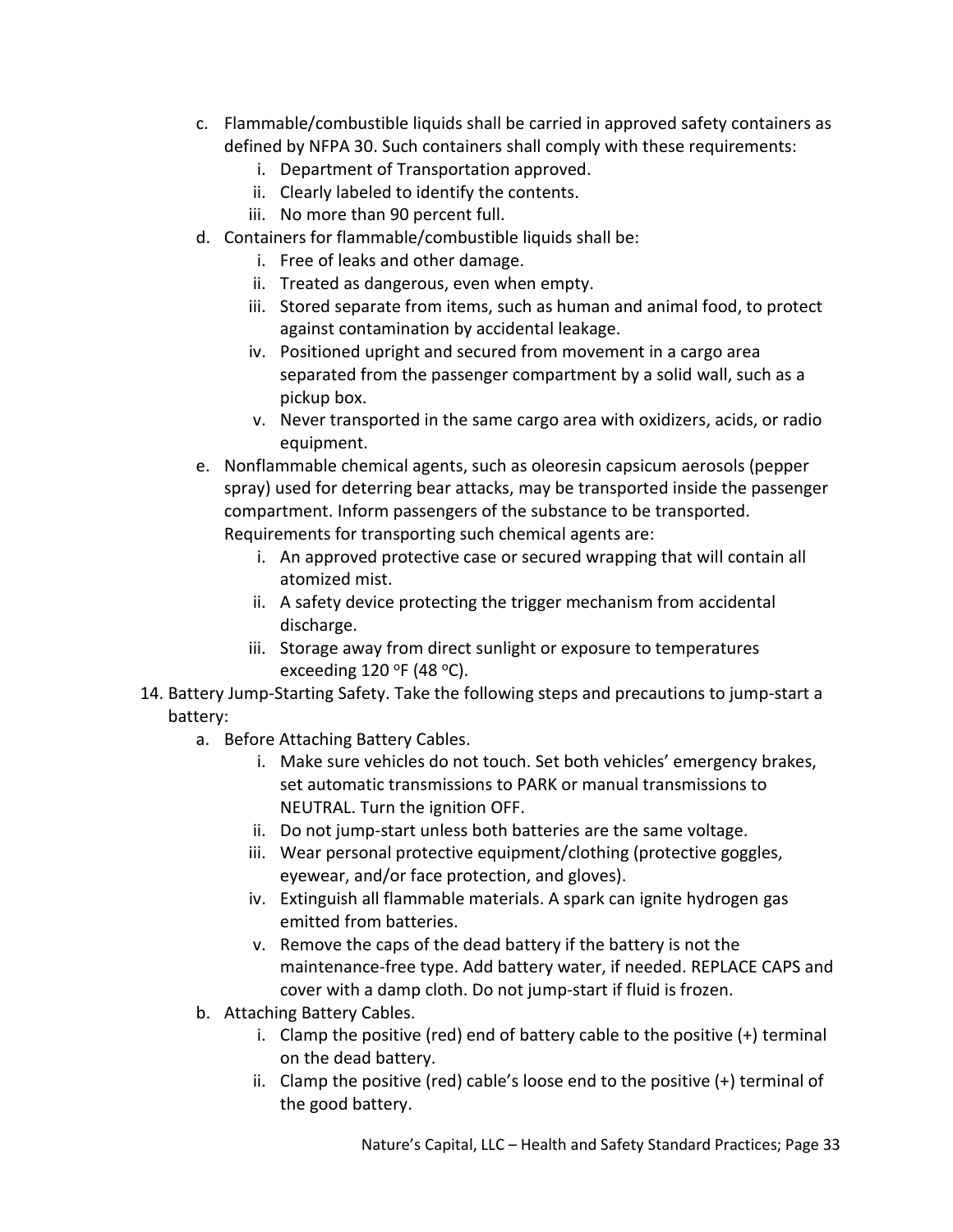- iii. Clamp the negative (black) end of the battery cable to the negative (-) terminal of the good battery.
- iv. Clamp the negative (black) cable's loose end to the disabled car's engine block or other suitable ground on the opposite side away from the dead battery.
- v. Start the car with the good battery.
- vi. Start the disabled car.
- vii. Remove the negative (black) cable from the engine block (or ground) and the negative terminal of the good battery.
- viii. Remove the positive (red) cables from the positive terminals.
- <span id="page-34-0"></span>15. Vehicle Fires. Rely on local fire departments that have the skills and equipment for rescuing occupants and extinguishing vehicle fires. When local assistance is not available, the first priority is safety of personnel.
	- a. Procedures. Only trained employees with appropriate equipment shall engage in the suppression of vehicle fires. Do not attempt to take any action beyond your level of training. Secure the scene. Isolate the area and ensure the safety of people and the environment. Ask law enforcement personnel to provide traffic control to prevent accidents and interference with firefighting. When monitoring vehicle fires during non-suppression actions, stay up wind out of the smoke.
	- b. Safety practices. If the vehicle you are riding in catches fire, follow these practices:
		- i. Engine Compartment Fire Safety. Getting away from the fire is your first priority. If there is time:
			- 1. Park at a location that provides personal and public safety.
			- 2. Turn off the ignition.
			- 3. Set the emergency brake.
			- 4. Pull the hood latch but don't raise the hood.
			- 5. Exit the vehicle.
			- 6. If a fire extinguisher is used, direct a quick burst through the radiator or fender well to reduce the fire and the chance of flash fire when the hood is raised.
		- ii. Fire in Cargo/Hazardous Materials. Any substance may be encountered as cargo in a vehicle fire. Trucks are especially likely to contain materials that are volatile, toxic, gaseous, explosive, or flammable. If hazardous materials are encountered or suspected, the first priority is safety of personnel.
			- 1. Obtain and study the Department of Transportation (DOT) Emergency Response Guidebook (or equivalent) on hazardous materials.
			- 2. Maintain a current list of emergency phone numbers to call in experts on hazardous materials.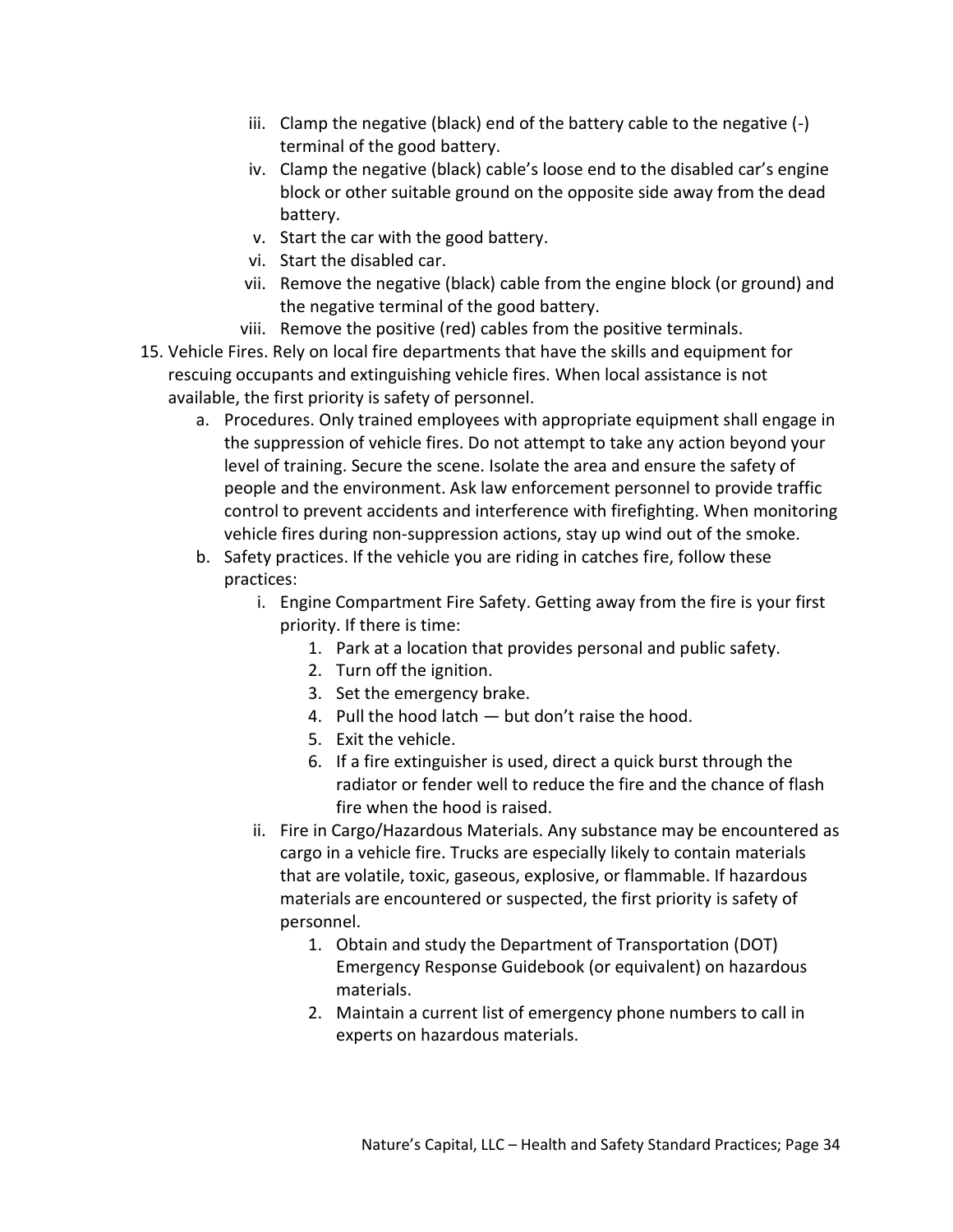### <span id="page-35-0"></span>VIII. SPECIALIZED MOTORIZED EQUIPMENT

The provisions contained in sections [VII](#page-27-0)[.1](#page-27-1) throug[h VII](#page-27-0)[.15](#page-34-0) on motorized vehicles apply also to use of specialized equipment.

- 1. Four-Wheel-Drive Vehicles.
	- a. Operation. Four-wheel-drive vehicles are designed to provide extra power and traction for traveling at a slow speed over rough or unusual terrain. When operating four-wheel-drive vehicles:
		- i. Be familiar with the vehicle before using it for assigned field project work or other activities.
		- ii. Know your limitations and that of the vehicle for all driving conditions.
		- iii. Do not exceed the safe limits for driving speeds allowed by terrain and road conditions.
		- iv. When chains are needed, put them on the rear tires or on all four tires.
- 2. All-Wheel-Drive Vehicles. Do not confuse all-wheel-drive vehicles with four-wheel-drive vehicles in relation to technical capabilities and driving limitations. All-wheel-drive vehicles have ground clearance and handling characteristics similar to standard sedans and vans. All-wheel-drive vehicles are not specifically designed for unimproved or offroad travel.
- 3. All-Terrain Vehicles, Motorcycles, Snow Machines, and Trailers. Nature's Capital does not currently own, nor carry insurance for, all-terrain vehicles (ATV's), motorcycles, or trailers. Until this situation changes, hazard analyses are completed, and health and safety standard practices are written, employees shall not use these types of equipment.

#### <span id="page-35-1"></span>IX. AVIATION SAFETY.

Employees are prohibited from boarding any type of aircraft without prior authorization and specialized training.

#### <span id="page-35-2"></span>X. WATERCRAFT SAFETY.

Nature's Capital does not own, nor has insurance coverage for, motorized watercraft. It is conceivable that the company will contract with a watercraft operator outfit to assist with project activities. If this is to occur, management will ensure that the operator is fully compliant with industry standard health and safety practices and appropriately licensed. Employees shall not utilize non-motorized watercraft (paddle watercraft) in project activities.

#### <span id="page-35-3"></span>XI. FIELD CAMPS.

Nature's Capital staff have frequent need to camp in remote locations, at times, with limited services. These health and safety standard practices address these work situations.

- 1. When project activities require camping in the field, it is important to be well prepared.
	- a. Talk to individuals who are familiar with the area. Study maps or aerial photos of the worksites and camp locations.
	- b. Ensure that the team has reliable communications and a schedule for regular check in.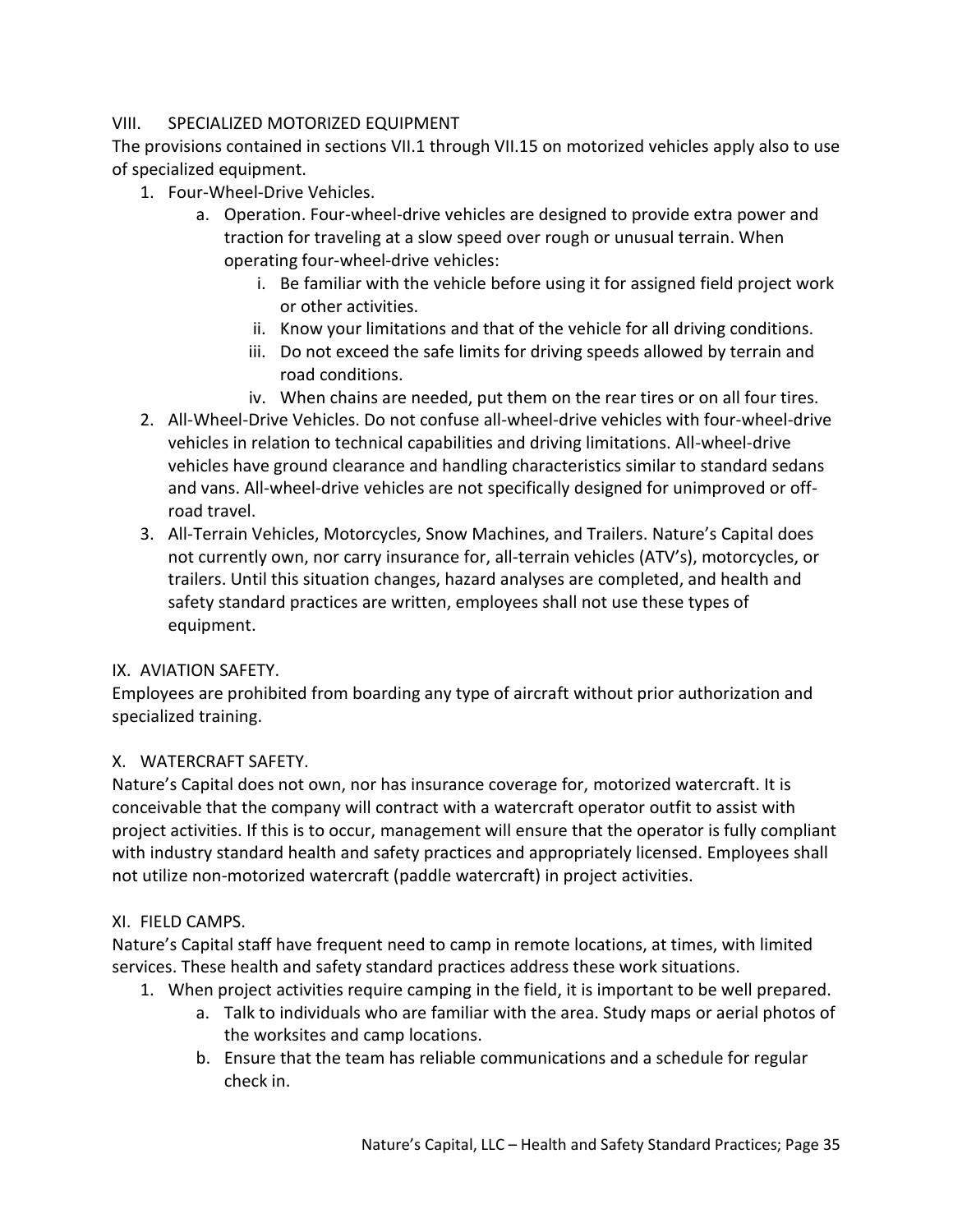- c. Prepare a travel itinerary and time schedule for the return to the trailhead and the trip back.
- 2. Procure food items carefully: Avoid glassware; consider freeze-dried foods and other nonperishables; label everything; take along sealable plastic boxes, bottles, and bags for perishables; and purchase perishables just prior to departure.
- 3. Employees will be trained in the use of specific camp equipment, such as stoves, hand tools, and camp sanitation.
- 4. Take appropriate steps to address the following:
	- a. Personal health needs.
	- b. Disposal of waste material.
	- c. Choice and layout of camp.
	- d. Impact of weather and seasons.
	- e. Natural hazards such as overhanging cliffs, areas subject to flash flooding, rock slides, tree snags, widow makers, tall grass, and low marshy areas.
	- f. Adequate drainage. Choose campsites:
		- i. Not within 200 feet (61 m) of swamps, pools, sink holes, or other surface water collection areas unless mosquito control is in effect.
		- ii. Free of depressions that collect water.
	- g. Sufficient space to prevent overcrowding.
	- h. Food preparation areas and sleeping quarters located at least 500 feet (152-1/2 m) from livestock areas.
- 5. Cooking Operations. Employees should ensure that well-balanced meals are prepared. Choose a clean and reasonably flat spot for food preparation and cooking. Do not place cooking stoves inside tents. Use tarps for protection from the weather. Never use gasoline or camp stove fuel as a fire starter.
- 6. Meal Preparation and Serving. A wash area for cooks, complete with hot water, soap, and towels should be provided. Personal cleanliness of both food handlers and helpers is essential. Contamination under field conditions can quickly become a serious health threat. Cook all foods thoroughly to kill bacteria. Serve food hot. Keep the food serving area clean. Never serve food with your fingers.
- 7. Cooking Utensils. Keep utensils clean. Store utensils in closed contamination-free containers until used. Never set dirty pots or containers on the food preparation surface. Use tongs or gloves when handling hot pots.
- 8. Purification of Undeveloped Water Sources. All undeveloped water sources must be considered contaminated and unsafe for drinking water. For field situations, provide or obtain safe drinking water by:
	- a. Hauling water from a source that complies with public water system standards.
	- b. Using bottled water.
	- c. Using a point-of-use device (water filter) that removes particles one micron or less in diameter that is labeled as certified by NSF International per NSF Standard 53 or labeled as an absolute one micrometer filter.
	- d. Boiling as follows:
		- i. Strain water through a clean cloth to remove sediment or floating matter.
		- ii. Boil water vigorously for at least 3 to 5 minutes.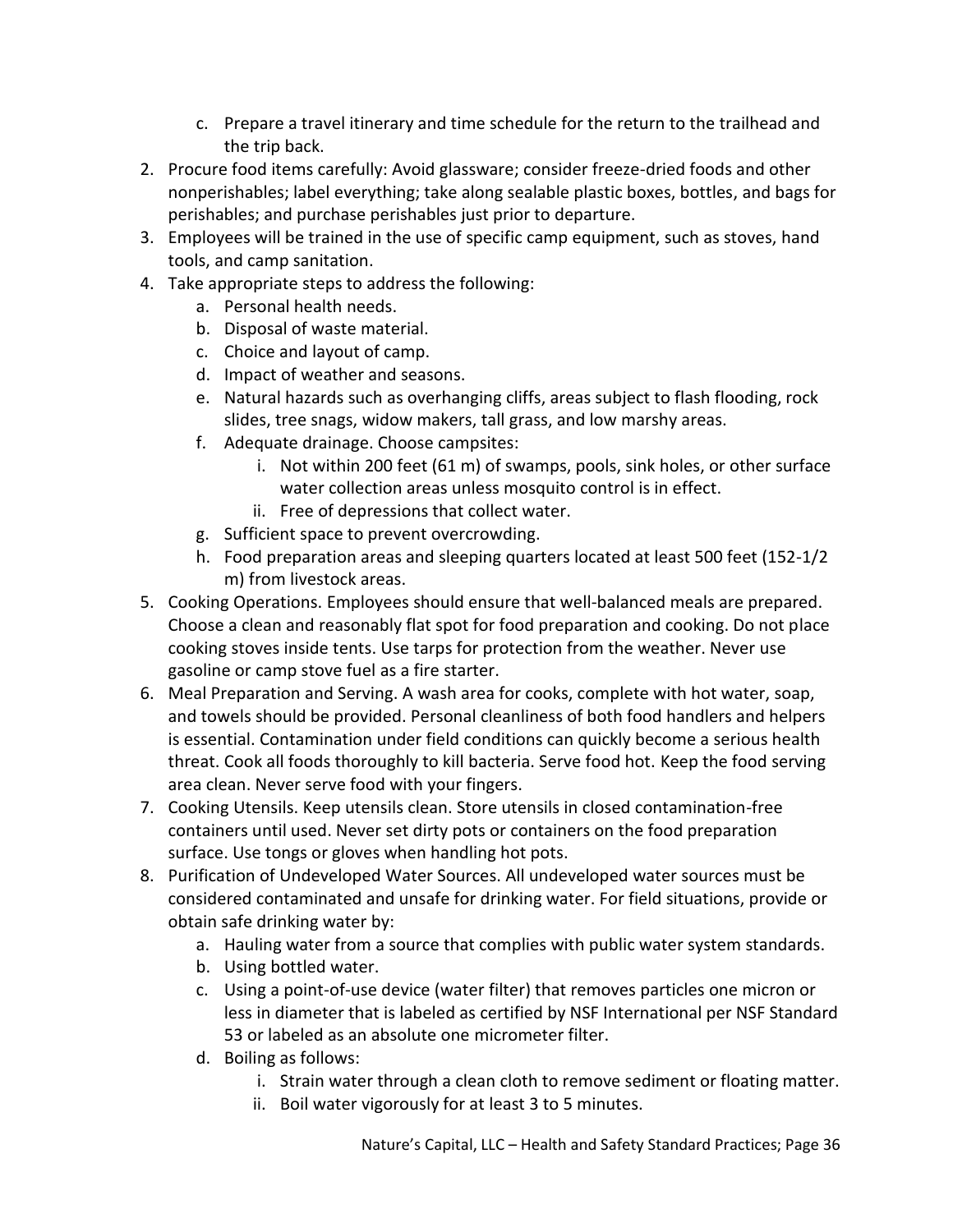- 9. Camping in Bear Country. We will always use best camping practices to avoid conflict with wildlife. In bear country this requires special diligence with respect to the placement of food storage, cooking, and sleeping areas. All employees will know and implement best camping practices with respect to safe drinking water, waste disposal, bear, and fire safety. See also sections [I](#page-1-0)[.5.g](#page-10-0) and [III](#page-21-0)[.5.](#page-23-0)
	- a. Never camp in an area that has obvious evidence of bear activity such as digging, tracks, or scat.
	- b. Never spray "bear spray" on your tent or surrounding area. In testing, bears were attracted to items sprayed with "bear spray".
	- c. Odors attract bears. Avoid carrying or cooking odorous foods. Keep a clean camp. Never cook or store food in your tent. All food, garbage, or other odorous items used for preparing or cooking food (including clothing) must be secured from bears. Treat all odorous products such as soap, deodorant, or other toiletries in the same manner as food. Do not leave packs containing food unattended, even for a few minutes. Allowing a bear to obtain human food even once often results in the bear becoming aggressive about obtaining such food in the future. Aggressive bears present a threat to human safety and eventually must be destroyed or relocated. Obey the law and do not allow bears or other wildlife to obtain human food.
	- d. Minimum requirements for camp layout:
		- i. Sleep a minimum of 100 yards (91 meters) from where you hang, cook, and eat your food. Keep your sleeping gear clean and free of food odor. Don't sleep in the same clothes worn while cooking and eating; hang clothing worn while cooking and eating in plastic bags.
		- ii. Food bags must be hung a minimum of 10 feet from the ground and a minimum of 4 feet horizontally from any post or tree. Garbage must also be treated the same as all other food items, and suspended or secured in a bear proof container.
		- iii. Deposit human waste at least 200 yards from camp.

#### <span id="page-37-0"></span>XII. HANDTOOLS

Nature's Capital employees use hand tools in a range of different field protocols. Following are health and safety standards for use of hand tools.

- 1. Supervisors have the responsibility to:
	- a. Ensure that tools are not modified or used in any manner that increases the risk of injury.
	- b. Ensure that tools remain in a safe condition through periodic inspection and repair. This includes tools furnished by employees.
	- c. Monitor employee performance periodically to ensure proper methods are followed.
- 2. Supervisors shall ensure that employees are trained in the proper use and care of the hand tools required by the work project or activity. Only employees who have demonstrated their ability to handle a tool safely shall be permitted to work alone with that tool. Basic training may include: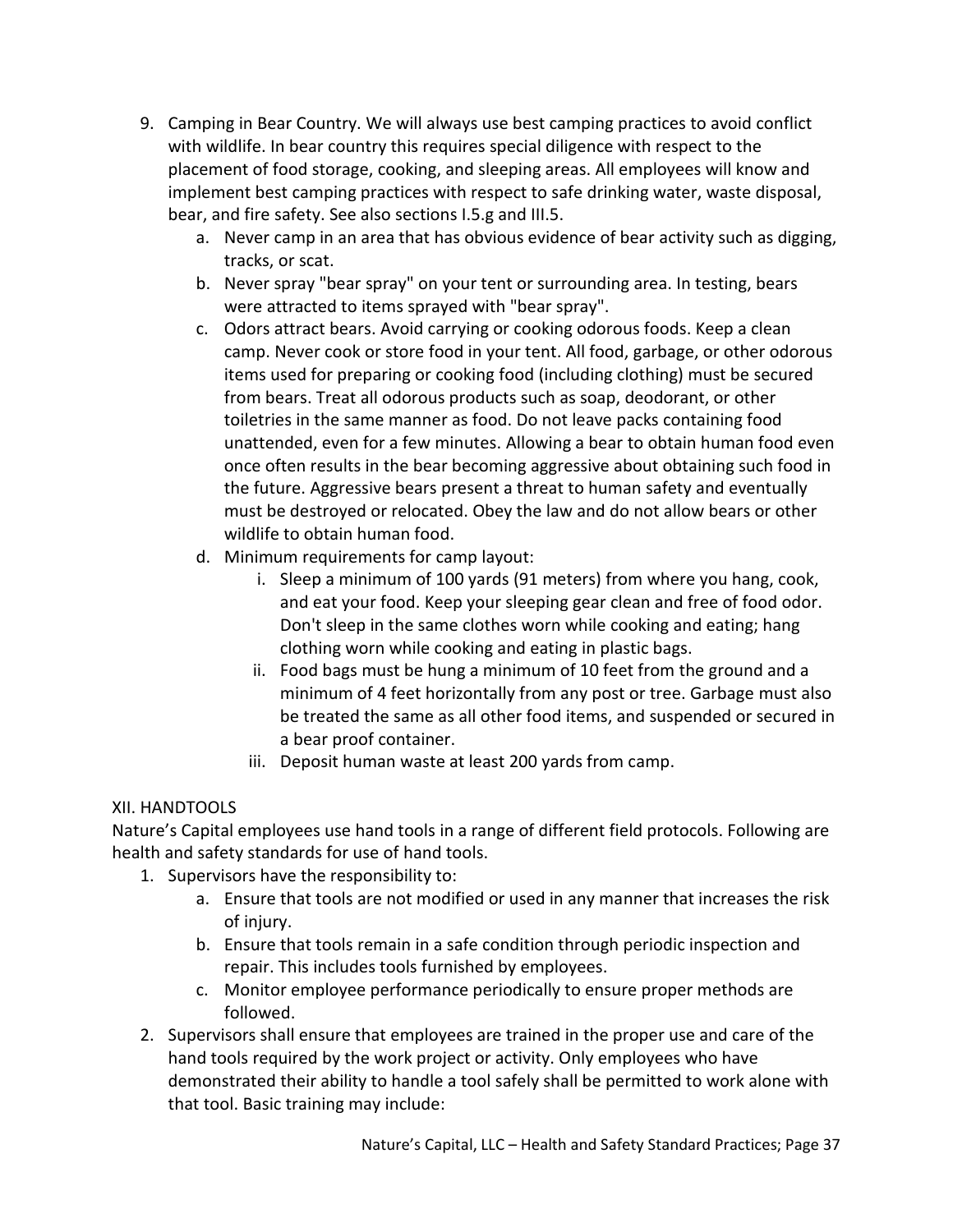- a. Appropriate use of tools and personal protective equipment (PPE).
- b. Operating limitations of tools.
- c. Inspections.
- d. Adjustments and maintenance (changing heads, bits, blades, handles).
- e. Safety features.
- f. Care and cleaning.
- g. Other items included in the job hazard analysis (JHA).
- 3. Employees are responsible for using hand tools in the prescribed manner.
- 4. Safety Practices. Because hand tools seem easy to use, people often expect them to do more than they were designed to do and frequently use the wrong tool for the job. Using wrenches as hammers and hammers for striking wrenches when working with particularly stubborn nuts are two typical examples. Observe the following guidelines when selecting and using a tool:
	- a. Select ergonomically designed tools (weight, size, and type) and consider buying several versions or sizes of the same tool. Use each tool only for the job it was designed to do.
	- b. Keep jaw teeth, cutters, and blades sharp for better results. Sharp tools improve accuracy, lower fatigue, and lessen the risk of accident and injury. Inspect hand tools for distortion, cracks, chips, wear, or mushrooming.
	- c. Keep all tools clean and in working order. Protect them against corrosion damage. Wipe off accumulated grease and dirt. Lubricate moving and adjustable parts to prevent wear and misalignment.
	- d. Keep handles tight; secure them with wedges when necessary. Inspect wood handles for splitting, cracking, checking, warping, and slivers. Do not use a tool with a loose or damaged handle.
	- e. Before using a tool near electricity, shut off the current in near-by circuits.
	- f. In the presence of flammable materials or explosive dusts and vapors, use nonsparking tools. Do not expose tools to excessive heat or use urethane-coated tools in excessive temperatures.
	- g. Never throw tools under any circumstances.
	- h. When a tool is not in use, shield any sharp edges and place the tool in a predetermined location, away from personnel. When transporting tools to and from the job site, ensure that sharp edges are guarded.
	- i. Never transport loose tools inside the same compartment with employees unless the vehicle is equipped with a protective screen, net, or secured stationary toolbox.
	- j. Discard or repair damaged or abused tools promptly. Temporary and makeshift repairs are prohibited. If tools cannot be repaired on site, return them to the tool room for repairs or replacement. Separate tools needing repair from broken or worn out tools.
	- k. Discard a tool instead of repairing it by welding or brazing.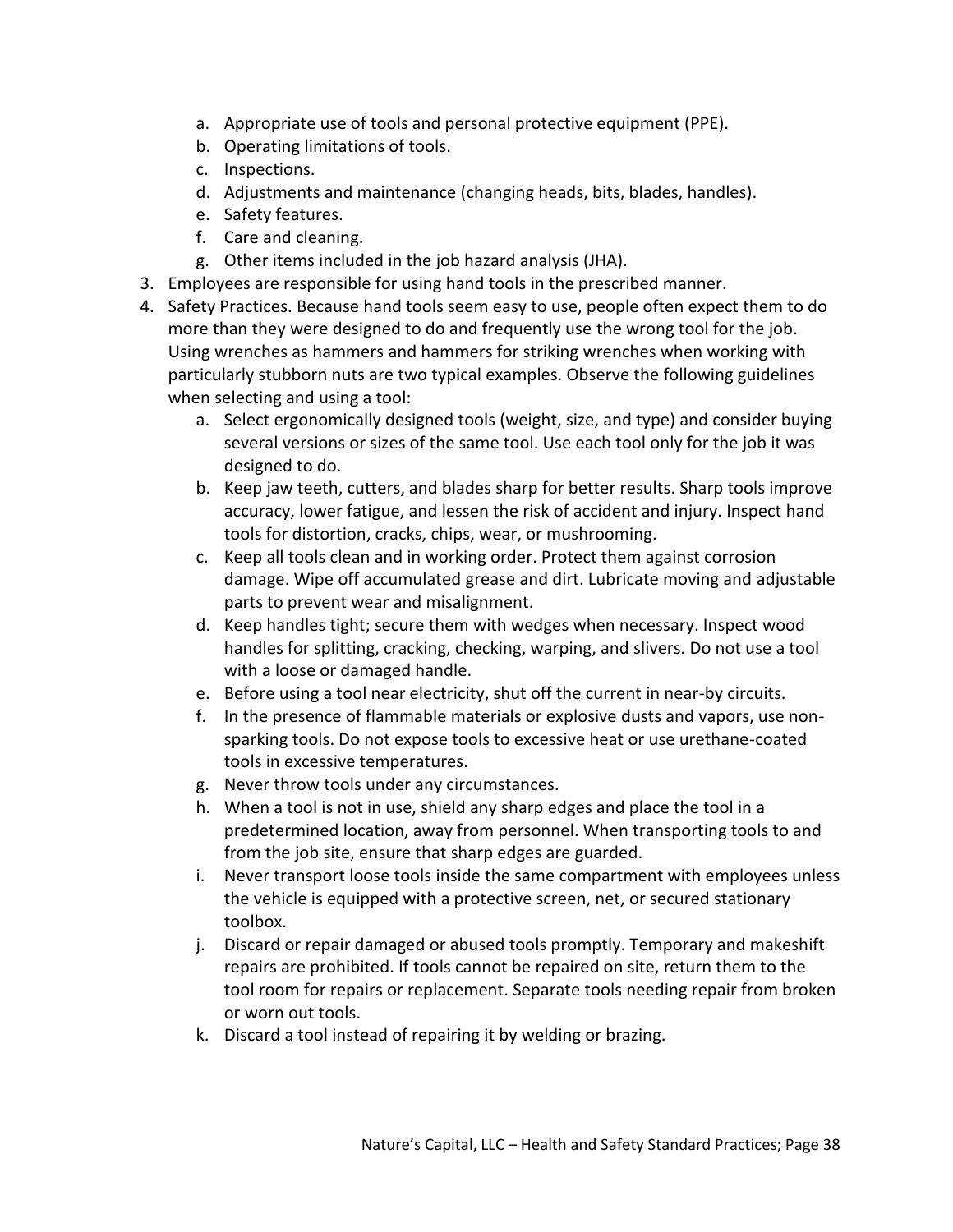#### <span id="page-39-0"></span>XIII. HAZARDOUS MATERIALS.

Hazardous materials consist of a wide variety of substances that may be solid, liquid, or gas. Characteristically, they may be corrosive, explosive, flammable, radioactive, reactive, toxic, or a combination, and they require specific cautionary procedures to permit their safe use, transport, and storage. The unique properties of hazardous materials require that all employees who work with these materials have a general awareness of the dangers they present to life, safety, and health.

- 1. General Safety Requirements.
	- a. Management will ensure that all employees involved in the use, storage, transportation, and disposal of hazardous materials receive specified training. At a minimum, this shall be general awareness training for handling hazardous materials and shall extend to function-specific, safety, and driver training, when warranted.
- 2. Personal Protective Equipment. Appropriate personal protective equipment (PPE) shall be provided and used to protect employees from exposure to chemicals. For specific information, refer to the material safety data sheet (MSDS) and specific product labels.
- 3. Procedures. The OSHA hazard communication standard requires chemical product manufacturers to provide labels with specific guidelines on its hazards, uses, PPE, and disposal techniques. Provide this information to employees by means of a written hazard communication program, MSDS, and training. Project JHA's shall address sitespecific hazards associated with drug dumps, methamphetamine labs, and so forth, that employees may discover on work sites.
- 4. Safety Practices. A hazard communication training program provides information related to general awareness, hazard chemical inventory, and MSDS's.
	- a. A hazardous chemical inventory shall be maintained and shall be readily accessible to all employees.
	- b. Employees shall not handle hazardous chemicals that do not have an MSDS. An MSDS is required from the manufacturer/ supplier of each chemical used on site. MSDS's shall be readily accessible to employees at all times.
- 5. Research and identify the hazards and properties of chemicals before purchase. Order only enough of each chemical to meet current needs. Chemical-specific information shall be available through labels and the MSDS.
	- a. Marking and Labeling. Hazardous materials will be labeled following the OSHA hazard communication standard (HCS).
- 6. Storage. Plan the storage area with personnel safety and health in mind, so that:
	- a. All personnel know how to and are able to get out of the storage area in case of accident or fire.
	- b. There are no obstructions preventing ready access to exits or to emergency equipment, such as fire extinguishers, safety showers, and eyewash stations.
	- c. Emergency materials for dealing with spillages are readily available.
	- d. Work area storage for excess chemicals is adequate.
	- e. Employees know about the hazardous chemical inventory, where it is kept, who is responsible for maintaining it, and how they can add to the inventory.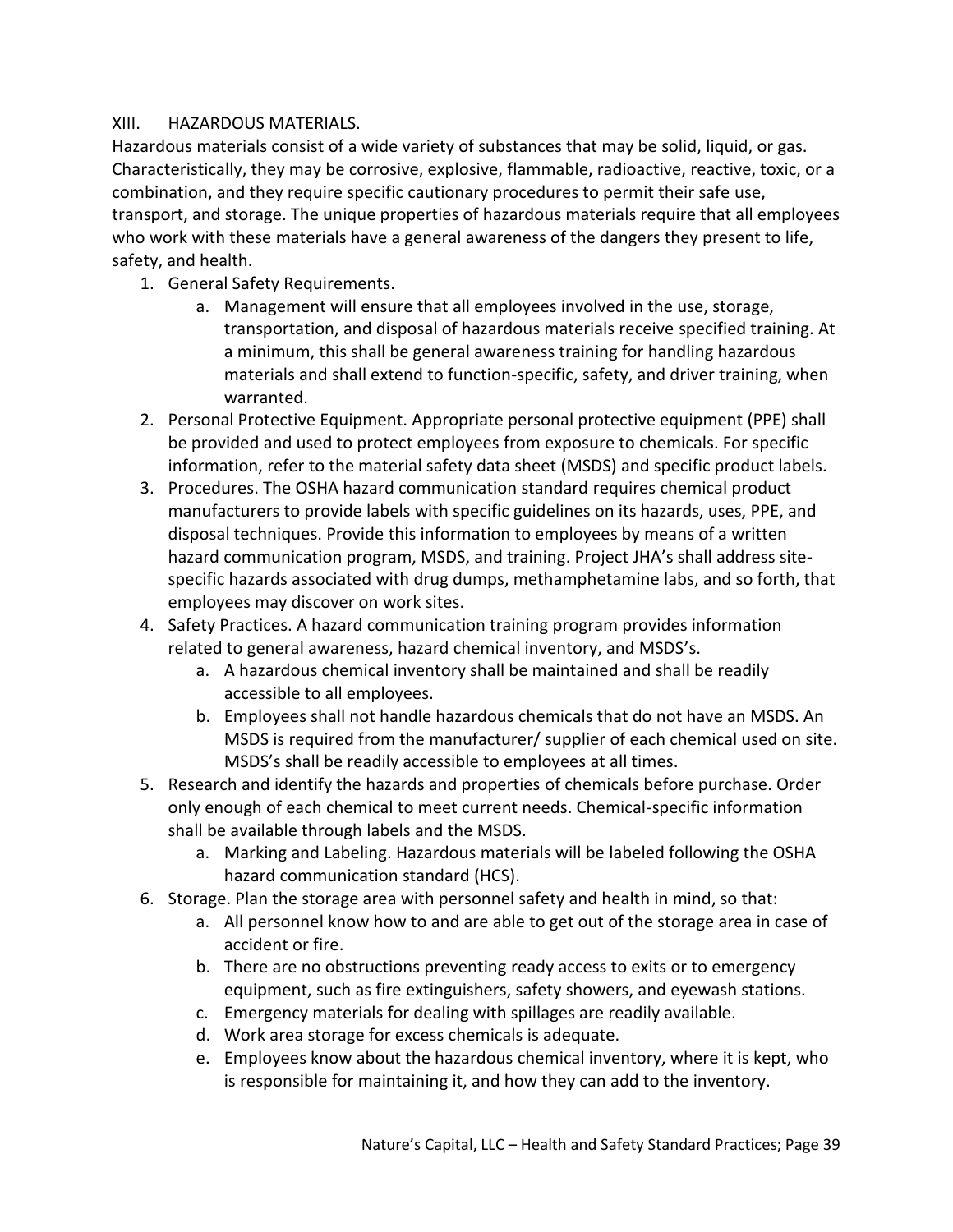- 7. Transportation. All containers (safety cans, drums, tanks, or tank trucks) used for transporting hazardous materials must be correctly labeled to ensure quick identification of the materials in an emergency. At an accident scene involving hazardous materials, exercise caution to prevent being injured and initiate measures without delay to protect life.
- 8. Disposal. Disposal of many hazardous waste products is controlled by the Environmental Protection Agency (EPA) and/or a State agency. To assure proper disposal procedures, the company will consult with these agencies.
	- a. All disposal methods shall comply with Federal, State, and local laws and regulations. Never flush hazardous waste products into drains and sewers.
	- b. Mercury spills or waste must be collected in a special receptacle and recycled.
	- c. Containers previously used for toxic chemicals shall not be used for trash barrels, water storage tanks, or feed troughs.
- 9. Flammable Liquid and Gas Camp Fuel and Liquefied Petroleum Gas. Flammable liquids are dangerous when they are in open containers, when they leak or spill, or when they are heated. Flammable gases generally present hazards similar to flammable liquids. Gases that mix with air burn rapidly and explode if there is an ignition source. Refer to MSDS's and NFPA 58 for additional specific information on storage and handling.
	- a. Employees must comply with the safety standards identified by the MSDS.
		- i. Liquefied Petroleum (LP) Gas.
			- 1. Use only with adequate ventilation.
			- 2. If a leak is detected (by the odor of the gas), extinguish flames, and close the gas cylinder valve.
			- 3. Replace or have repaired faulty tubing, connections, and appliances.
		- ii. Camp Fuel.
			- 1. Use only with adequate ventilation.
			- 2. If a spill occurs, be aware that fuel vapor is heavier than air and that liquid fuel floats on water. Remove ignition sources.
			- 3. Replace or have repaired faulty appliances.
	- b. Supervisors will ensure that employees are trained in the use of LP gas and camp fuel appliances.
	- c. Store flammable liquid and gas containers outside in a well-ventilated area that is protected from physical damage. Store all fuel containers and gas bottles upright and restrained. Never drop tanks.
	- d. Inspect containers for corrosion and damage at the beginning of each field season. Containers showing serious dents, bulging, gouging, or excessive corrosion shall be removed from service and destroyed.
	- e. Use only DOT-approved containers. Clearly label tanks and containers to identify contents and capacity. Approved LP gas tanks have specifications stamped into tank body. Use only a container furnished by a distributor for bottled gas.
	- f. Ensure that all gas containers are transported, stored, and secured with the safety valve protected by a ventilated cap or collar.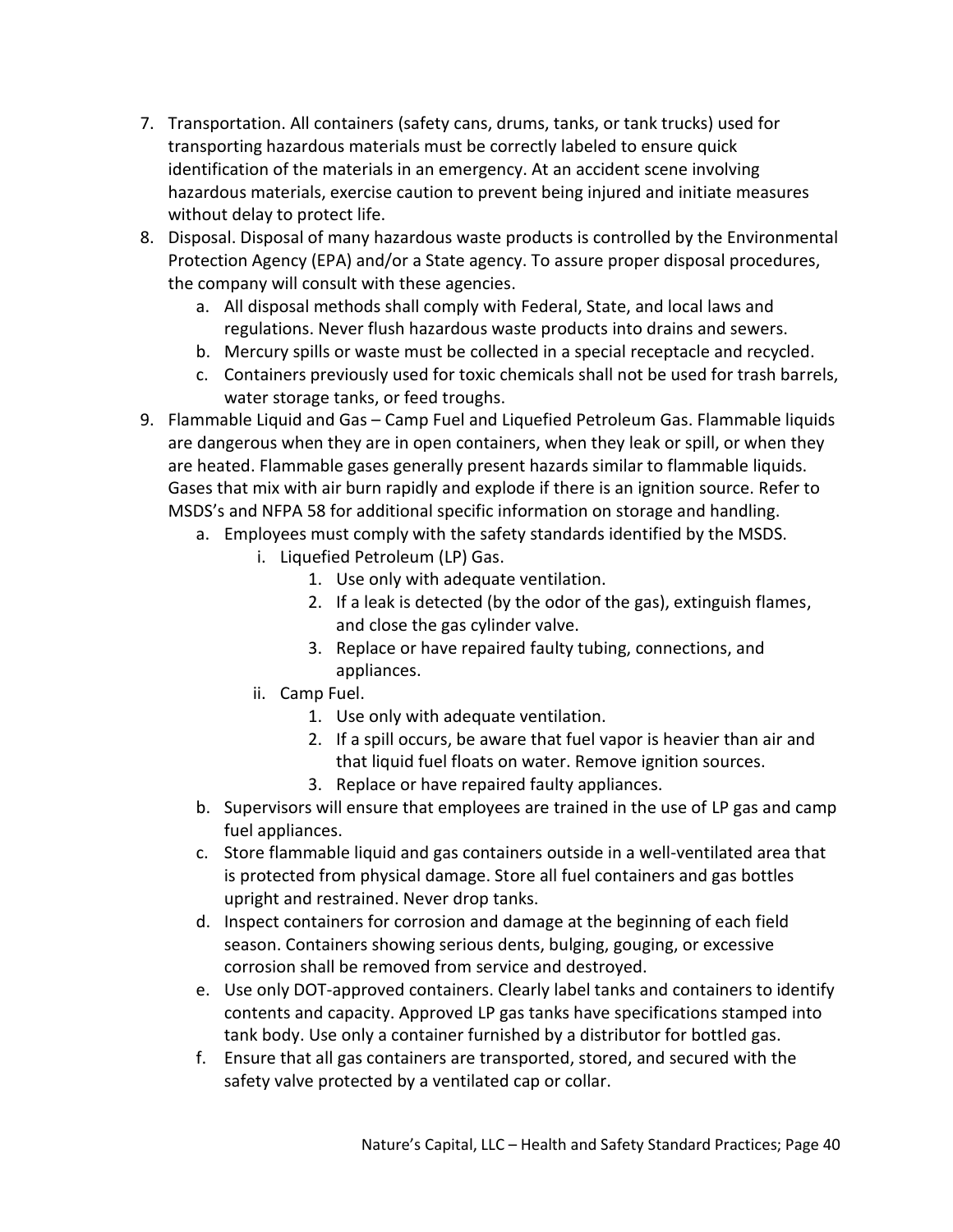- g. Inspect LP gas regulators periodically using recognized dealers and/or their maintenance personnel.
- h. Tightly close the LP gas cylinder valve when the tank is not in use or when it is empty.
- i. Never allow LP gas to contact skin or clothing.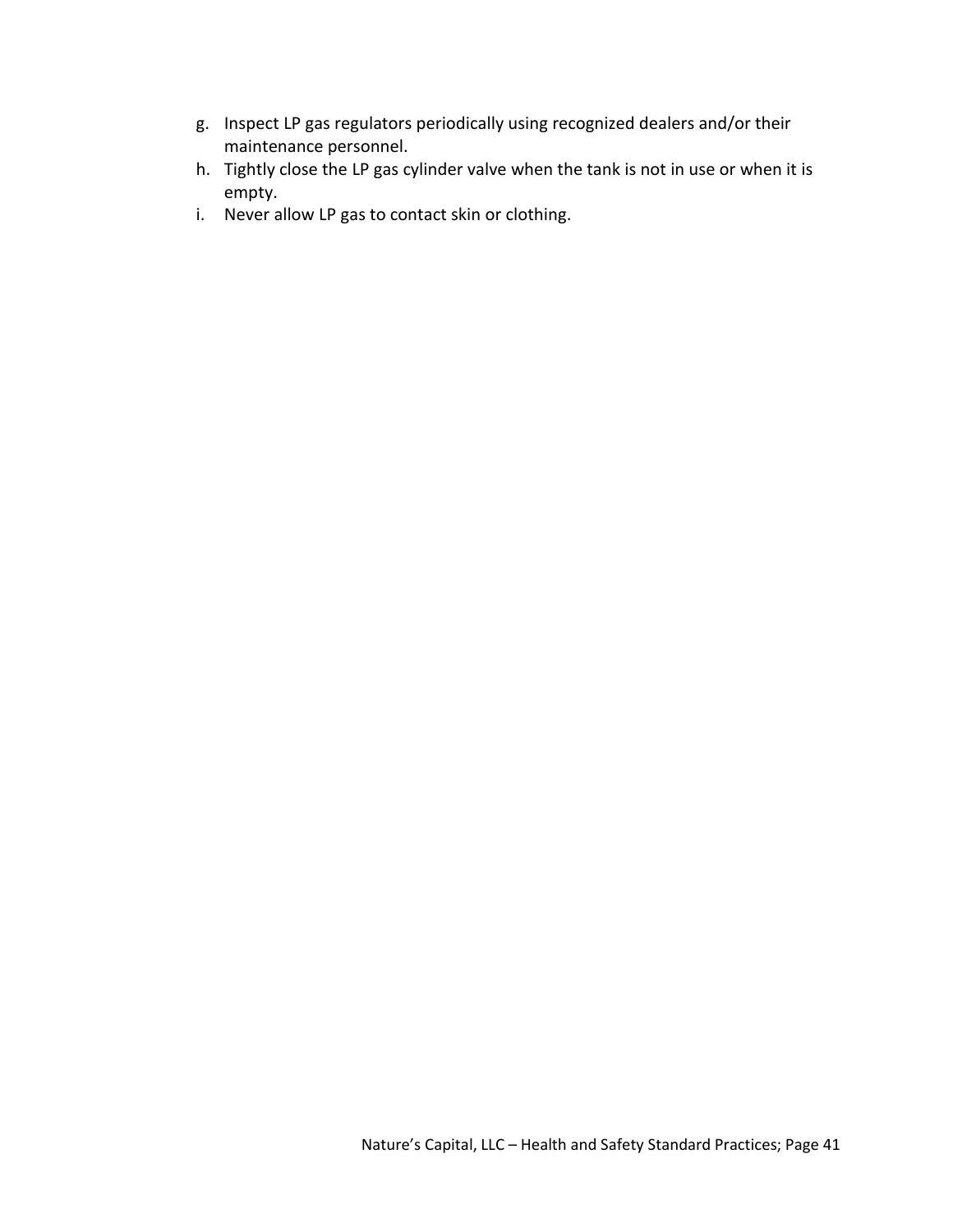#### <span id="page-42-0"></span>XIV. INDEX

acute mountain sickness, 18 Aerosol Defensive Sprays, 20 bear, 3, 10, 33, 37 bear spray, 3, 37 Bears, 10 Bees, 8, 9 bloodborne pathogens, 2 Climbing, 25 Cold Weather Conditions, 14 Defensive Driving, 26, 31 double buddy system, 22 Employee Emergency Information Data Sheet, 21 Environmental Hazards, 12 Ergonomics, 2 fire, 16, 23, 24, 34, 36, 37, 39 Firearms, 19, 20 Flammable Liquid and Gas, 40 Flash Floods, 18 Footwear, 24 four-wheel-drive, 28, 29, 32, 35 Frostbite, 15 grizzly, 10, 23

Hantavirus, 11 Hot Weather Conditions, 13 Hypothermia, 15, 16 Jump-Starting, 33 Lightning, 16 Lions, 11 Liquefied Petroleum (LP) Gas, 40 Lyme disease, 4 Mosquitoes, 10 oleoresin capsicum, 20, 33 Poison Ivy/Oak/Sumac, 3 Rabies, 12 Scorpions, 5, 7 Snakes, 5, 6 Snow, 25, 35 Solar Ultraviolet Radiation, 12 Spiders, 5, 6 Stream, 25 Ticks, 4, 10 Tornadoes, 18 Travel Plan, 21, 22 Winter Travel, 24